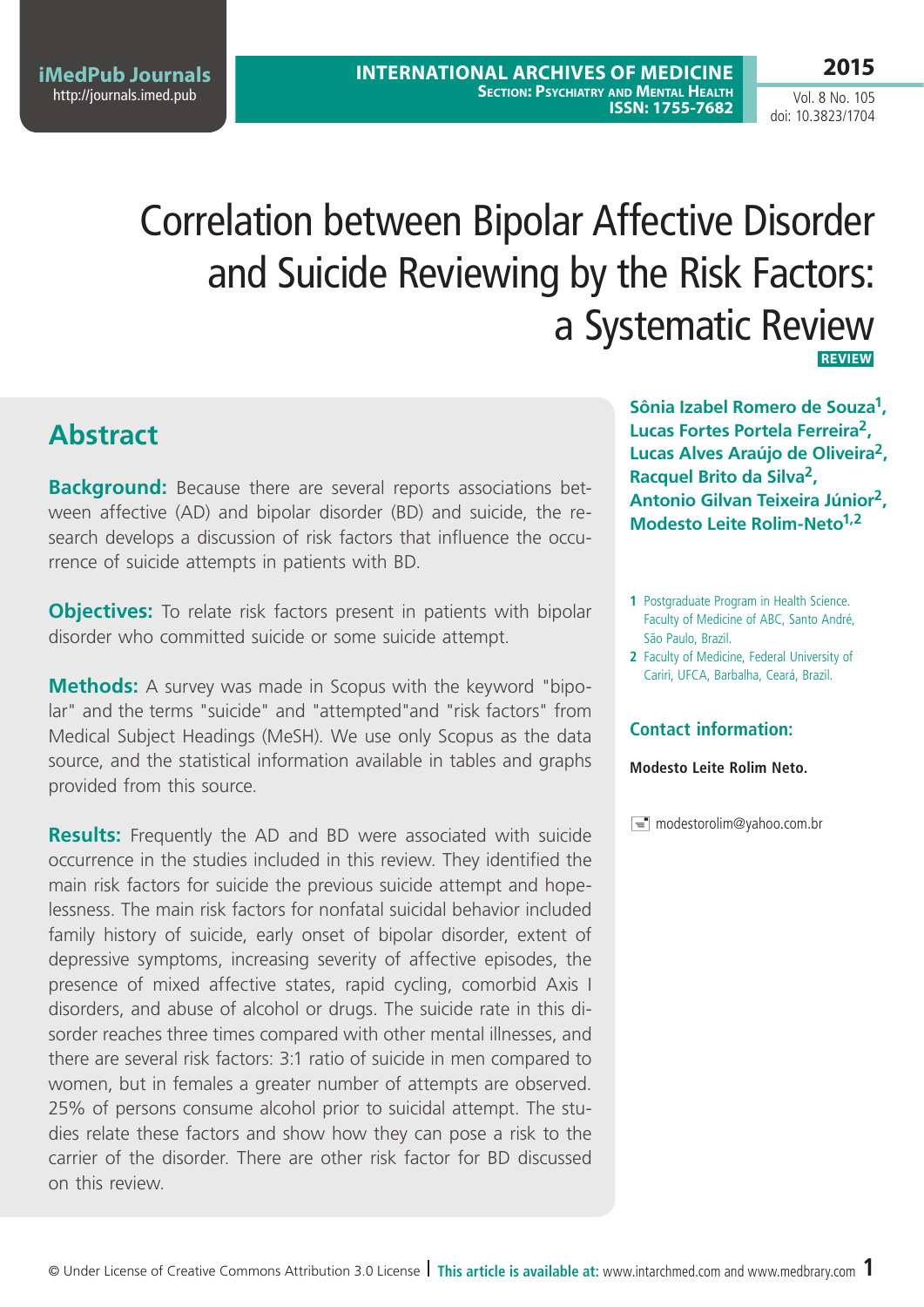Vol. 8 No. 105 doi: 10.3823/1704

**Conclusions:** It is inferred that the factors related to the risk of suicide in patients with bipolar disorder are important to enable the development of strategies designed to identify a possible suicidal ideation, prevention and control of these deaths. These elements are well characterized and defined in the studies.

**Keywords** Bipolar Disorder, Suicide, Attempted, Risk Factors.

### **Introduction**

Bipolar affective disorder (BD) is characterized by episodes of depression and hypomania and / or mania. BD has been responsible for the higher rate of suicidal behavior compared to any other mental disorder [1, 2]. It is a potentially lethal disease with a high risk of suicide completed, which again is associated with a history of suicide attempts [2]. During life, about 61% of patients with BD experiencing suicidal ideation, 25% to 56% will attempt suicide, and between 10% and 19% die from suicide2. Several studies suggest that previous suicide attempts of bipolar patients may indicate that they are over than 50% more likely to complete suicide [2]. A better understanding of the characteristics and risk factors related to suicide attempts is the first step to prevent future attempts and early detection of risk patients [1, 2].

Suicide is a tragic potential outcome for patients with bipolar disorder, and unfortunately, this event is not uncommon. Twenty-five percent to 50% of all bipolar patients have been found to attempt suicide at leart once in their lifetime, with 11% to 19% of bipolar patients eventually dying of suicide and standardized mortality ratio for suicide of 12.3 [3-7].

There is evidence that suicide rates among mood disorder patients are more than 20-fold higher than in the general population and that suicidal behavior is much more lethal in bipolar disorder than in the general population [8].

In a review of 10 published studies which had analyzed over 3000 unipolar, BP-I (Bipolar Pacientes), and BP-II patients separately, the pooled data showed the rate of previous suicide attempts to be highest among BP-II patients, followed by BP-I and unipolar cases; bipolar patients, in general, and BP-II patients, in particular, are overrepresented among bothcommitted and attempted suicides [9].

Bipolar patients may exhibit highly perturbed mixed states, which usually increase the suicide risk, especially if treated only with antidepressants and unprotected by mood stabilizers [8].

Besides the associationwith HCL-BP-II, our study found that a family history of completed suicide and of depressive and bipolar disorders was also linked with suicide attempts. Thisfinding confirms those of other studies [10-15].

Bipolar disorder confers a substantially high risk for completed suicide, among the highest of all psychiatric disorders. Among adults with bipolar disorders, 25% to 50% make at least 1 suicide attempt in their life-time, and 8% to 19% will die of suicide [16]. This study answers the following research question: what are the main risk factors involved with suicide among people with bipolar disorders.

We therefore performed a systematic review of studies of bipolar patients so that is possible to examine the relationship between demographic, clinical, genetic and psychopathological characteristics of patients and their histories of suicidal ideation and attempts.

### **Methods**

A qualitative systematic review of articles on suicide risk factors in bipolar affective disorder was perfor-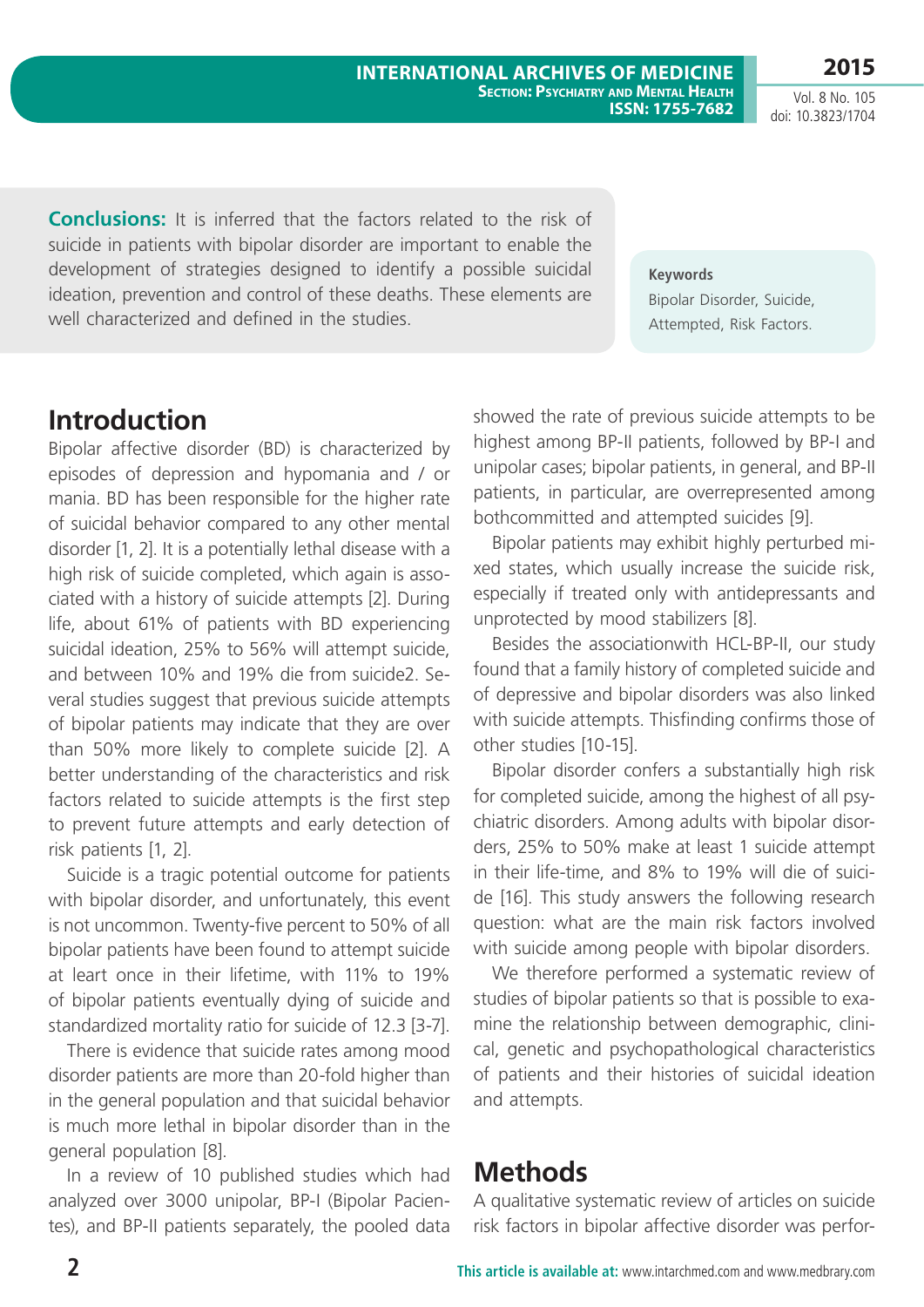med, as well as the condition of quality of life of patients in electronic databases previously chosen.

A literature search was conducted via online SCO-PUS databases onOctober 2014 and was limited to articles published from January 1, 2010 to 22 September 2014. The reason for limiting the search to 2010-2014 was that during this period there was an expansion of research on new types of comorbidities that influence the risk of suicide in bipolar disorder, and depressive episodes, obesity to genetic polymorphisms. Therefore, bipolar affective disorder and its association with suicide gained greater relevance in the scientific community.

Initially, the search terms browsed onthe SCOPUS database were:

- 1 "bipolar" (keyword);
- 2 "suicide" (Medical Subject Headings [MeSH] term);
- 3. "attempted" (Medical Subject Headings [MeSH] term); and
- 4. "risk factors" (Medical Subject Headings [MeSH] term).

The following surveys were conducted: 2 AND 3 AND 4. In addition to the MeSH terms, we chose to add the keyword "bipolar" for the search strategy, because, despite not being included in the MeSH thesaurus dictionary, is often used to describe studies that deal with the theme object of this review. The search strategy and the articles retrievedwere analyzed on two separate occasions to ensure adequate sampling.

The article analysis followed previously determined eligibility criteria. We adopted the following inclusion criteria: (1) references written in English; (2) original articles with online accessible full text available in database SCOPUS or CAPES (Higher Education Co-ordination Agency) Journal Portal (Periodicos.capes.gov.br, 2014), a virtual library linked to Brazil's Ministry of Education and subjected to content subscription which offers free access to articles from SCOPUS in full; (3) Studies pertaining to risk factors for suicide in patients with BD; (4) observational studies (descriptive or analytical, except case reports), experimental or quasi-experimental studies, either prospective or retrospective; (5) articles that included in the title at least one combination of terms described in the search strategy. Exclusion criteria were: (1) studies that did not include the proposed topic; (2) original articles without full text accessible online on the SCOPUS or CAPES database; (3) non-original studies, including reviews, editorials, commentaries, prefaces, brief communications and letters to the editor.

Then each paper was read together, and the data elements then were extracted and entered into a table that includes authors, journal, description of the study sample, and the main results **(Table 1)**. Some studies deal with not only the risk factors associated with bipolar disorder, but also with the risk factors in other psychiatric disorders such as schizophrenia and mood disorder, but as the focus of this study are the risk factors associated with suicide in bipolar disorder, related to psychiatric disorders in general studies, they were not recorded or analyzed for this study.

### **Results**

The main limitation of the studies are number of participants [20, 22, 30, 91] and the unavailable patients who committed suicide before the present study. [22] Other limitations were lack of data about stressful life events,about substance use/abuse at the time of the hospitalisation; 91 treatment with lithium in course of bipolar disorder; 30 the insufficient number of studies some potentially relevant risk factors for suicidal behavior, such as duration of untreated period and bipolar disorder treatment compliance [20, 28] lack of the separate analysis of bipolar subtypes [15, 53, 99] and the difficult-totreat patients referred to the Bipolar Disorder Program, which may limit the ability to generalise our results to the whole spectrum of bipolar disorder [79].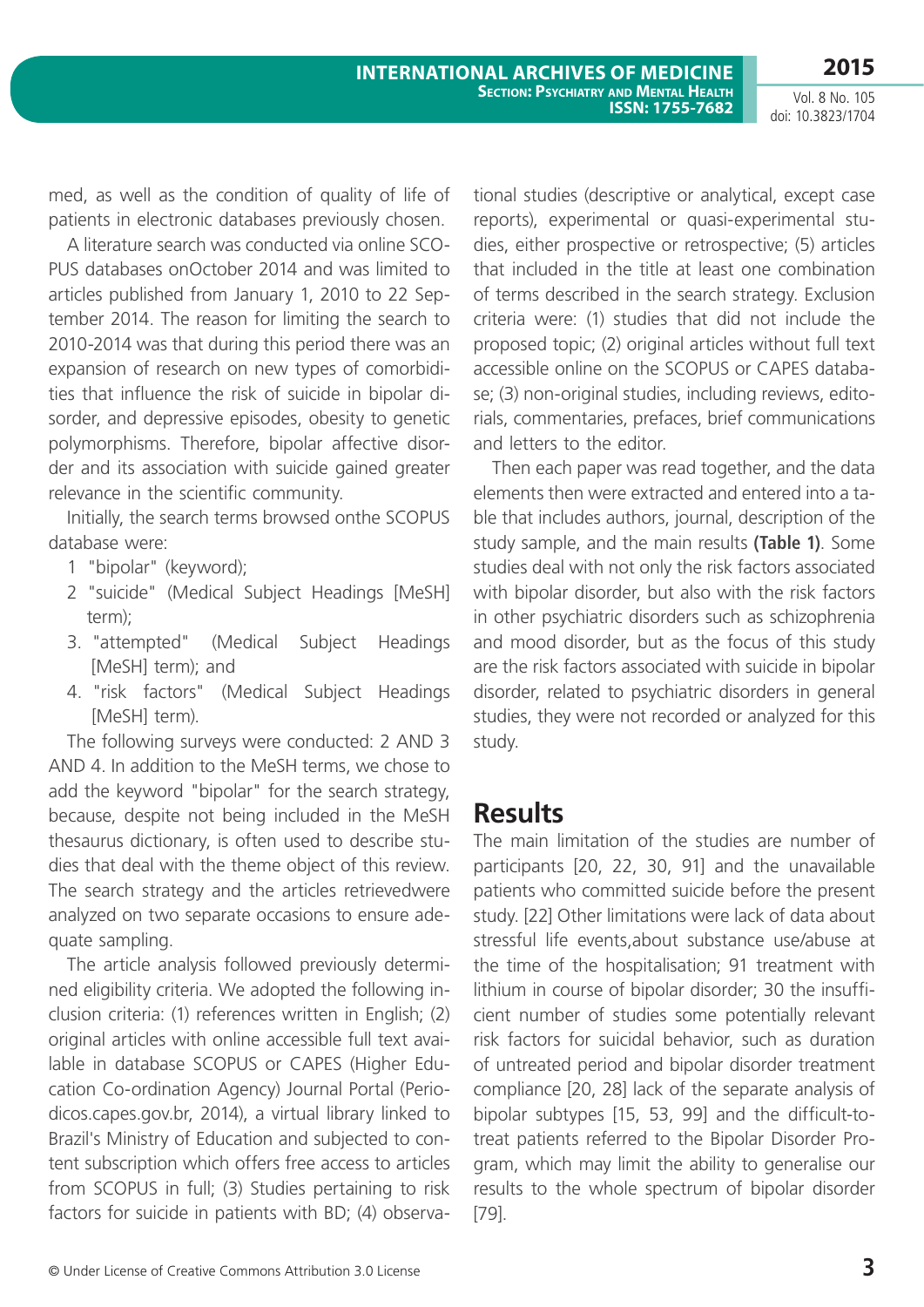| <b>Authors</b><br>and Year                                                    | <b>Journal</b>                                     | <b>Sample</b>                                                                                                                                                                                    | <b>Main findings</b>                                                                                                                                                                                                                                                                                                                                                                                                                                                                                                               |
|-------------------------------------------------------------------------------|----------------------------------------------------|--------------------------------------------------------------------------------------------------------------------------------------------------------------------------------------------------|------------------------------------------------------------------------------------------------------------------------------------------------------------------------------------------------------------------------------------------------------------------------------------------------------------------------------------------------------------------------------------------------------------------------------------------------------------------------------------------------------------------------------------|
| Tidemalm, D.,<br>Haglund, A.,<br>Karanti, A., et al<br>$[37]$ , 2014          | PLoS ONE                                           | This was a cohort study of 6086 bipolar<br>patients (60% women) registered in the<br>Swedish National Quality Register for<br>Bipolar Disorder 2004-2011 and followed-<br>up annually 2005-2012. | Recent affective episodes predicted attempted suicide during follow-up and recent<br>psychiatric inpatient care Further, those with many lifetime depressive episodes were more<br>likely to attempt suicide. Comorbid substance use disorder was a predictor in men; many<br>lifetime mixed episodes, early onset of mental disorder, personality disorder, and social<br>problems related to the primary group were predictors in women.                                                                                         |
| Ciulla, L., Lopes<br>Nogueira, E., Da<br>Silva Filho, et al<br>$[107]$ , 2014 | Journal of Affective<br><b>Disorders</b>           | A cross-sectional study with a random<br>sample of 530 individuals aged 60 years or<br>more from Family Health Strategy of Porto<br>Alegre, Brazil.                                              | Suicide risk was found in 15.7% of the sample. Female gender, elderly with no income or<br>with no paid activity and those who have lost one or more of his sons presented association<br>with suicide risk. Bipolar disorder shows association with suicide risk for those with or<br>without current episode.                                                                                                                                                                                                                    |
| Jiménez, E., Arias,<br>B., Mitjans, M., et<br>al [127] 2013                   | European<br>Neuropsychophar-<br>macology           | One hundred and ninety-nine unrelated<br>Caucasian bipolar type I or II outpatients<br>(102 males and 97 females).                                                                               | Single SNP analyses showed that suicide attempters had higher frequencies of AA genotype<br>of the rs669838-IMPA2 and GG genotype of the rs4853694-INPP1gene compared to<br>non-attempters. T-allele carriers of the rs1732170-GSK3? gene and A-allele carriers of the<br>rs11921360-GSK3? gene had a higher risk for attempting suicide.                                                                                                                                                                                          |
| Pawlak, J.,<br>Dmitrzak-Weglarz,<br>M., Skibińska, M.,<br>et al [30], 2013    | General Hospital<br>Psychiatry                     | A sample of 189 patients with diagnosis<br>of unipolar and bipolar affective disorder<br>$(n=101$ controls)                                                                                      | Protective role of cooperativeness was discovered. Patients with and without suicide attempt<br>in lifetime history varied in self-esteem position in Value Survey.                                                                                                                                                                                                                                                                                                                                                                |
| Ruengorn C.,<br>Sanichwankul K.,<br>Niwatananun W.,<br>et al [1], 2012        | Psychology Research<br>and Behavior<br>Manage-ment | 489 patients diagnosed with Bipolar<br>Disorder.                                                                                                                                                 | Results from the univariate logistic regression analysis revealed that suicide attempters were<br>younger, single, did not have children, and had little or very little social support. They reported<br>experiencing more stressful life events, reported being depressed, had suffered from BD at<br>an early age, had a family history of suicide, had previously attempted suicide, had previous<br>suicidal ideation, alcohol use, and were prescribed antipsychotics, antidepressants, anxiolytics,<br>and mood stabilizers. |

### **Table 1.** Risk factors for suicide in bipolar disorder: studies and main findings.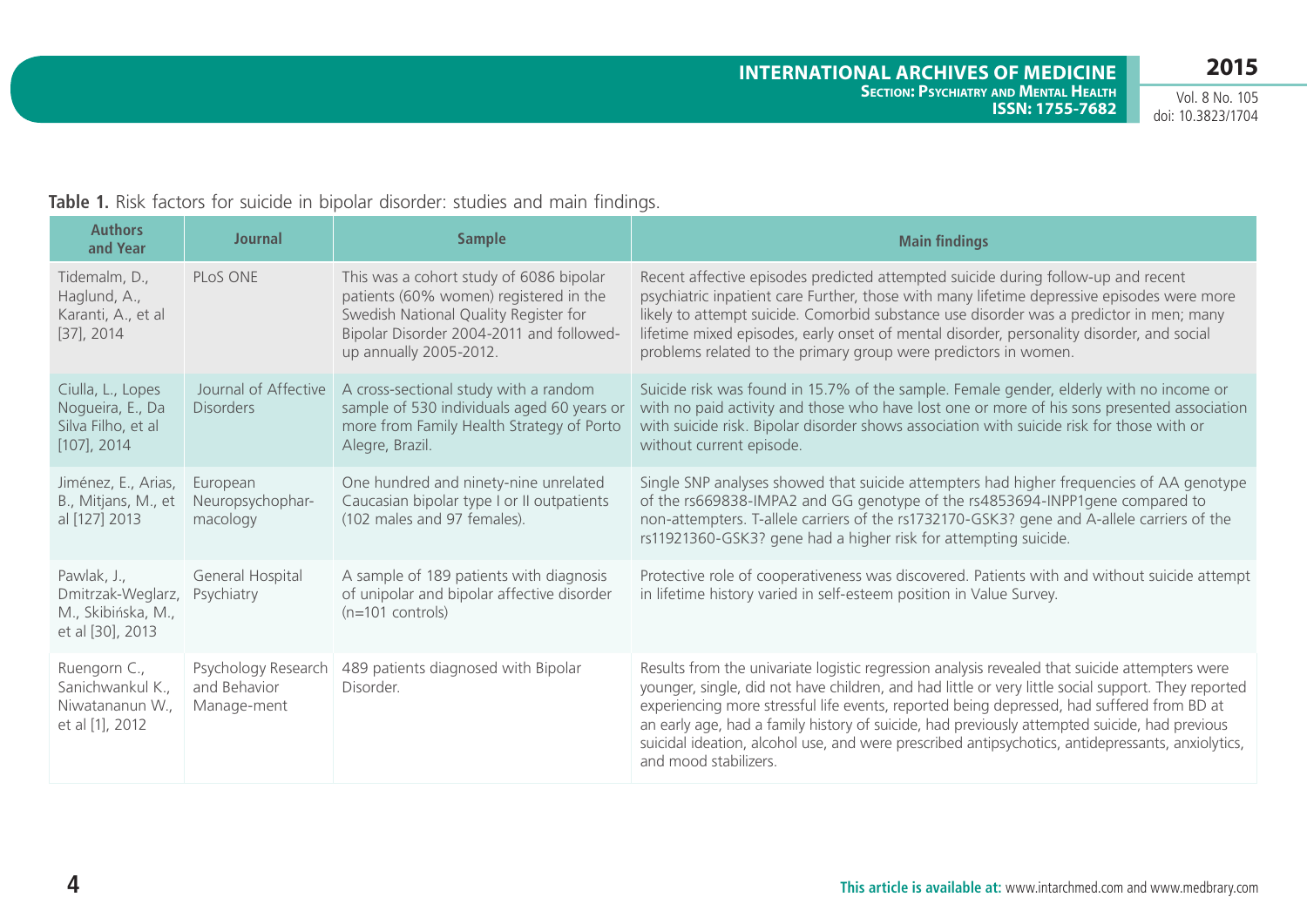| <b>Authors</b><br>and Year                                             | <b>Journal</b>                    | <b>Sample</b>                                                                                                                                                                                     | <b>Main findings</b>                                                                                                                                                                                                                                                                                                                                                                                                                                                                                                                                                                                               |
|------------------------------------------------------------------------|-----------------------------------|---------------------------------------------------------------------------------------------------------------------------------------------------------------------------------------------------|--------------------------------------------------------------------------------------------------------------------------------------------------------------------------------------------------------------------------------------------------------------------------------------------------------------------------------------------------------------------------------------------------------------------------------------------------------------------------------------------------------------------------------------------------------------------------------------------------------------------|
| Finseth, P.I.,<br>Morken, G.,<br>Andreassen, O.A.,<br>et al [22], 2012 | <b>Bipolar Disorders</b>          | 206 consecutive patients                                                                                                                                                                          | The lifetime suicide attempt rate in BD inpatients is high. Risk factors of suicide attempts<br>were: (i) a predominant depressive course of illness, (ii) comorbid alcohol and substance use<br>disorders, and (iii) a history of AD- and/or alcohol-induced affective episodes. Risk-reducing<br>factors were a preponderant manic or psychotic course of the illness. These risk factors may<br>be signs of a clinical subgroup at risk of suicidal behaviour, and seem to be important for<br>suicide risk assessment in acutely admitted BD patients.                                                         |
| Goldstein, T.R.,<br>Ha, W., Axelson,<br>D.A., et al [2],<br>2012       | Archives of General<br>Psychiatry | 413 youths (mean [SD] age, 12.6 [3.3]<br>years) who received a diagnosis of bipolar<br>I disorder (n=244), bipolar II disorder<br>(n=28), or bipolar disorder not otherwise<br>specified (n=141). | Early-onset bipolar disorder is associated with high rates of suicide attempts. Factors such<br>as intake depressive severity and family history of depression should be considered in the<br>assessment of suicide risk among youth with bipolar disorder. Persistent depression, mixed<br>presentations, and active substance use disorder signal imminent risk for suicidal behavior in<br>this population.                                                                                                                                                                                                     |
| Acosta, F.J., Vega,<br>D., Torralba, L., et<br>al [7], 2012            | Comprehensive<br>Psychiatry       | 102 outpatients with a diagnosis of bipolar<br>disorder.                                                                                                                                          | Patients with bipolar disorder and suicidal history are characterized by the presence of<br>hopelessness, which probably confers greater vulnerability for suicidal behavior in the<br>presence of stress factors. This identification of the risk profile for suicidal behavior in<br>nonsyndromal bipolar patients adds complementary information to risk factors established<br>for suicidality during acute phases of the disease, allows for differentiated preventive and<br>treatment approaches of patients at risk, and suggests psychotherapy as an advisable<br>intervention in this group of patients. |
| Sequeira, A.,<br>Morgan, L.,<br>Walsh, et al [127],<br>2012            | PLoS ONE                          | 6 patients non-suicides, 15 suicides.                                                                                                                                                             | Our results thus suggest that suicide-specific expression changes in mood disorders<br>involve both glucocorticoids regulated metallothioneins and serotonergic signaling in<br>different regions of the brain.                                                                                                                                                                                                                                                                                                                                                                                                    |
| Pompili, M.,<br>Rihmer, Z.,<br>Akiskal, H., et al<br>$[91]$ , 2012     | Comprehensive<br>Psychiatry       | Participants were 216 consecutive                                                                                                                                                                 | Temperaments are important predictors both of suicide risk and psychopathology and may<br>be used in clinical practice for better delivery of appropriate care to patients with bipolar<br>disorders.                                                                                                                                                                                                                                                                                                                                                                                                              |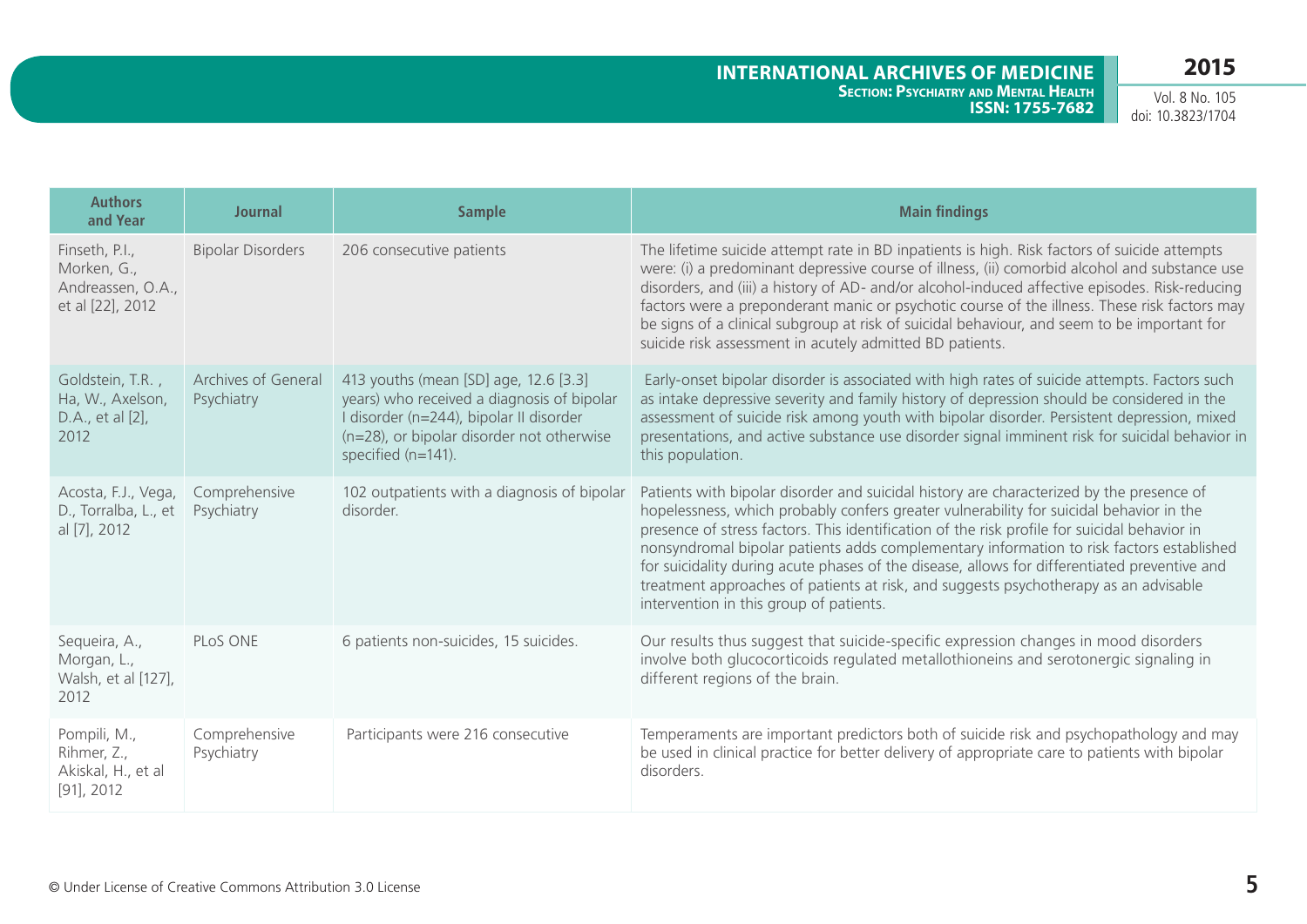| <b>Authors</b><br>and Year                                                 | <b>Journal</b>                           | <b>Sample</b>                                                                                                                                                                                     | <b>Main findings</b>                                                                                                                                                                                                                                                                                                                                                                                                                                                                                                                                                                                               |
|----------------------------------------------------------------------------|------------------------------------------|---------------------------------------------------------------------------------------------------------------------------------------------------------------------------------------------------|--------------------------------------------------------------------------------------------------------------------------------------------------------------------------------------------------------------------------------------------------------------------------------------------------------------------------------------------------------------------------------------------------------------------------------------------------------------------------------------------------------------------------------------------------------------------------------------------------------------------|
| Goldstein, T.R.,<br>Ha, W., Axelson,<br>D.A., et al [2],<br>2012           | Archives of General<br>Psychiatry        | 413 youths (mean [SD] age, 12.6 [3.3]<br>years) who received a diagnosis of bipolar<br>I disorder (n=244), bipolar II disorder<br>(n=28), or bipolar disorder not otherwise<br>specified (n=141). | Early-onset bipolar disorder is associated with high rates of suicide attempts. Factors such<br>as intake depressive severity and family history of depression should be considered in the<br>assessment of suicide risk among youth with bipolar disorder. Persistent depression, mixed<br>presentations, and active substance use disorder signal imminent risk for suicidal behavior in<br>this population.                                                                                                                                                                                                     |
| Acosta, F.J., Vega,<br>D., Torralba, L., et<br>al [7], 2012                | Comprehensive<br>Psychiatry              | 102 outpatients with a diagnosis of bipolar<br>disorder.                                                                                                                                          | Patients with bipolar disorder and suicidal history are characterized by the presence of<br>hopelessness, which probably confers greater vulnerability for suicidal behavior in the<br>presence of stress factors. This identification of the risk profile for suicidal behavior in<br>nonsyndromal bipolar patients adds complementary information to risk factors established<br>for suicidality during acute phases of the disease, allows for differentiated preventive and<br>treatment approaches of patients at risk, and suggests psychotherapy as an advisable<br>intervention in this group of patients. |
| Sequeira, A.,<br>Morgan, L.,<br>Walsh, et al [127],<br>2012                | PLoS ONE                                 | 6 patients non-suicides, 15 suicides.                                                                                                                                                             | Our results thus suggest that suicide-specific expression changes in mood disorders<br>involve both glucocorticoids regulated metallothioneins and serotonergic signaling in<br>different regions of the brain.                                                                                                                                                                                                                                                                                                                                                                                                    |
| Pompili, M.,<br>Rihmer, Z.,<br>Akiskal, H., et al<br>$[91]$ , 2012         | Comprehensive<br>Psychiatry              | Participants were 216 consecutive                                                                                                                                                                 | Temperaments are important predictors both of suicide risk and psychopathology and may<br>be used in clinical practice for better delivery of appropriate care to patients with bipolar<br>disorders.                                                                                                                                                                                                                                                                                                                                                                                                              |
| Kamali, M.,<br>Saunders, E.F.H.,<br>Prossin, A.R., et al<br>$[161]$ , 2012 | Journal of Affective<br><b>Disorders</b> | 80 bipolar individuals without a history of<br>suicide and 56 bipolar individuals with a<br>past history of suicide                                                                               | Bipolar individuals with a past history of suicidal behavior exhibit hyperactivity in the HPA<br>axis. This biological marker remains significant regardless of demographic factors, mood<br>state, severity and course of illness. This finding in bipolar disorder is consistent with the<br>evidence for altered HPA axis functioning in suicide and mood disorders and is associated<br>with a clinical subgroup of bipolar patients at elevated risk for suicide based on their history,<br>and in need of further attention and study.                                                                       |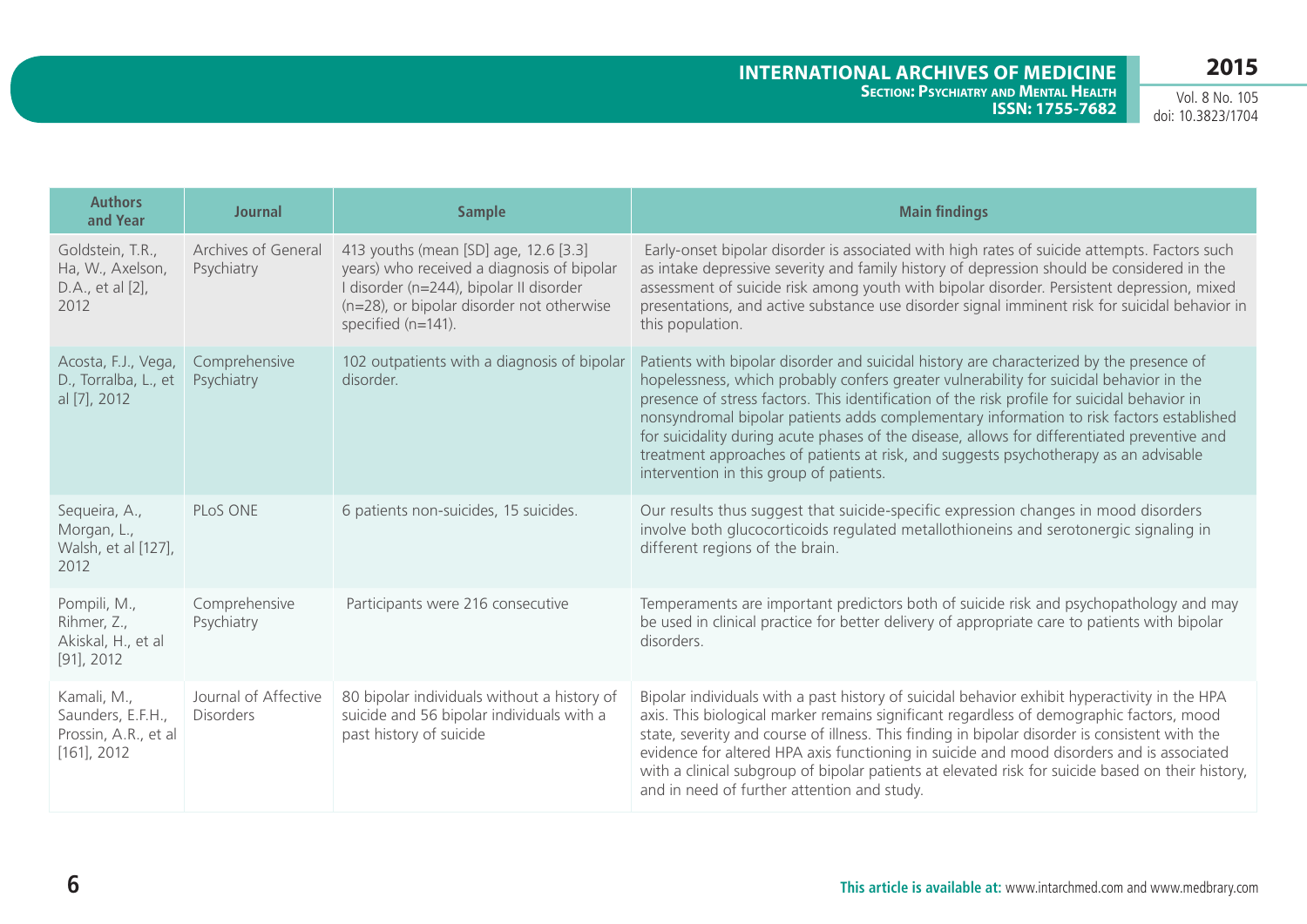| <b>Authors</b><br>and Year                                               | <b>Journal</b>                                                        | <b>Sample</b>                                                                                                                                                                                                                                                                                                                                       | <b>Main findings</b>                                                                                                                                                                                                                                                                                                                                                                                                                                                                                                                                                                                                                                                                                                                     |
|--------------------------------------------------------------------------|-----------------------------------------------------------------------|-----------------------------------------------------------------------------------------------------------------------------------------------------------------------------------------------------------------------------------------------------------------------------------------------------------------------------------------------------|------------------------------------------------------------------------------------------------------------------------------------------------------------------------------------------------------------------------------------------------------------------------------------------------------------------------------------------------------------------------------------------------------------------------------------------------------------------------------------------------------------------------------------------------------------------------------------------------------------------------------------------------------------------------------------------------------------------------------------------|
| Nordentoft, M.,<br>Mortensen, P.B.,<br>Pedersen, C.B.<br>$[34]$ , 2011   | Source of the<br><b>Document Archives</b><br>of General<br>Psychiatry | 176 347 persons born from January 1,<br>1955, through December 31, 1991, were<br>followed up from their first contact with<br>secondary mental health services after<br>15 years of age until death, emigration,<br>disappearance, or the end of 2006                                                                                               | Among men, the absolute risk of suicide (95% confidence interval [CI]) was highest<br>for bipolar disorder. Among women, the highest risk was found among womenwith<br>schizophrenia (4.91%; CI: 4.03%-5.98%), followed by bipolar disorder (4.78%; 3.48%-<br>6.56%). This is the first analysis of the absolute risk of suicide in a total national cohort<br>of individuals followed up from the first psychiatric contact, and it represents, to our<br>knowledge, the hitherto largest sample with the longest and most complete follow-up. Our<br>estimates are lower than those most often cited, but they are still substantial and indicate<br>the continuous need for prevention of suicide among people with mental disorders. |
| Oquendo, M.A.,<br>Galfalvy, H.C.,<br>Currier, D., et al<br>$[96]$ , 2011 | American Journal of<br>Psychiatry                                     | 98 patients with bipolar disorder and past<br>suicide attempts.                                                                                                                                                                                                                                                                                     | There were 45 suicide events in 35 participants, including 18 suicide attempts made by 14<br>participants, six from the lithium group and eight from the valproate group. Despite the<br>high frequency of suicide events during the study, this randomized controlled trial detected<br>no difference between lithium and valproate in time to suicide attempt or suicide event in<br>a sample of suicide attempters with bipolar disorder. However, smaller clinically significant<br>differences between the two drugs were not ruled out.                                                                                                                                                                                            |
| Bellivier, F., Yon,<br>L., Luquiens, A.,<br>et al [20], 2011             | <b>Bipolar Disorders</b>                                              | European Mania in Bipolar Longitudinal<br>Evaluation of Medication (EMBLEM) is a<br>two-year, prospective, observational study<br>that enrolled 3.684 adult patients with<br>bipolar disorder and initiated or changed<br>oral treatment for an acute manic/mixed<br>episode. Of those, 2.416 patients were<br>eligible for the two-year follow-up. | Baseline variables independently associated with a history of suicidal behavior. Baseline<br>factors associated with a history of suicidal behavior included female gender, a history<br>of alcohol abuse, a history of substance abuse, young age at first treatment for a mood<br>episode, longer disease duration, greater depressive symptom severity (HAMD-5 total score),<br>current benzodiazepine use, higher overall symptom severity (CGI-BP: mania and overall<br>score), and poor compliance. These factors may be considered as potential characteristics to<br>identify subjects at risk for suicidal behavior throughout the course of bipolar disorder.                                                                  |
| Cassidy, F [53],<br>2011                                                 | Suicide and Life-<br>Threatening<br>Behavior                          | The study cohort included 87 males and<br>70 females.                                                                                                                                                                                                                                                                                               | Factors that may be predictive of suicidality in an exclusively bipolar population are<br>examined. White race, family suicide history, and history of cocaine abuse were predictive<br>of suicidal histories. Gender, nicotine use, medical comorbidity, and history of alcohol and<br>other drug abuse were not, although a trend was noted for a history of benzodiazepine<br>abuse.                                                                                                                                                                                                                                                                                                                                                  |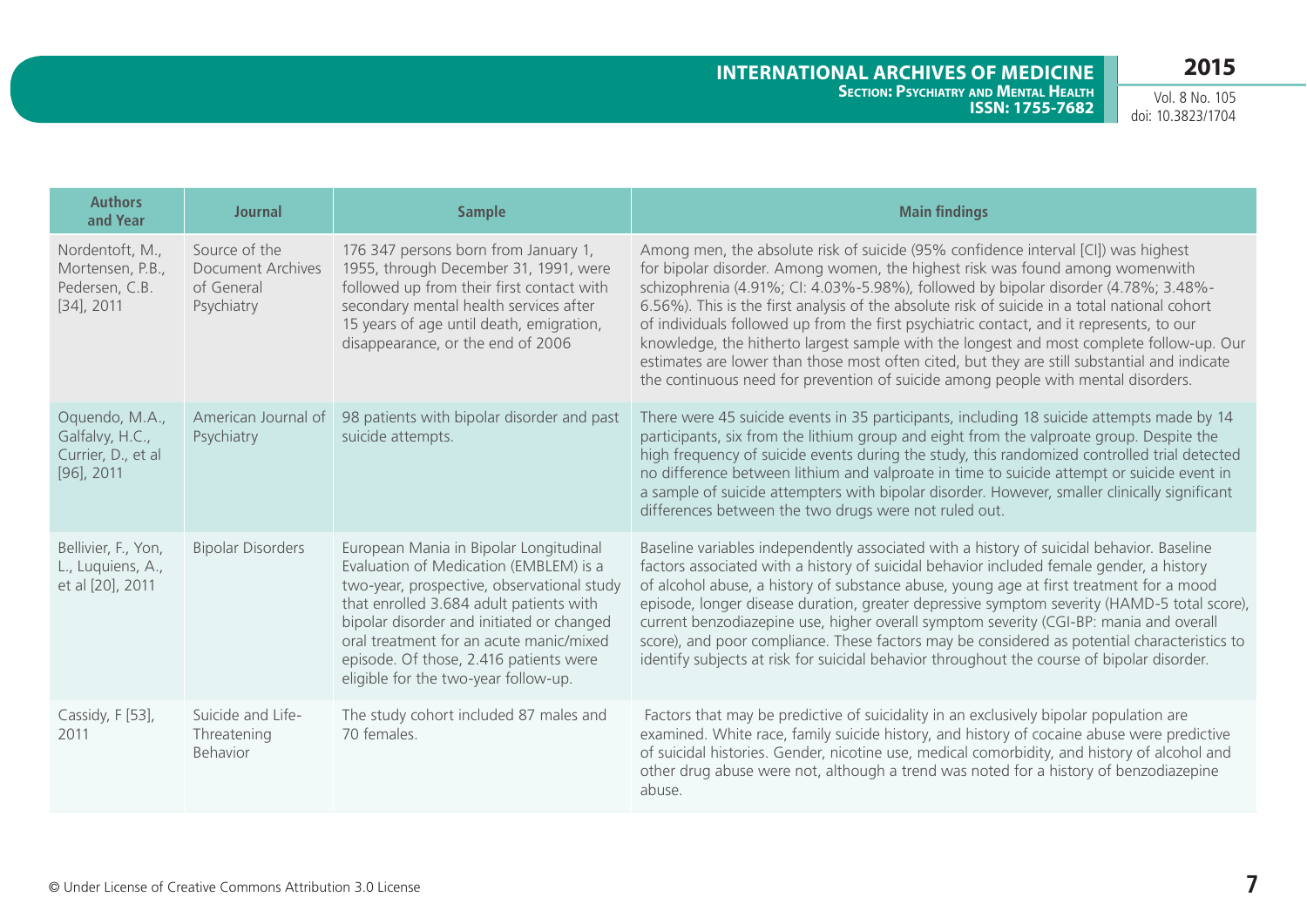| <b>Authors</b><br>and Year                                                               | <b>Journal</b>                                                        | <b>Sample</b>                                                                                                                                                                                                                                                           | <b>Main findings</b>                                                                                                                                                                                                                                                                                                                                                                                                                                                                                                                                                                                                                                                                                                                         |
|------------------------------------------------------------------------------------------|-----------------------------------------------------------------------|-------------------------------------------------------------------------------------------------------------------------------------------------------------------------------------------------------------------------------------------------------------------------|----------------------------------------------------------------------------------------------------------------------------------------------------------------------------------------------------------------------------------------------------------------------------------------------------------------------------------------------------------------------------------------------------------------------------------------------------------------------------------------------------------------------------------------------------------------------------------------------------------------------------------------------------------------------------------------------------------------------------------------------|
| Hantouche, E.,<br>Angst, J., Azorin,<br>J.-M. [15], 2010                                 | Journal of Affective<br><b>Disorders</b>                              | A total of 6510 adults, who had been<br>randomly selected through a one-person-<br>per-household method, completed<br>interviews (response rate 81.7%). All<br>were interviewed using the K-CIDI and a<br>questionnaire for suicide.                                    | Results have revealed that unplanned suicide attempters experience suicidal ideation and<br>precipitants prior to their attempt. Further, attempts were associated with affective and<br>alcohol use disorders. Therefore, in order to reduce the number of suicidal attempts, it<br>may be useful to evaluate suicidal ideation concurrent to the treatment of existing mental<br>disorders.                                                                                                                                                                                                                                                                                                                                                |
| Nordentoft, M.,<br>Mortensen, P.B.,<br>Pedersen, C.B.<br>$[34]$ , 2011                   | Source of the<br><b>Document Archives</b><br>of General<br>Psychiatry | 176 347 persons born from January 1,<br>1955, through December 31, 1991, were<br>followed up from their first contact with<br>secondary mental health services after<br>15 years of age until death, emigration,<br>disappearance, or the end of 2006                   | Among men, the absolute risk of suicide (95% confidence interval [CI]) was highest<br>for bipolar disorder. Among women, the highest risk was found among womenwith<br>schizophrenia (4.91%; CI: 4.03%-5.98%), followed by bipolar disorder (4.78%; 3.48%-<br>6.56%). This is the first analysis of the absolute risk of suicide in a total national cohort<br>of individuals followed up from the first psychiatric contact, and it represents, to our<br>knowledge, the hitherto largest sample with the longest and most complete follow-<br>up. Our estimates are lower than those most often cited, but they are still substantial<br>and indicate the continuous need for prevention of suicide among people with mental<br>disorders. |
| Neves, F.S.,<br>Malloy-Diniz, L.F.,<br>Romano-Silva,<br>M.A., et al [110],<br>2010       | Journal of Clinical<br>Psychiatry                                     | 1,643 individuals with a DSM-IV lifetime<br>diagnosis of bipolar disorder were<br>identified from 43.093 general-population<br>respondents who were interviewed in the<br>2001-2002 National Epidemiologic Survey<br>on Alcohol and Related Conditions.                 | Suicidal behavior is more likely to occur in bipolar respondents who also suffer from alcohol<br>use disorder. Interventions to reduce suicide risk in bipolar disorder need to address the<br>common and highrisk comorbidity with alcohol use disorders.                                                                                                                                                                                                                                                                                                                                                                                                                                                                                   |
| Quarantini,<br>L.C., Miranda-<br>Scippa, Â., Nery-<br>Fernandes, F., et<br>al [57], 2010 | Acta Neuropsy-<br>chiatrica                                           | Two hundred fifty-five DSM-IV out-patients<br>with bipolar disorder were consecutively<br>recruited from the Bipolar Disorder Program<br>at Hospital das Clínicas de Porto Alegre and<br>the University Hospital at the Universidade<br>Federal de Santa Maria, Brazil. | Our results emphasise the relevance of obesity as an associated factor of suicide attempts<br>in bipolar disorder. Obesity may be seen as correlate of severity and as such, must be<br>considered in the comprehensive management of bipolar patients.                                                                                                                                                                                                                                                                                                                                                                                                                                                                                      |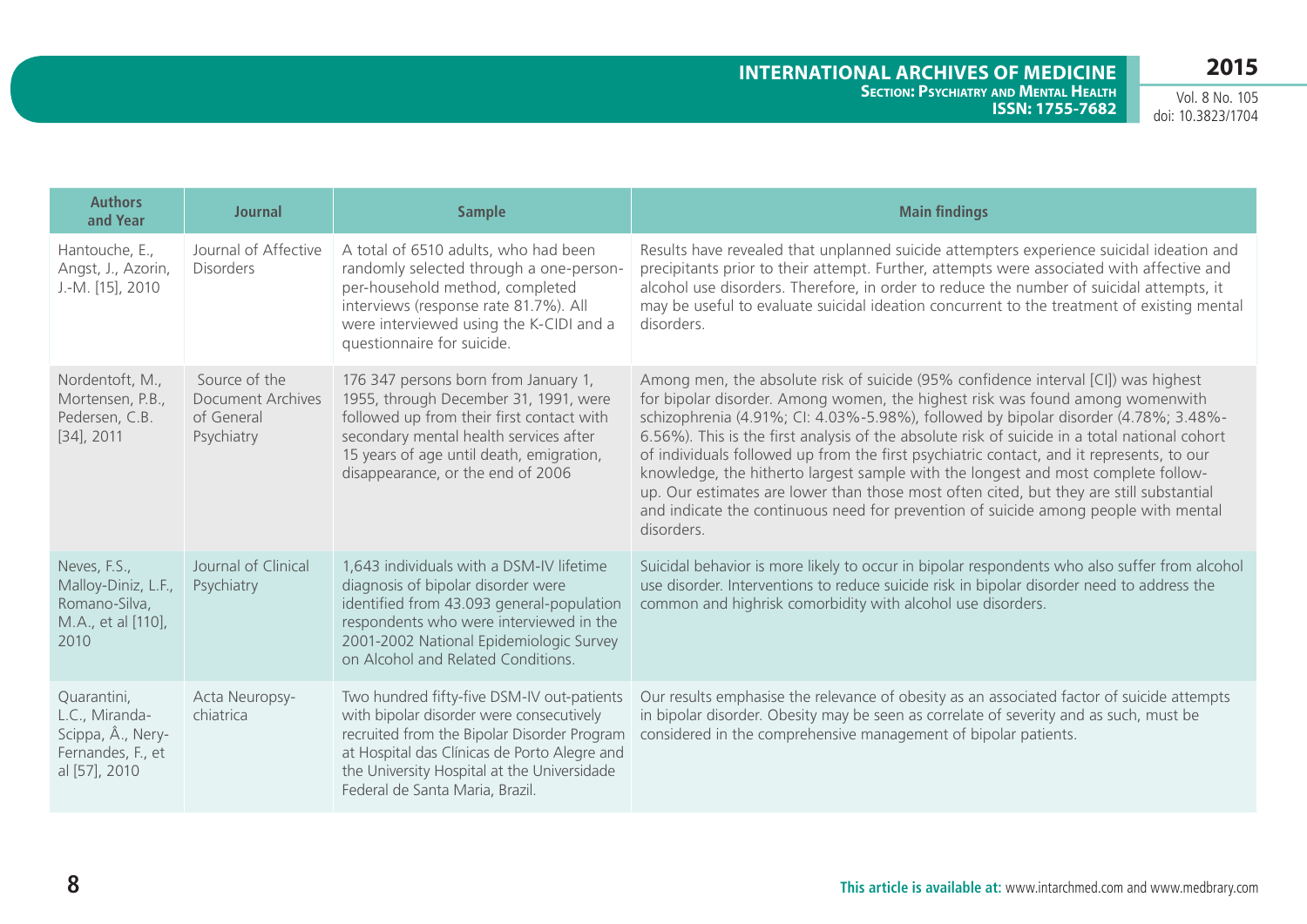| <b>Authors</b><br>and Year                                                | <b>Journal</b>                                                       | <b>Sample</b>                                                                                                                                                                                                                                                                                                                                      | <b>Main findings</b>                                                                                                                                                                                                                                                                                                                                                                                                                                                                                                                                                                                                                                                                                                                     |
|---------------------------------------------------------------------------|----------------------------------------------------------------------|----------------------------------------------------------------------------------------------------------------------------------------------------------------------------------------------------------------------------------------------------------------------------------------------------------------------------------------------------|------------------------------------------------------------------------------------------------------------------------------------------------------------------------------------------------------------------------------------------------------------------------------------------------------------------------------------------------------------------------------------------------------------------------------------------------------------------------------------------------------------------------------------------------------------------------------------------------------------------------------------------------------------------------------------------------------------------------------------------|
| Gomes, F.A.,<br>Kauer-Sant'Anna,<br>M., Magalhães,<br>P.V., et al79, 2010 | Journal of Affective<br><b>Disorders</b>                             | 211 patients suffering from recurrent<br>major depressive disorder or BPD,<br>hospitalized after a suicide attempt (SA),<br>were interviewed by semi-structured<br>interview and validated questionnaires<br>about DSM-IV axis I disorders, SA<br>characteristics and a wide range of<br>personality traits relevant to suicidal<br>vulnerability. | Logistic regression analysis showed that serious SA and family history of suicide are closely<br>associated with a diagnosis of BPD. The presence of both characteristics increase the<br>association with BDP. Conversely, when looking for the features associated with a serious<br>SA, BPD was the only associated diagnosis. Lastly, affect intensity was higher in BPD<br>samples. Serious suicide attempt and a familial history of completed suicide in patients with<br>major depression seem to be a clinical marker of bipolarity. Facing suicide attempters with<br>recurrent depression, clinician should be awareness to these characteristics to detect BPD.                                                              |
| Guillaume, S.,<br>Jaussent, I.,<br>Jollant, F., et al,99<br>2010          | Journal of Clinical<br>Psychiatry                                    | We examined prospective data from 2<br>cohorts of individuals from the Systematic<br>Treatment Enhancement Program for<br>Bipolar Disorder (STEP-BD) study (1999-<br>2005) with bipolar disorder.                                                                                                                                                  | Risk for poor medication adherence can be estimated and may be useful in targeting<br>interventions.                                                                                                                                                                                                                                                                                                                                                                                                                                                                                                                                                                                                                                     |
| Nordentoft, M.,<br>Mortensen, P.B.,<br>Pedersen, C.B.34,<br>2011          | Source of the<br><b>DocumentArchives</b><br>of General<br>Psychiatry | 176 347 persons born from January 1,<br>1955, through December 31, 1991, were<br>followed up from their first contact with<br>secondary mental health services after<br>15 years of age until death, emigration,<br>disappearance, or the end of 2006                                                                                              | Among men, the absolute risk of suicide (95% confidence interval [CI]) was highest<br>for bipolar disorder. Among women, the highest risk was found among womenwith<br>schizophrenia (4.91%; CI: 4.03%-5.98%), followed by bipolar disorder (4.78%; 3.48%-<br>6.56%). This is the first analysis of the absolute risk of suicide in a total national cohort<br>of individuals followed up from the first psychiatric contact, and it represents, to our<br>knowledge, the hitherto largest sample with the longest and most complete follow-up. Our<br>estimates are lower than those most often cited, but they are still substantial and indicate<br>the continuous need for prevention of suicide among people with mental disorders. |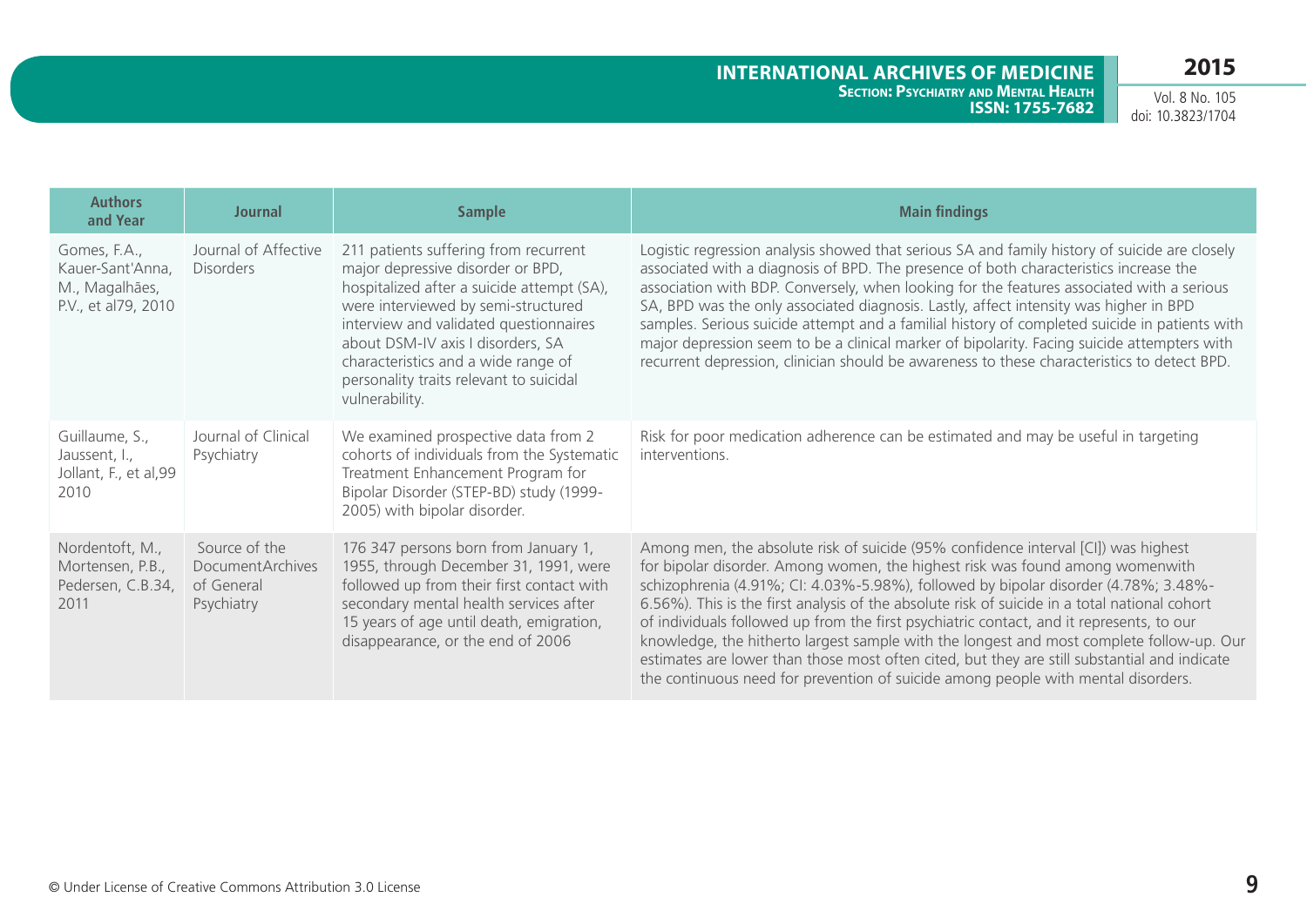Another limitation is that although data collection was based on structured interviews by trained clinicians with access to hospital records, the data was based on retrospective information from patients and patients who committed suicide before the present study were not available for analysis. [22] It is possible that there is a larger recall bias in the current study because at the time of inclusion interview the patients were still affected by the current affective episode may cause underestimation of manic or hypomanic episodes. However, we cannot exclude the possibility of induced variability in the data. We have no measure of inter-rater reliability, but we have no indication of any systematic variation in the scorings. [22] Furthermore, it is possible that the time period that we used for prospective analyses may have been either too broad or too narrow to adequately capture factors associated with suicidal behavior. Future studies should also aim to expand on the association between significant life events and suicidal behavior in this population. In addition, we relied on patient and parent reports of suicidal behavior, and these reports were not corroborated with emergency and/or inpatient service records [22]

Initially, the search strategies resulted in a total of 416 original studies. Then, based on the criteria for eligibility, 378 were excluded and 38 other references were included **(Figure 1)**.

It was noted an improvement in the interest on this matter because of the growing number of publications over the years, whose in 2010, 93 scientific studies were found, going to 85 in 2011, 93 in 2012, reaching 100 in 2013 but declining to 46 by September 2014 **(Figure 2)**.

Among the total of 416 studies available in SCOPUS, 253 were original articles, 106 reviews, 16 editorials, 11 letters, 9 notes, 7 conferences, 7 articles in press , 4 book chapters and 3 short surveys **(Figure 3)**. The original articles represented

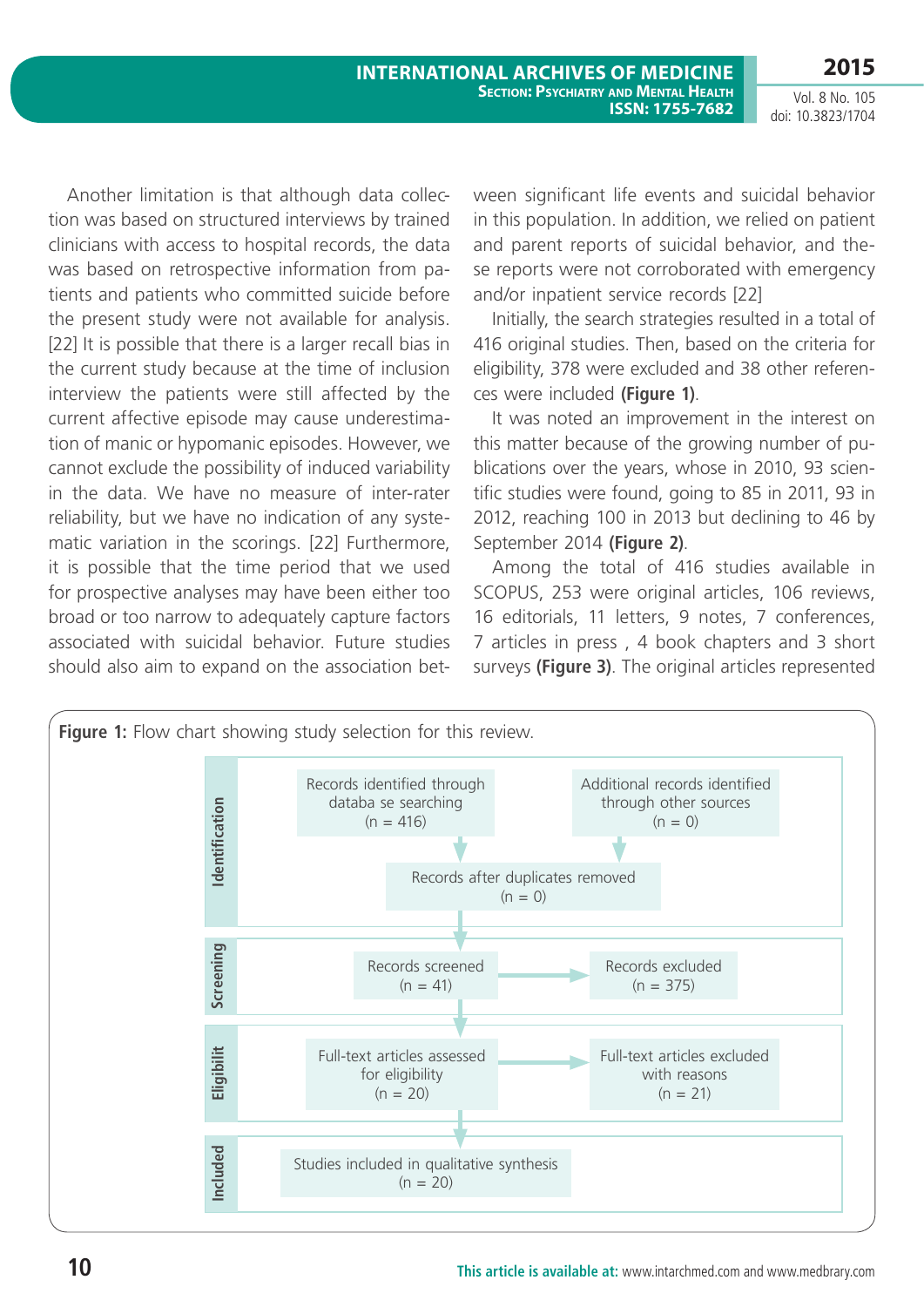Vol. 8 No. 105 doi: 10.3823/1704



**Figure 3:** This chart provided by Scopus database shows the total of documents for this query by Document Type.



60.8% results and only 20 (approximately 4.80%) are within the criteria elegebilidade and were considered in this review.

The 20 studies were distributed into the previously determined into three categories as follows: Environmental andSocial Criteria (seventeen studies) [1, 2, 7, 15, 20, 22, 30, 34, 37, 53, 57, 79, 91, 96, 99, 107, 127]; Genetic Criteria (two studies) [110, 127]; BiologicalCriteria (one study) [161]. The categorization of studies aims to a better organizational quality systematic review.

# **Discussion**

### **Environmental and Social Criteria**

Bipolar disorder is a prevalent, severe, and disabling disorder often associated with elevated risks of premature mortality, adverse outcomes of comorbid medical disorders, accidents, gender, age, complications of comorbid substance use disorders and enviornmental **(Table 2, 3)**.

Results from the univariate logistic regression analysis revealed that suicide attempters were younger, single, did not have children, and had little or very little social support. They reported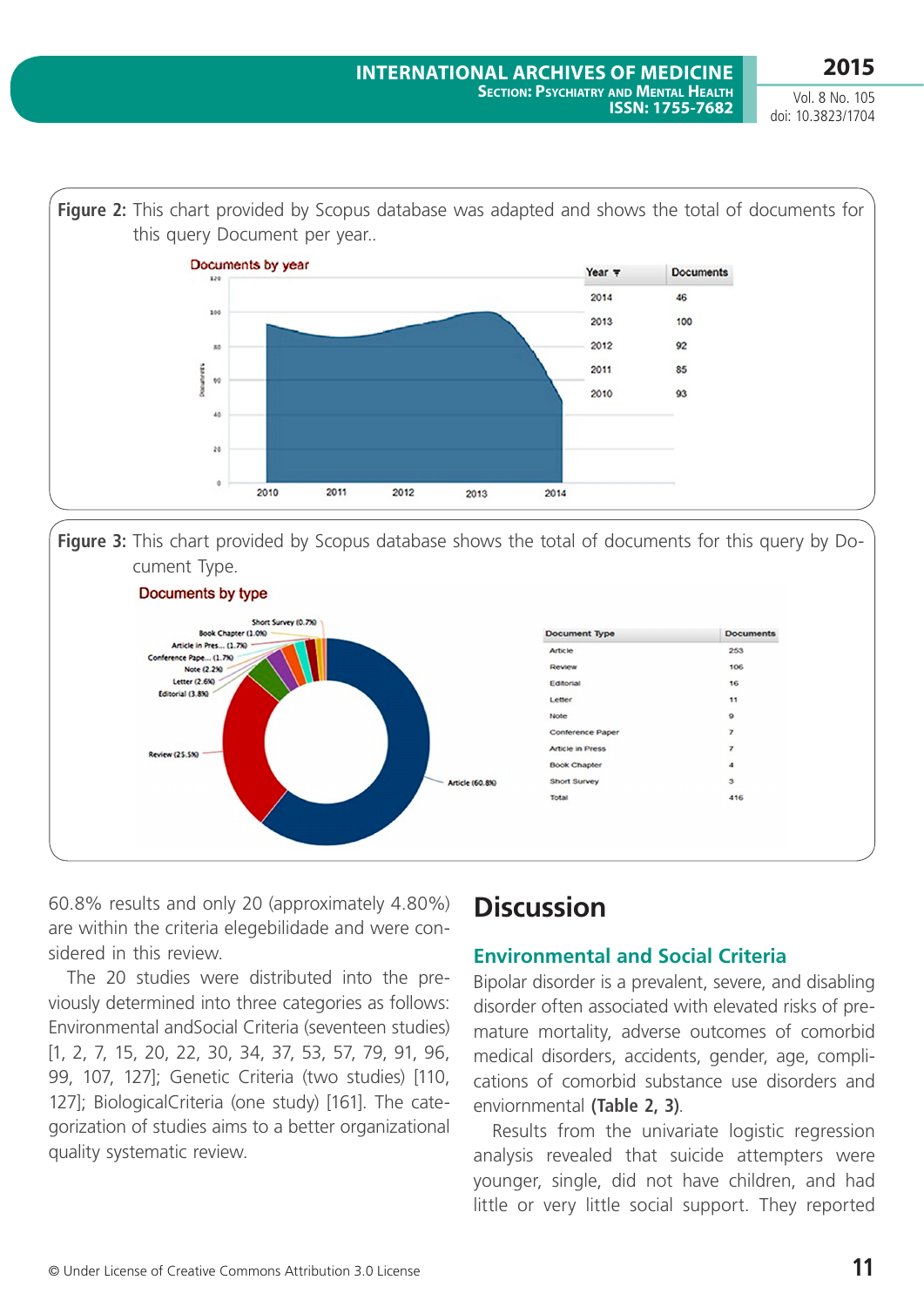**2015**

**Table 2.** Sociodemographic factors of patients with BD classified by suicide attempts. This figure was adpted from article 1. Copyright © 2012 Ruengorn et al, publisher and licensee Dove Medical Press Ltd.

|                             | <b>Suicide attempts</b> |                 |          |  |
|-----------------------------|-------------------------|-----------------|----------|--|
| Sociodemographic<br>factors | Yes                     | <b>No</b>       | P-evalue |  |
|                             | $(n = 58)$              | $(n = 431)$     |          |  |
| Gender                      |                         |                 |          |  |
| Female                      | 35(60.3)                | 248 (57.5)      | 0.685    |  |
| Male                        | 23(39.7)                | 183 (42.5)      |          |  |
| Age (years)                 | $30.5 \pm 13.6$         | $42.7 \pm 14.6$ | < 0.001  |  |
| Education                   |                         |                 |          |  |
| No or primary school        | 19 (32.6)               | 180 (42.0)      |          |  |
| Junior to high School       | 18 (31.0)               | 131 (30.5)      |          |  |
| Diploma                     | 9(15.5)                 | 34 (7.9)        | 0.231    |  |
| Bachelor or higher          | 12(20.7)                | 84 (19.6)       |          |  |
| Marital status              |                         |                 |          |  |
| Singler                     | 32(56.1)                | 149 (34.9)      |          |  |
| Married                     | 17 (29.8)               | 226 (52.9)      |          |  |
| Widowed/divorced/<br>Other  | 8(14.1)                 | 52(12.2)        | 0.231    |  |
| Occupation                  |                         |                 |          |  |
| Officer                     | 13(22.4)                | 82 (19.3)       |          |  |
| Labor                       | 24(41.4)                | 169 (39.8)      |          |  |
| Housewife/student           | 4(6.9)                  | 121 (28.5)      | 0.502    |  |
| Unemployed                  | 17 (29.3)               | 53 (12.4)       |          |  |
| Religion*                   |                         |                 |          |  |
| <b>Buddhist</b>             | 56 (100.0)              | 411 (96.5)      |          |  |
| Others                      | 0(0)                    | 13(3.5)         | 0.236    |  |
| Number of children          |                         |                 |          |  |
| None                        | 19(63.3)                | 63(352)         |          |  |
| $1 - 2$                     | 7(23.3)                 | 83 (46.4)       | 0.023    |  |
| >2                          | 4(13.4)                 | 33 (18.4)       |          |  |
| Living status               |                         |                 |          |  |
| Alone                       | 6(11.3)                 | 17(4.2)         |          |  |
| With family                 | 42 (79.2)               | 386 (92.8)      | (0.8)    |  |
| With others                 | 5(9.5)                  | 13(3.0)         |          |  |
| Social support              |                         |                 |          |  |
| Good or excellent           | 29 (56.9)               | 304 (77.0)      |          |  |
| Moderate                    | 14(27.4)                | 69 (17.5)       | 0.001    |  |
| Very little or litte        | 8(15.7)                 | 22(5.5)         |          |  |
| Stressful life event(s)     |                         |                 |          |  |
| None                        | 10(17.2)                | 165 (38.3)      |          |  |
| Yes                         | 48 (82.8)               | 226 (61.7)      | 0.003    |  |
|                             |                         |                 |          |  |

Notes: Nunbers are n (%) or mean ± SD; \*fisher's exact test. Abbreviacions: BD. bipotar disorder. SD. standard deviation Table 3. Clinical factors of patients with BD classified by suicideattempts. This figure was adpted from article 1. Copyright © 2012 Ruengorn et al, publisher and licensece Dove Medical Press Ltd.

|                               | <b>Suicide attempts</b> |                   |          |  |  |  |
|-------------------------------|-------------------------|-------------------|----------|--|--|--|
| <b>Clinical factors</b>       | Yes                     | <b>No</b>         | P-evalue |  |  |  |
|                               | $(n = 58)$              | $(n = 411)$       |          |  |  |  |
| Mania                         |                         |                   |          |  |  |  |
| No                            | 11(32.1)                | 157 (36.4)        |          |  |  |  |
| Yes                           | 25 (67.6)               | 274 (63.6)        | 0.628    |  |  |  |
| Depression                    |                         |                   |          |  |  |  |
| No                            | 47 (81.0)               | 414 (96.1)        |          |  |  |  |
| Yes                           | 11(19.0)                | 17(3.9)           | < 0.001  |  |  |  |
| Psychotic symptom (s)         |                         |                   |          |  |  |  |
| No                            | 54 (93.1)               | 351 (81.6)        |          |  |  |  |
| Yes                           | 4(6.9)                  | 79 (18.4)         | 0.037    |  |  |  |
| Somatic illness               |                         |                   |          |  |  |  |
| No                            | 41 (72.4)               | 287 (66.6)        |          |  |  |  |
| Yes                           | 16(27.6)                | 144 (33.4)        | 0.376    |  |  |  |
| Psychotk comorbidity          |                         |                   |          |  |  |  |
| No                            | 43 (82.7)               | 378 (90.7)        |          |  |  |  |
| Alcohol/substance             |                         |                   |          |  |  |  |
| dependence                    | 8(15.4)                 | 21(5.0)           | 0.405    |  |  |  |
| Others                        | 1(1.9)                  | 18(4.3)           |          |  |  |  |
| Early age at onset (under 18) |                         |                   |          |  |  |  |
| <b>No</b>                     | 30 (54.6)               | 99 (25.2)         | 0.004    |  |  |  |
| Yes                           | 25(45.4)                | 294 (74.8)        |          |  |  |  |
| Years of BD treatment         |                         |                   |          |  |  |  |
| $\geq 5$                      | 48 (85.7)               | 210 (52.8)        |          |  |  |  |
| >5                            | 6(10.7)                 | 98 (24.6)         | < 0.001  |  |  |  |
| Median (min-max)              | $1(1-27)$               | $6(1-40)$         |          |  |  |  |
| Previous admission            |                         |                   |          |  |  |  |
| No                            | 23(40.4)                | 220 (51.2)        | 0.127    |  |  |  |
| Yes                           | 34 (59.6)               | 210 (48.8)        |          |  |  |  |
| Mental disorders in famify    |                         |                   |          |  |  |  |
| No.                           | 37 (66.1)               | 305 (77.0)        | 0.143    |  |  |  |
| Yes                           |                         | 13(23.2) 70(17.7) |          |  |  |  |
| Suicide in family             |                         |                   |          |  |  |  |
| No                            | 49 (92.4)               | 405 (99.0)        | 0.003    |  |  |  |
| Yes                           | 4(7.6)                  | 4(1.0)            |          |  |  |  |
| Number of previous suicide    |                         |                   |          |  |  |  |
| None                          | 20 (34.5)               | 348 (81.3)        |          |  |  |  |
| 1-2 times                     | 20(34.5)                | 71 (16.6)         | < 0.001  |  |  |  |
| >2 times                      | 18 (31.0)               | 9(2.1)            |          |  |  |  |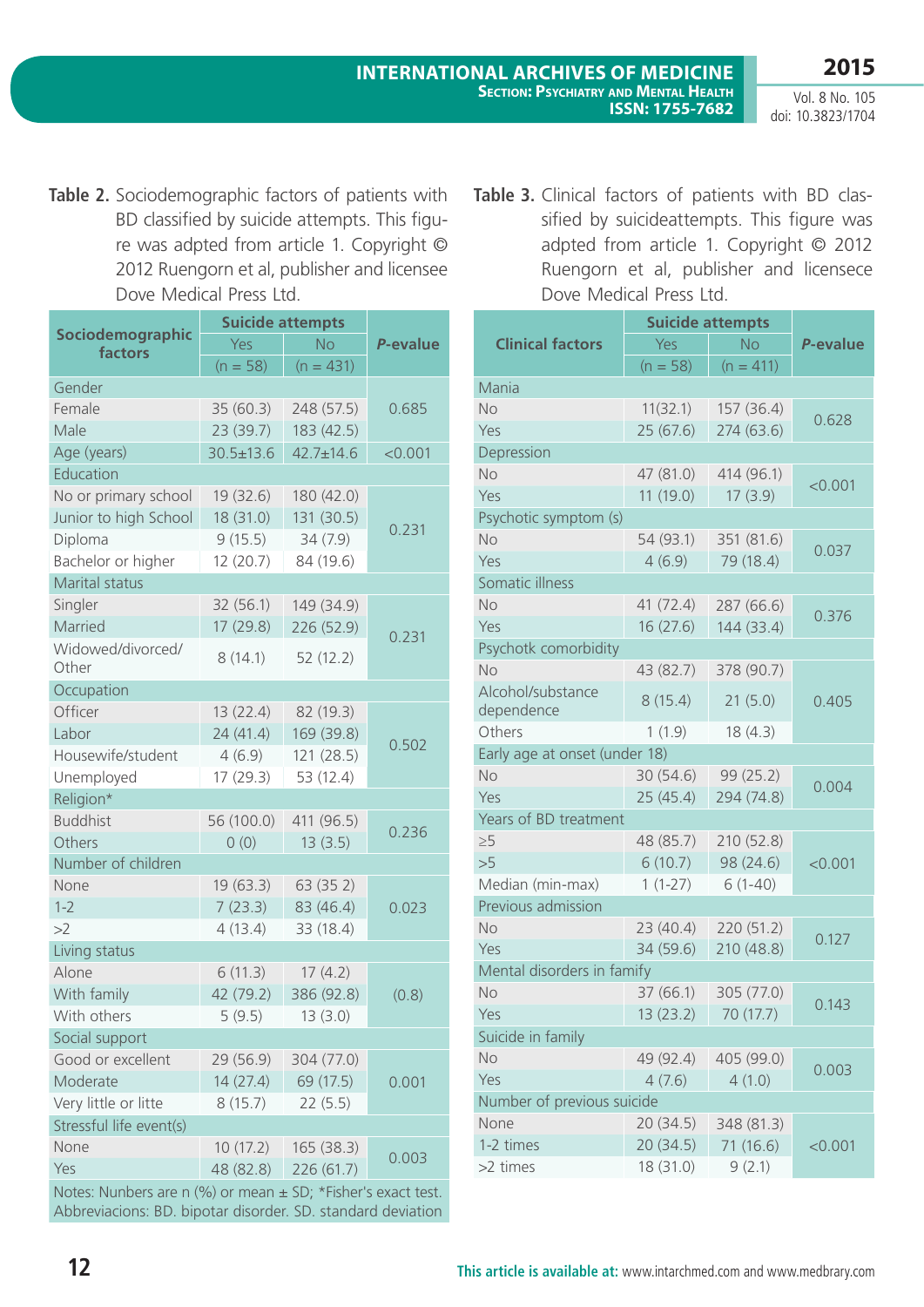|                            | <b>Suicide attempts</b> |             |          |
|----------------------------|-------------------------|-------------|----------|
| <b>Clinical factors</b>    | Yes                     | <b>No</b>   | P-evalue |
|                            | $(n = 58)$              | $(n = 411)$ |          |
| Previous suicidal ideation |                         |             |          |
| No                         | 17(29.3)                | 315 (73.8)  | < 0.001  |
| Yes                        | 41 (70.7)               | 112(26.2)   |          |
| Smoking                    |                         |             |          |
| No                         | 39 (71.2)               | 342 (81.4)  | 0.112    |
| Yes                        | 15(27.8)                | 78 (18.6)   |          |
| Alcohol drinking           |                         |             |          |
| No                         | 35(64.8)                | 327 (77.9)  | 0.036    |
| Yes                        | 19(35.2)                | 93 (22.1)   |          |
| Any substance abuse        |                         |             |          |
| No                         | 50 (92.6)               | 396 (94.5)  | 0.569    |
| Yes                        | 4(7.4)                  | 23(5.5)     |          |
| Medication adherence       |                         |             |          |
| Good                       | 24(47.1)                | 288 (69.9)  | 0.001    |
| Intermittent or poor       | 27 (52.9)               | 124 (30.I)  |          |
| Antidepressant             |                         |             |          |
| No                         | 31 (53.4)               | 332 (77.0)  |          |
| NE and/or SRI              | 2(3.5)                  | 24(5.6)     | < 0.001  |
| <b>SSRI</b>                | 25 (431)                | 75 (17.4)   |          |
| Antipsychotic              |                         |             |          |
| No                         | 8(13.8)                 | 116 (26.9)  |          |
| Typical                    | 23 (39.6)               | 171 (39.7)  | 0.001    |
| Atypical                   | 11(19.0)                | 108 (25.1)  |          |
| Both                       | 16(27.6)                | 36(8.3)     |          |
| Anxiolytic                 |                         |             |          |
| <b>No</b>                  | 18(31.0)                | 207 (48.0)  |          |
| Benzodiapine               | 33 (56.9)               | 173 (40.1)  | 0.041    |
| Other                      | 4(6.9)                  | 45 (10.4)   |          |
| <b>Both</b>                | 3(5.2)                  | 6(1.4)      |          |
| Mood stabilizer            |                         |             |          |
| No                         | 5(8.6)                  | 87 (20.2)   |          |
| Lithium                    | 25(43.1)                | 173 (40.1)  | 0.041    |
| Other                      | 16 (27.6)               | 138 (32.0)  |          |
| Both                       | 12 (20.7)               | 33(7.7)     |          |

Notes: Nunbers are n  $(%)$  or mean  $±$  SD unless other wise indicated.

Abbreviacions: BD. bipotar disorder. NE: norepinephirene, SRI: serotonin reuptake inhibitors; SSRI: selecive serotonin reuptake inhibitors

experiencing more stressful life events, reported being depressed, had suffered from BD at an early age, had a family history of suicide, had previously attempted suicide, had previous suicidal ideation, alcohol use, and were prescribed antipsychotics, antidepressants, anxiolytics, and mood stabilizers. Meanwhile, psychotic symptoms and increasing years of BD treatment decreased the probability of suicide attempts.

A suicide attempt (SA) was defined in 1995 by Ayd as any non-fatal, self-inflicted, potentially injurious behavior with any intent to die. This type of behavior encompasses a variety of attitudes, from the simplest acts of self-harm that do not need medical attention, to even more serious actions in which the patient's hospitalization is required [162, 168]. According to the WHO, in 2002, suicide attempts (SAs) worldwide accounted for 1.4% of overall damage caused by all diseases and this rate is estimated to reach 2.4% in 2020163,168. In most countries, men display higher rates of completed suicide, but in females a greater number of attempts are observed, probably due to the fact that men generally use more lethal methods and plan the SA with greater determination [164, 168]. Brazilian studies confirm this trend with a 3:1 ratio of suicide in men compared to women. This ratio is reversed for SAs, with rates three times higher for women than men [165, 168]. It is estimated that SAs are eight to fifteen times more frequent than suicides [164, 1661, 168]. In Brazil, Botega et al [167], in a study that evaluated, via household survey, 515 randomly selected individuals in the city of Campinas, São Paulo, found prevalence rates of 17.1% for suicidal ideation, 4.8% for suicidal plan and 2.8% for SA [167, 168].

Over their lifetime, the vast majority (80%) of psychiatric patients with bipolar disorders have either suicidal ideation or ideation plus suicide attempts. Depression and hopelessness, comorbidity, and preceding suicidal behavior are key indicators of risk. The prevalence of suicidal behavior in bipolar I and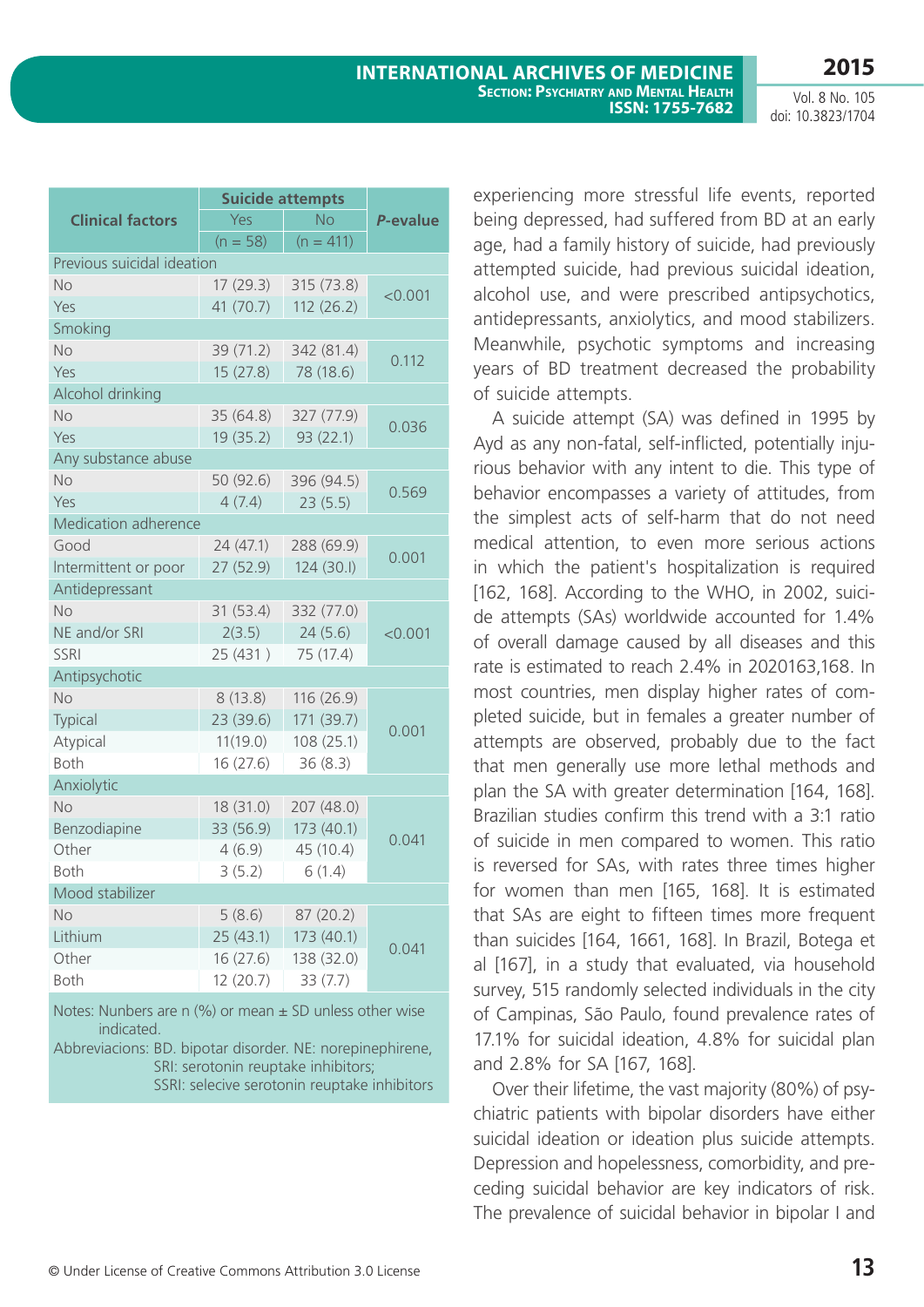II disorders is similar, but the risk factors for it may differ somewhat between the two. [42]

Suicide is most often a complication of psychiatric illness. More than 90% of suicide victims have a diagnosable psychiatric illness, as well as the vast majority of people who attempt suicide. The pathology most commonly associated with suicide and SAs is severe mood disorder [168, 169, 170]. Goodwin and Jamison [171] reported a prevalence of SA in patients with BD between 20% and 56% [168, 171]. The suicide mortality in these patients reaches rates of between 7% and 19% [168, 172] which comes to fifteen times more than rates found in the general population [168, 173].

Suicide is the leading cause of premature mortality in patients with bipolar disorder [17, 18]. In addition, bipolar disorder is known to be one of the leading mental disorders associated with a high risk of completed suicide and suicidal behaviors [19].

Numerous studies confirm the higher risk of suicidal behaviors in patients with early onset of affective disorder [22, 23, 24, 25]. The risk factors for suicide attempts include history of head injuries [21, 22, 26], abuse in childhood [21], mania induced by antidepressive treatment [26], more severe course of mania [27], emergence of mixed states and rapid cycling [25], mood instability and coemergence of panic disorder. Many authors point to correlation between suicidal behaviors and abuse of alcohol, other psychoactive substances and drugs [22, 25, 27, 29]. Twenty-five percent of persons consume alcohol prior to suicidal attempt [21]. Leverich et al. also point to family history of abuse of medicinal drugs as a suicide risk factor [27, 30].

There is a strong association of drug use with suicidal ideation among girls, and a stronger relationship with attempts among girls and boys. Suicidal youths are ill-adjusted and display a lack of attachment and commitment to family and school. Causal models indicate that poor interpersonal interactions with parents, absence of peer interactions, and life events lead to depression, which in turn leads to suicidal ideation. Depressive symptoms are the strongest predictors of suicidal ideation. Among females, depression predicts drug involvement, and in turn, drug use increases suicidal ideation. Drug use is only one class of problem behaviors that constitutes a risk factor for suicidal behavior in adolescence. Delinquency and eating disorders also have direct effects on suicidal ideation beyond those of depressive affect. As for drug involvement, these problem behaviors are more predictive of suicidal behavior among girls than boys. Similarity and specificity of the predictors for problem behaviors within and between the sexes are discussed. Although young women use drugs to handle feelings of depression, drug use appears ineffective in the long run in relieving these depressive feelings. Understanding the dynamics of suicidal ideation in adolescence has important public health implications, since ideation is a strong predictor of attempts, especially among females. [174]

A study has estimated the risk of suicide in bipolar patients to be 20-30 times higher than that of the general population31. The risk is greater among those who have been admitted to inpatient care due to bipolar disorder and especially high in bipolar patients admitted to inpatient care after attempted suicide [32, 33]. Recent studies from Denmark and the UK included bipolar outpatients as well as inpatients. These studies show that the risk of suicide in bipolar disorder, though high, has probably been often overestimated due to a focus on more severely ill, hospital-treated, patients [34, 35]. The Danish study found 5% suicides among the women and 8% among the men in those with bipolar disorder in a long-term follow-up of patients after psychiatric contact [34]. The lifetime prevalence of attempted suicide in bipolar patients has been estimated to 34% in women and 19% in men [36, 37].

These gender differences in suicidal behaviour may, however, be less pronounced in subjects with bipolar disorder [38]. Also, it has been suggested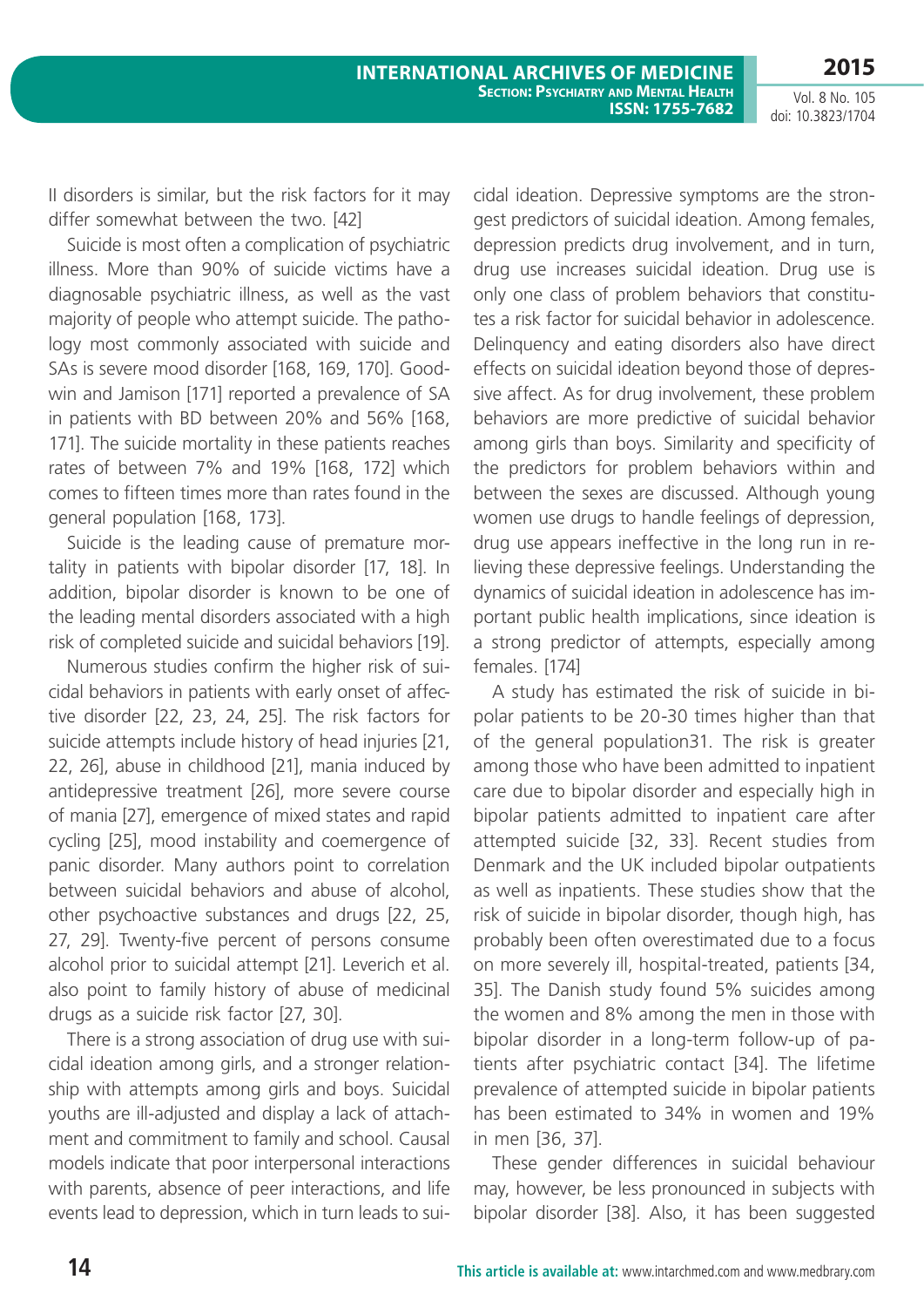that the risk of suicide is higher in a bipolar type 2 than in type 1 disorder [37, 39, 40].

Suicide attempts were observed in both males and females at similar rates. Moreover, females who attempted suicide were as likely to have attempted suicide by a more violent method as males [175, 181]. Although, it was observed that some authors categorized the female gender as a risk factor [176, 181]. Parmentier et al. (2012) [177, 181] observed that reported rates of suicide attempts among women with bipolar disorders are about twice as high as among men with bipolar disorders, suggesting greater lethality of suicide attempts in men. [177, 178, 179, 180].

Many lifetime mixed episodes, early onset of psychiatric problems, and personality disorder were predictors in women, whereas comorbid substance use disorder was a predictor in men. Further, social problems related to the primary group were a predictor of attempted suicide in women. Contrary to our hypotheses, family history of affective disorder, complicating somatic factors, and violent behaviour did not predict suicide attempt during follow-up [37].

The average global rate of mortality due to suicide is 16/100,000. Statistically speaking, on the global scale, a single suicidal death takes place every 40 s, and an attempt takes place every 3s [41]. About 5% of the overall population makes at least one suicidal attempt in the entire life cycle [42]. Ninety-five percent patients of emergency rooms after a suicidal attempt were diagnosed with psychiatric disorders, most often depression [43]. It is estimated that 20% with bipolar affective disorders commit suicide, while 25%-50% make suicide attempts [45].

A study proposes a risk-scoring scheme for suicide attempts in Thai patients with BD. This scheme might help health care providers identify patients with BD who are at risk of attempted suicide. First, we explored factors associated with suicide attempts in BD, including gender, younger age at admission,extent of depressive or mixed polarity, increasing severity of affective episodes, multiple hospitalizations, comorbid Axis I disorders,abuse of alcohol or illicit drugs, previous suicide attempt(s), previous suicidal ideation, family history of suicide,stressful life events before onset of illness, administration of lithium prophylaxis, and benzodiazepine use [1, 20, 46-52].

With regard to the role of the unipolar – bipolar nature of mood disorders in suicide prediction, a recent review [9, 181] of 10 published studies including more than 3000 patients has concluded that bipolar patients, ingeneral, and bipolar II patients, in particular, are over-represented among both committed and attemptedsuicides. Another recent study [42, 181] investigating 90 bipolar I and 101 bipolar II patients also found a (nonsignificant) trend for higher rate of prior suicide attempts at index episode in bipolar II (25%) than in bipolar I patients (16%). On the contrary, however, another large-scale, 40- 44-year follow-up study [10, 181] has found that a higher rate of 186 unipolar (14%) than the 220 bipolar (I+II) patients (8%) committed suicide.181

It is estimated that 25% to 50% of patients with bipolar disorder will attempt suicide at least once in their lifetime, and that 8% to 19% will complete suicide. [182, 184] In general, suicide risk factors can be divided into two groups: distal and proximal factors. The distal factors include the following: family history of suicide, early life adversity, epigenetic factors, personality traits and cognitive style, and chronic substance use. The proximal factors include recent life events, psychopathology, suicidal ideation, and hopelessness. The distal factors increase predisposition, whereas the proximal ones act as precipitants. [183, 184]

The lifetime prevalence of completed and attempted suicides in a large sample of families with bipolar disorder, its relation to family history of major affective disorder and bipolar disorder, and the contribution of clinical and treatment factors to the risk of suicidal behavior was studied in 737 families of probands with major affective disorder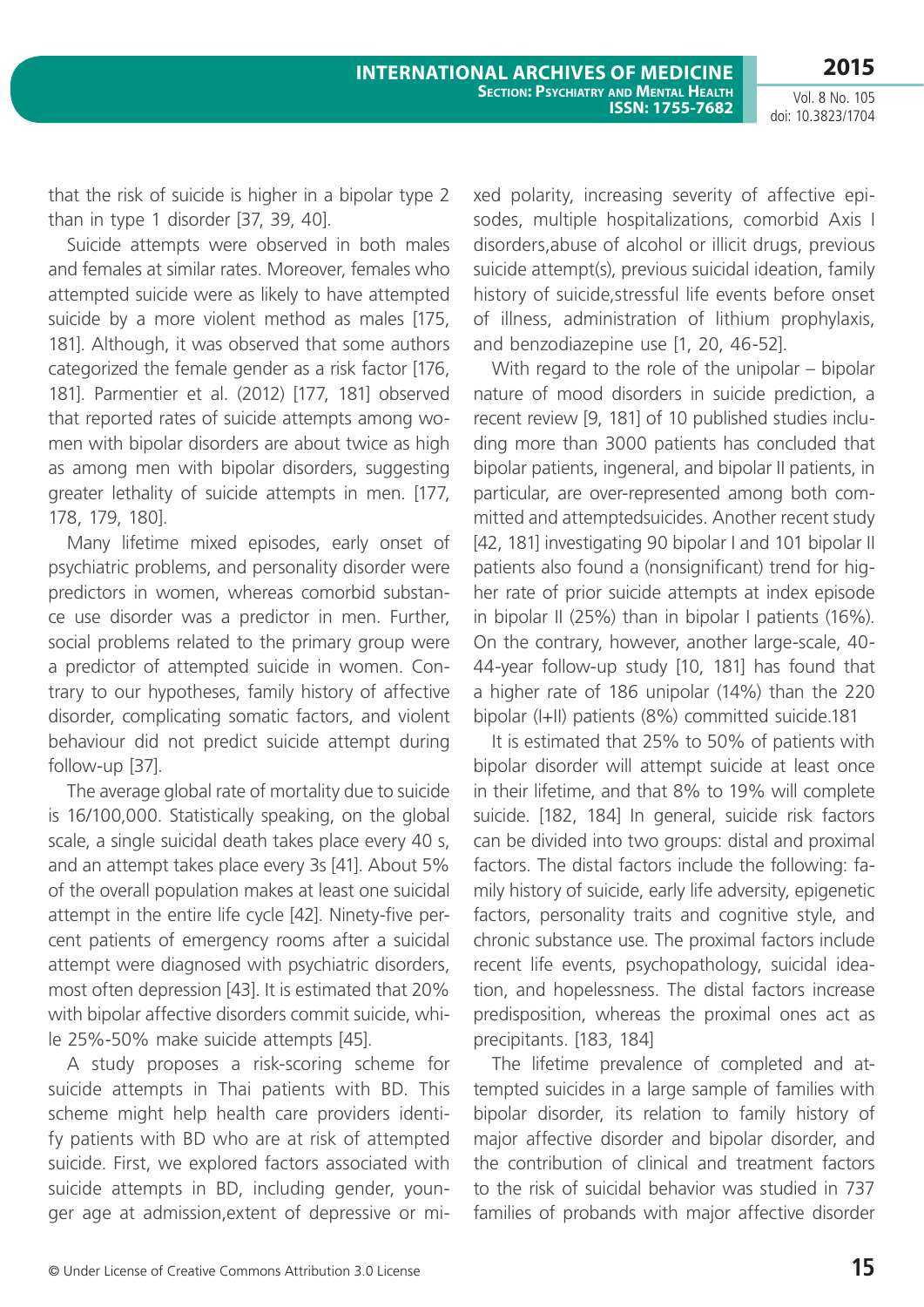[184, 185]. Life time psychiatric diagnoses and suicidal behavior in first-degree relatives were assessed. The estimated lifetime prevalence of suicidal behavior (attempted andcompleted suicides) in 737 probands was 38.4+/-3.0%. Lithium treatment decreased suicide risk in probands (p=0.007). In firstdegree relatives, a family history of suicidal behavior contributed significantly to the joint risk of major affective disorder and suicidal behavior ( $p=0.0006$ ). Thus, the liability to suicidal behavior isinfluenced by genetic factors (particularly family historyof suicidal behavior and major affective disorder. Evenin the presence of high genetic risk for suicidalbehavior, lithium treatmentdecreases suicide rates significantly [184, 185]

An important epidemiological study examined the effect of bipolar disorderand major comorbid disorderson mortality in a population-based longitudinal cohort sample in Taiwan [184, 186]. This study com-pared all-cause and unnatural (suicides and accidents) mortality rates between 1542 subjects with bipolar depression and 17480 patients with other types of depression. The study had three major findings: Bipolar depression was associated with a significantly greater increase in all cause mortality than were other types of depression (hazard ratio 1.3); Patients with bipolar depression faced twice the risk for suicide and approximately twice the risk for accidental death compared with those with other types of depression; Patients with bipolar depression and cardiovascular diseases were 4-times more likely to die from suicide than were those with other types of depressionand cardiovascular diseases [184, 186]. In the authors view, this comorbidity finding is the most important contribution of the study [184].

Comorbid alcohol and drug abuse must be identified and treated since it elevates the risk for suicide [184, 187]. The same applies to comorbidcardiovascular diseases. Interventions to promote healthy lifestyles and to deliver medical screening andcare may prove valuable for patients with bipolardisorder [184, 186]

Other factors have been listed as increasing the risk of suicide: previous suicide attempts; history of psychiatric disorders, particularly depression; suicide in family history; history of maltreatment during childhood; hopelessness, tendency to impulsivity or aggression; barriers in access to psychiatric treatment; sense of loss (in personal or social relations, at work, financial loss); somatic disease; easy access to lethal substances; lack of willingness to seek help due to stigmatization associated with emotional problems, abuse of drugs or suicidal thoughts; cultural or religious beliefs, such as belief that suicide is a sublime solution to personal dilemmas; local "epidemics" of suicide; and isolation, sense of loneliness or separation from other people [54, 30, 20].

Patients with bipolar disorder (BD) usually report elevated rates of lifetime posttraumatic stress disorder (PTSD) ranging from 16% to 39% of bipolar I patients in the National Comorbidity Survey-Replication. Bipolar women (both I and II) are nearly twice as likely to have PTSD than bipolar men (20.9% vs. 10.6% in the STEP-BD study), a finding similar to the ratio found in the general population [55, 56, 57].

Comorbid posttraumatic stress disorder appears to be an important marker of worse clinical outcomes in BD, including a higher number of suicide attempts, elevated likelihood of rapid cycling, and reduced recovery as evidenced by higher manic symptom scores. Additionally, the presence of PTSD in bipolar patients imposed a lower quality of life status relative to bipolar individuals without PTSD. Thus, PTSD comorbidity must be investigated vigorously in bipolar subjects and should be noted as an increased predictor of suicide risk [57].

The demographic traits include age, gender: male, widow/widower and divorced. As for the social situation, the author lists the following factors: loneliness, inability to get help from others, bad financial condition and loss of job or sources of income. The following are of significance in the patient's history and among coexisting disorders: suicide attempts in the past, suicides of close re-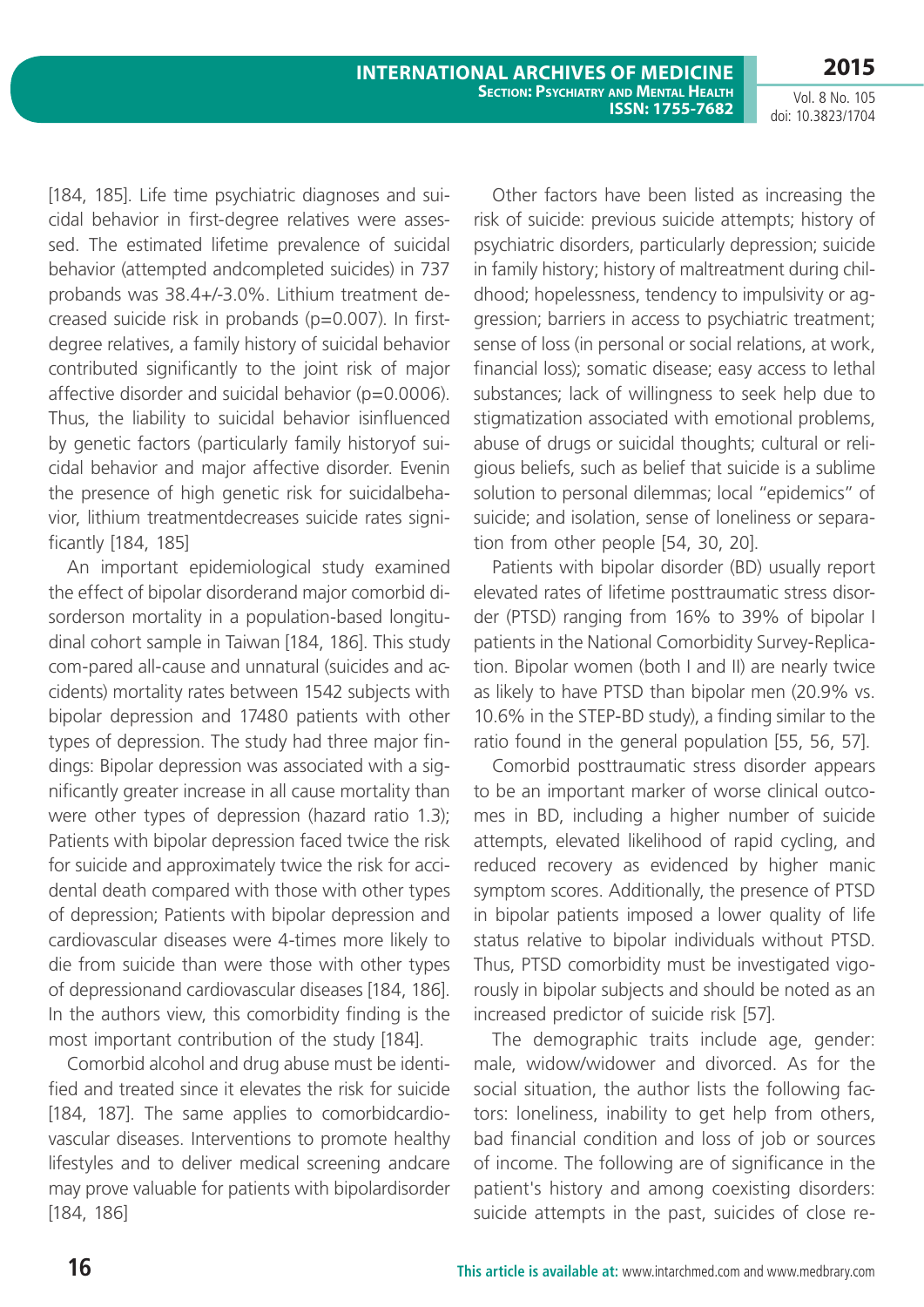latives and persons who were important to the patient, the period of bereavement, poor social adaptation, abuse of alcohol, personality disorders (cyclothymic, antisocial), chronic somatic illnesses, chronic insomnia, chronic pain and organic brain disorders (chronic) [58, 59]. The suicide risk factors listed above have been confirmed by other authors [60, 61, 62, 63, 30].

Medical comorbidity has been implicated as potential risk factors for suicide attempts or suicide [64]. Family history of suicideis accepted as a risk factor in general, and has been observed in some bipolar cohorts, but not others [53, 65-71].

Family history of completed suicide had the highest odds ratio of significant findings. In previous reports in bipolar cohorts, [180, 188, 189] family history of suicide was no different between bipolar patients with and without histories of attempts, although one study reported family history was predictive of earlier attempts. [53, 175, 180, 188] Also, the higher frequency of bipolar disorder family history in agitated depression suggests that a bipolar vulnerability may be required to obtain such clustering of hypomanic symptoms. [180, 190] Overall, findings support an association between family functioning and suicidality within families where youths have bipolar disorder. [180, 191] Results suggest that it is plausible that the youth's illness may play an active role in disrupting family processes. Bipolar disorder may involve a potent combination of mood dysregulation and interpersonal processes where threats of harm —against oneself or another— may occur both impulsively and/or instrumentally. [180, 192] No association was found between age and suicide attempts. [180, 193] It is possible that familial depression contributes to offspring suicide risk via multiple avenues, including decreased familial support and increased conflict. [180, 194, 195]

When all significant variables were entered into a multivariate logistic regression, a family history of suicide emerged as the most robust factor explaining suicidal behavior in depression [15].

The studies suggest that cumulative factors act on suicide risk: BP diagnosis, early age of onset, cyclothymic traits, large number of depressive episodes, comorbid alcohol abuse, and suicide in the family. For Slama et al. [11], this clinical configuration could constitute a special BP subgroup at risk of suicidal behavior [15].

Bipolar patients with a history of suicide attempts have been shown to have more markers of severity such as greater suicidal ideation, increased number of hospitalisations, aggressive traits, earlier age at onset, a family history of suicide and of psychiatric and mood disorders, as well as a higher frequency of comorbid anxiety, substance use and cluster B personality disorders [72–76]. One possible link between obesity and suicide in bipolar disorder may be related to depression. Major depression and residual depressive symptoms are the most common phases of bipolar disorder and both are associated with substantial work, social and family functional impairment [77]. Depressive episodes are related to changes in appetite, eating behaviour and physical activity that contribute to obesity [78, 79].

In addition to an increased rate of death by suicide, community and clinical studies indicate that bipolar patients usually present a broad range of comorbid general medical conditions, which contribute to overall mortality rates [80, 81]. Bipolar disorder and comorbid obesity are associated with increased medical morbidity and worse psychiatric outcome [78]. Data from clinical samples have shown that the prevalence of obesity in bipolar disorder patients is exceedingly high, ranging from 20 to 35%, when compared with controls [79, 82-84].

Fagiolini et al. [85] found a positive association between a higher body mass index (BMI) and previous suicide attempts at baseline, in a sample of 175 patients with bipolar I disorder participating in a clinical trial [79].

The obesity was associated with a history of suicide attempts in a sample of outpatients with bipolar disorder, even after controlling for well-established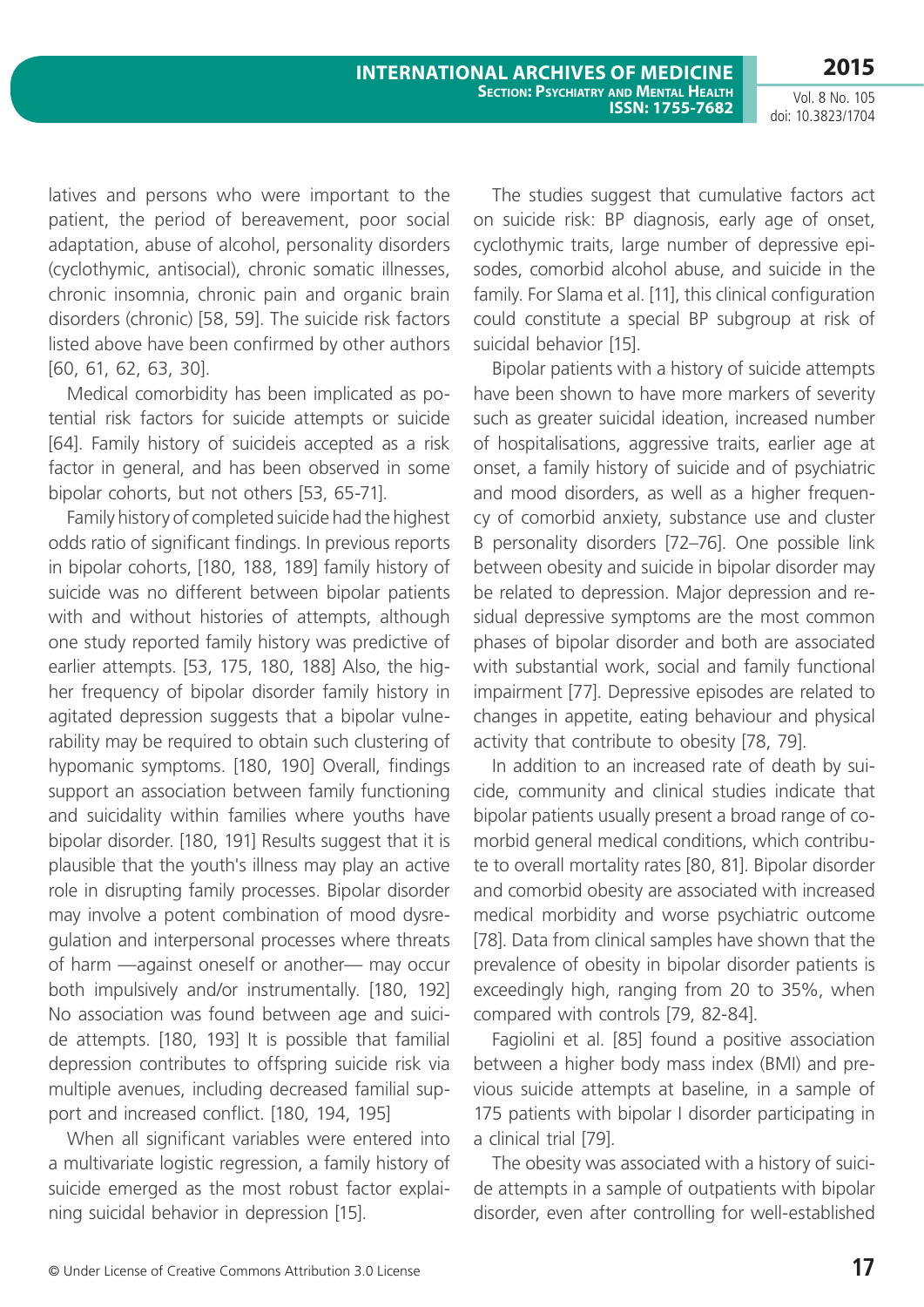Vol. 8 No. 105 doi: 10.3823/1704

risk factors such as lifetime comorbid anxiety and alcohol use disorders and depressive symptoms. Our finding adds to the notion that obesity is a correlate of severity in patients with bipolar disorder, and replicates earlier findings from Fagiolini et al. [79, 85, 86].

Recent data have stressed common features in the underlying pathophysiology of obesity and bipolar disorder which may also be another possible explanation for our findings. Leptin, a key hormone in regulation of adiposity has been shown to be positively associated with risk for depression in a prospective study [87]. Disturbances in metabolic pathways such as insulin-mediated glucose homeostasis, overactivation of the hypothalamic–pituitary–adrenal axis, dysregulated immune and inflammatory processes and adipocytokines profiles are present in both conditions [88]. Such deleterious alterations in key adaptive mechanisms are a component of allostatic load and may explain some of the complex interactions among bipolar disorder, common general medical conditions and resilience to mood episodes and life events [89, 90]. This framework provides another standpoint from which obesity may be seen as a correlate of allostatic load in bipolar disorder and its relationship with suicide attempts a marker of illness severity [79].

In addition to well-established risk factors such as previous suicide attempts, depressive symptoms and comorbid psychiatric conditions, clinicians must be aware that obesity may be a severity feature relevant not only to pharmacological treatment decisions but also to the comprehensive management of bipolar disorder. It is plausible to speculate that therapeutic interventions targeted to obesity may be of potential benefit in the course of bipolar disorder [79].

Bipolar individuals were more likely to smoke and had elevated BMIs com- pared to unaffected controls. Participants who had made a serious suicide attempt or an impulsive less serious attempt with ambivalence or minimal intent were all categorized as attempters. Individuals who had thoughts of suicide but never attemptedalong with those who had never had thoughts of suicide were categorized as non-attempters.

Bipolar individuals who presented with illness duration of less than two years or whose periods of remission were longer than mood episodes were categorized as "not chronic". If they had some form of mood symptom for most of the duration of illness, they were categorized as "chronic". The chronicity status of 6 (4.3%) individuals could not be determined based on the DIGS and records [91].

Overall the bipolar individuals with a history of suicide at- tempt were significantly more likely to be female and non- menopausal, currently smoke cigarettes, have a history of mixed mood episodes or rapid cycling, an elevated BMI and more chronic and persistent course of illness. Bipolar individuals with a history of suicide also had more years of illness and an elevated rate of substance use disorders although the differences did not reach statistical significance [91].

There was no statistical difference in the types of medications used by the two bipolar groups [91]. None was on oral corticosteroids [91].

Results from the univariate logistic regression analysis revealed that suicide attempters were younger, single, did not have children, and had little or very little social support. [1] They reported experiencing more stressful life events, reported being depressed, had suffered from BD at an early age, had a family history of suicide, had previously attempted suicide, had previous suicidal ideation, alcohol use, and were prescribed antipsychotics, antidepressants, anxiolytics, and mood stabilizers. Meanwhile, psychotic symptoms and increasing years of BD treatment decreased the probability of suicide attempts [1].

Depressive episodes, previous suicide attempt(s), stressful life event(s), intermittent or poor medication adherence, and shorter duration of BD treatment (5 years) predicted suicide attempts [1]. Psychotic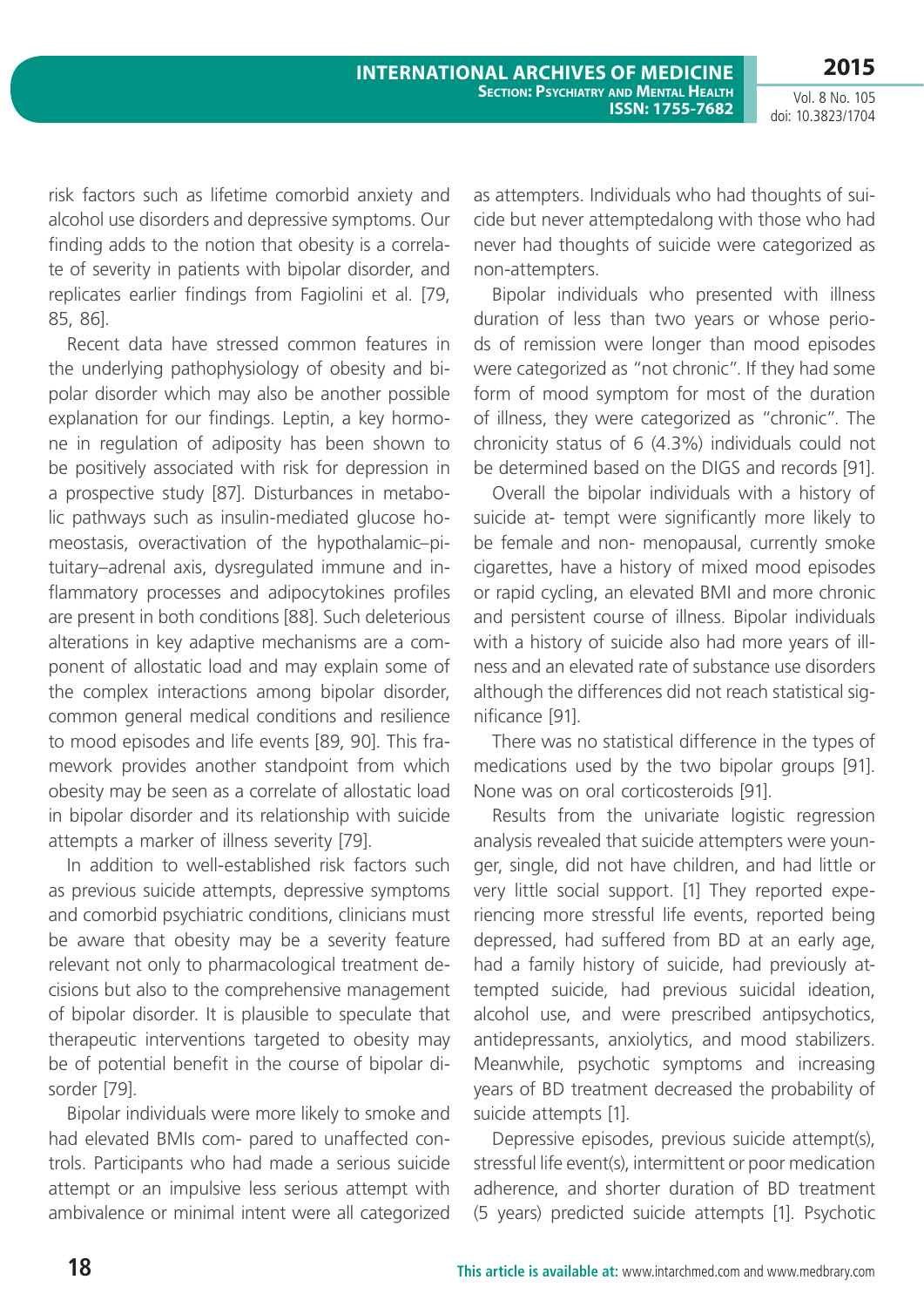symptom(s) provided an inverse association with suicide risk [1].

Previous suicide attempt(s) emerged as the most robust indicator of attempted suicide in this study, a factor which has also been observed else where. Prior to the current suicide attempt, 65% of attempters had already attempted suicide, which is also comparable to previous research1. Unlike previous studies, we classified a continuous number of previous suicide attempts into three groups (none, up to 2 times, and more than 2 times) for inclusion in our risk-scoring scheme. Increased odds ratios corresponded with an increased number of previous suicide attempt(s) [1]. This likely reflects more severity, impulsiveness, and risks taken relative to the number(s) of past suicide attempts [1].

Signs and symptoms were also significant1. Patients presenting with depression at the time of visit had almost four times the number of suicide attempts compared to those without depression [1]. Likewise, more frequent suicide attempts during the depressed phase in BD patients have been reported previously. Conversely, psychotic symptoms negatively correlated with suicide attemptsin our riskscoring scheme1. Patients with psychotic symptoms who were impaired in their ability to plan a suicide attempt might explain this result [1].

In this study, we have identified clinical characteristics associated with suicide attempt risk in acutely admitted BD patients using a unique one-site inpatient sample [4]. Among the inpatients with BD-I and BD-II, 45.1% had attempted suicide at least once [4]. This is within the upper range of previous reports (6), and supports the conclusion that the present study population represents a group of highly affected patients [4]. Leverich et al. (23) reported a rate of 34% of suicide attempters among their outpatients, using the same definition of a suicide attempt [4].

Many depressive symptoms were associated with suicide attempts [5]. The attempters were more likely than were the nonattempters to have histories of depressive moods or of experiencing loss of interest for at least 1 week [5]. The attempters were also significantly more likely to report histories of major depressive episodes and auditory hallucinations during their most severe depressive episodes5. How- ever, the groups did not differ with respect to histories of elevated moods or manic episodes [5]. The observation that patients with histories of hypomanic episodes were more prevalent in the attempter group seems consistent with the preponderance of those with subtype II of bipolar disorder in this group [5]. The higher incidence of mixed episodes and rapid cycling in the suicide attempters was in accordance with many previous studies [92]. Although the numbers of depressive or manic episodes did not differ between the two groups, the numbers of (hypo) manic episodes and mood episodes were higher in the attempters [5]. The mood episode index, which is the number of episodes divided by the duration of the illness, was also higher in the attempters [5]. The patients with a higher mood episode index may represent not only rapid cyclers but also a more severe subtype of bipolar disorder [5].

Ratings indicate that 58% attempts were made when subjects reported they were taking pre-scribed psychotropic medication. Subjects reported that, prior to the suicide attempt, they communicated with others regarding their intent to attempt suicide in 69 (42%) of these attempts. Only 2% of the attemps were reportedly associated with psychotic symptoms, and 5% were committed when intoxicated. During follow-up, 31% of the attemps were preceded by a significant life event per the subject's report; the 2 most commonly reported categories of events included dis- cord in or breakup of a romantic relationship (6%) and family conflict (5%) [2].

The substantial risk for suicidal behavior associated with early-onset bipolar disorder: 18% of youth with bipolar disorder made at least 1 clinically significant suicide attempt within 5 years of study intake, and 8% made multiple attempts. Attempt rates were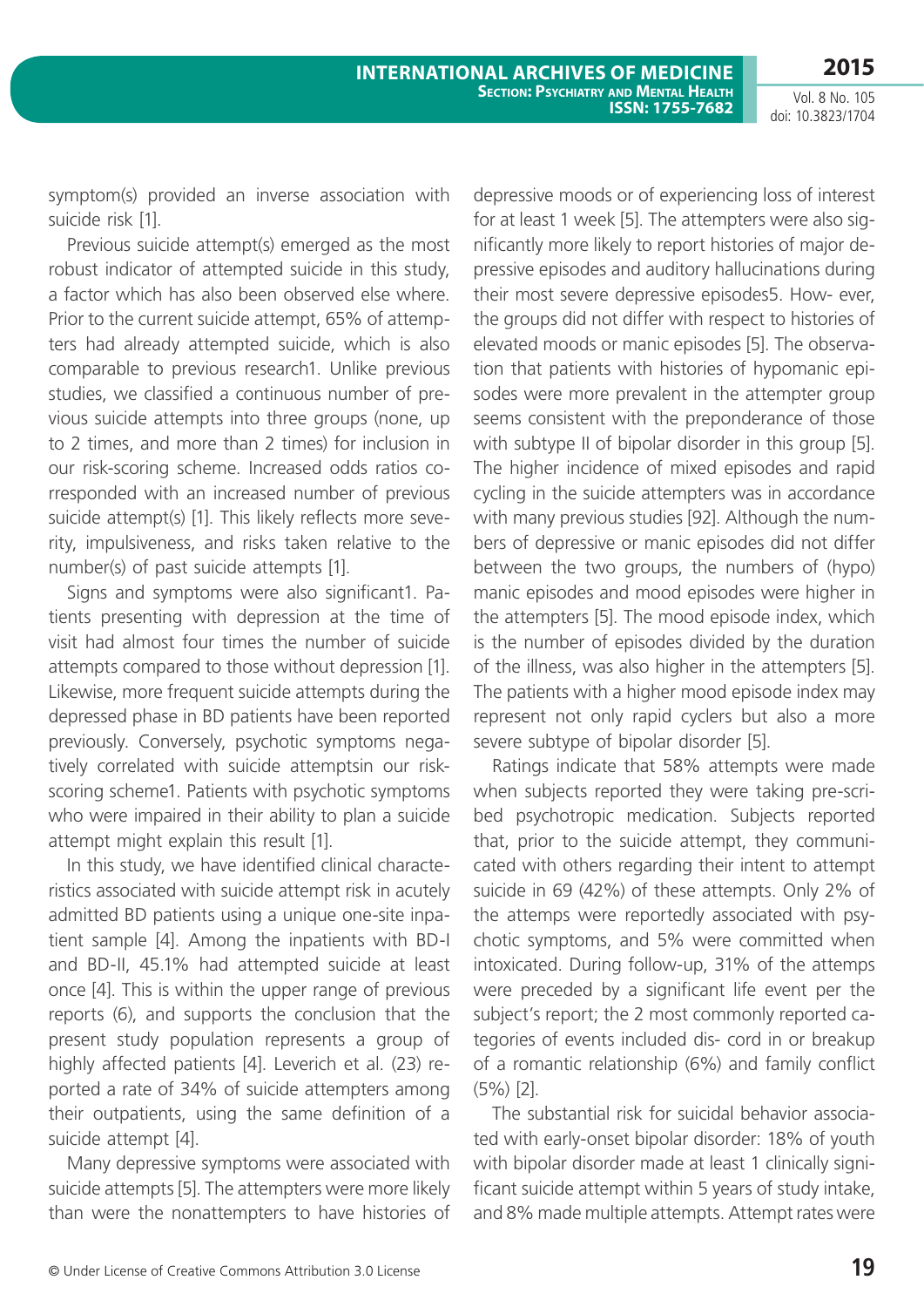Vol. 8 No. 105 doi: 10.3823/1704

similar among youth with bipolar I disorder, bipolar II dis- order, and bipolar disorder not otherwise specified [2]. The most potent past and intake factors predictive of a prospectively examined suicide attempt included severity of depressive episode at study intake and family history of depression [2]. More weeks spent with threshold depression, substance use disorder, and mixed mood symptoms, as well as more weeks receiving outpatient psychosocial services in the preceding 8-week period, predicted greater likelihood of a prospective suicide attempt [2]. Therefore, family history, severity of depressive episode at study intake, and near-term persistence of depression, mixed states, and substance use disorder independently contribute to the prediction of prospective suicidal behavior among youth with bipolar disorder at study intake and family history of depression [2].

The stress-diathesis model postulates that suicidal behavior is the result of the interaction between the individual's internal existing threshold of vulnerability (ie, the diathesis) and contemporaneous stress factors. The diathesis, consisting of predisposing factors is trait dependent, includes genetic or familial factorsand may be reflected by a tendency toward pessimism and/or a propensity for aggression and impulsivity [93]. Although hopelessness is regarded to have both trait and state components, the trait component seems to be predominant [94]. Stressors or precipitating factors, on the other hand, are state dependent and include acute aspects of the mood disorder, life events, and/or interpersonal conflicts [93, 95, 96].

The patients in the suicidal ideation group had higher scores in both BDI and BHS scales than those in the suicide attempt group. One possible explanation is that a certain subgroup of patients with suicide attempts may be characterized by greater impulsivity. It has been shown that anxiety and poor impulse control predict which people with suicide ideation act on such thoughts [97]. Patients with bipolar disorder and history of suicide attempts have shown higher levels of impulsivityand aggressivenessthan nonsuicidal patients [96, 98]. However, because we did not assess these features, we were not in a position to test this hypothesis. Nevertheless, future research might do well to consider the possibility of a relationship between Axis II disorders and hopelessness as a trait in patients with bipolar disorder [7].

BPD patients had a greater comorbid lifetime history of substance use (abuse of, or dependence on, drugs and alcohol, excluding tobacco) and a lower comorbid lifetime history of eating disorders. When considering the characteristics of their suicidal history, BPD patients were significantly more likely to have made a serious lifetime SA and to have a family history of completed suicide. The groups did not differ regarding the number of Suicide Attempt (AS) or the age of the first SA or the seriousness of the most recent SA that led to hospitalization. We conversely examined whether a history of both serious SA and family history of completed suicide increased the risk of having a BPD. We found that patients with both characteristics had a higher risk of having a BPD than patients with a family history of completed suicide only or a history ofserious SA only [99].

Initially, we found that a serious SA is strongly associated with BPD. For assessment of suicide attempters, medical lethality and intent to die are two essential concepts [100, 101]. We found no association between intent to die (measured using the SIS) and any of the mood disorders. These results are consistent with those obtained in a previous study, which found that suicide intent score did not differ between the BPD and MDD groups [99, 102].

Having a BPD diagnosis and male gender increased the risk of higher mortality SA. The potential interaction between gender and type of trial can not be statistically confirmed in any study included in this review.

Tondo et al. [103] found that bipolar patients in general and bipolar II patients in particular, used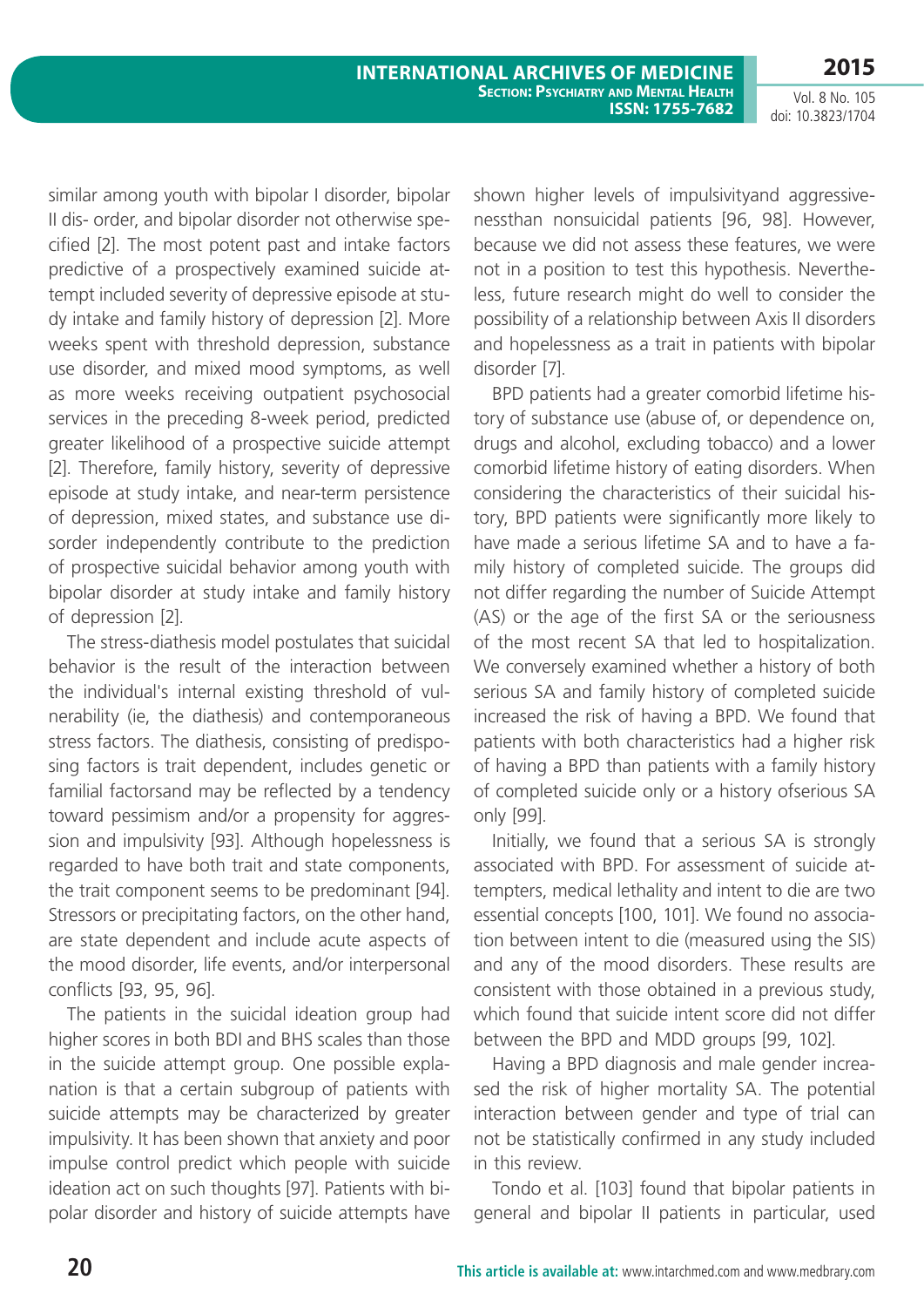more lethal suicide methods than unipolar ones. Our results, which suggest an association between BPD and serious SA, point in the same direction and could explain, at least inpart, why bipolar patients are relatively over represented among suicide victims with current major depression [99, 104]. Our study found thata high percentage of the elderly with unipolar depression (59.2%) presented with a suicide risk, as was also the case for those older people with a current and past history of bipolar disorder (62.5% and 33.3% respectively). Literature shows that approximately 90% of people who commit suicide have a diagnosed mental disorder at the moment of death [105].There is a strong relationship between psychiatric diseases and suicide, especially major depression and bipolar depression, which are found in 65–90% of suicides [106, 107].

This research found a high rate of suicide risk in the elderly population living in the community. The study protocol used prioritized a model able to screen and diagnose mood and cognitive disorders useful and replicable at community and primary care levels108. An Increased mental distress was noted in these evaluated individuals and it was possible to identify some relevant patterns related with suicide risk. Loss of sons may partly explain the suicide risk in some individuals, although the relationship with a subtype of late onset depression and bipolar syndromes deserves further studies. These findings can be a useful to generate other research hypothesis and can beuseful for health professional who care older persons. Detecting characteristics linked to suicide risk, therefore opening up the possibility of preventing self-harmor complete suicide [107].

### **Genetic Criteria**

Suicide is a complex behavior caused by an interaction of genetic, psychological and social factors [109, 110]. Genetic variation plays an important role in BD and suicide susceptibility. However, little is known about the genetic influence on the risk of suicide, particularly in BD patients [180, 196].

In BD patients, it has been found an association with impulsivity, impaired decision-making, psychiatric comorbidities, predominance of depressive polarity, delay in performing diagnosis, early illness onset, childhood adversity and a previous suicide attempt [111-118]. It is often hard for clinicians to identify suicidal patients precisely, even knowing well-established risk factors for suicide, because the majority of patients with these characteristics never will kill themselves. However, around one half to two thirds of patients who commit suicide visit physicians less than 1 month before the occurrence, and 10-40% visit in the preceding week [110, 119, 120].

The identification of biological markers, such as genetic polymorphisms could be useful in helping clinicians prevent suicide behavior. Epidemiological studies have demonstrated that suicidal behavior is, at least partially, genetically determined with a pattern of transmission independent of psychiatric disorders [121]. The level of serotonin activity is influenced by genetic factors, and its association with suicide behavior is strongly established [122]. The serotonin transporter (5-HTT) has a pivotal role in serotoninergic function, because after serotonin is released in the brain synapses, it is taken up into the presynaptic neuron by the 5-HTT, which in turn terminates the synaptic actions of the serotonin and recycles it into the neurotransmitter pool [110, 123].

The 5-HTT has a functional polymorphism named 5-HTTLPR which have two alleles: short (S) and long (L). The S allele acts in a nearly dominant way and functionally the uptake of serotonin is approximately 2-fold higher in cells containing the homozygous LL form of the 5-HTTLPR than either the LS or SS forms [124]. It has also been suggested that the S allele of the 5-HTTLPR polymorphism may be associated with suicide behavior, particularly violent suicide attempts, as shown in a recent meta-analysis performed in several psychiatric diagnosis and in a sample composed of only bipolar disorders patients [110, 125-127].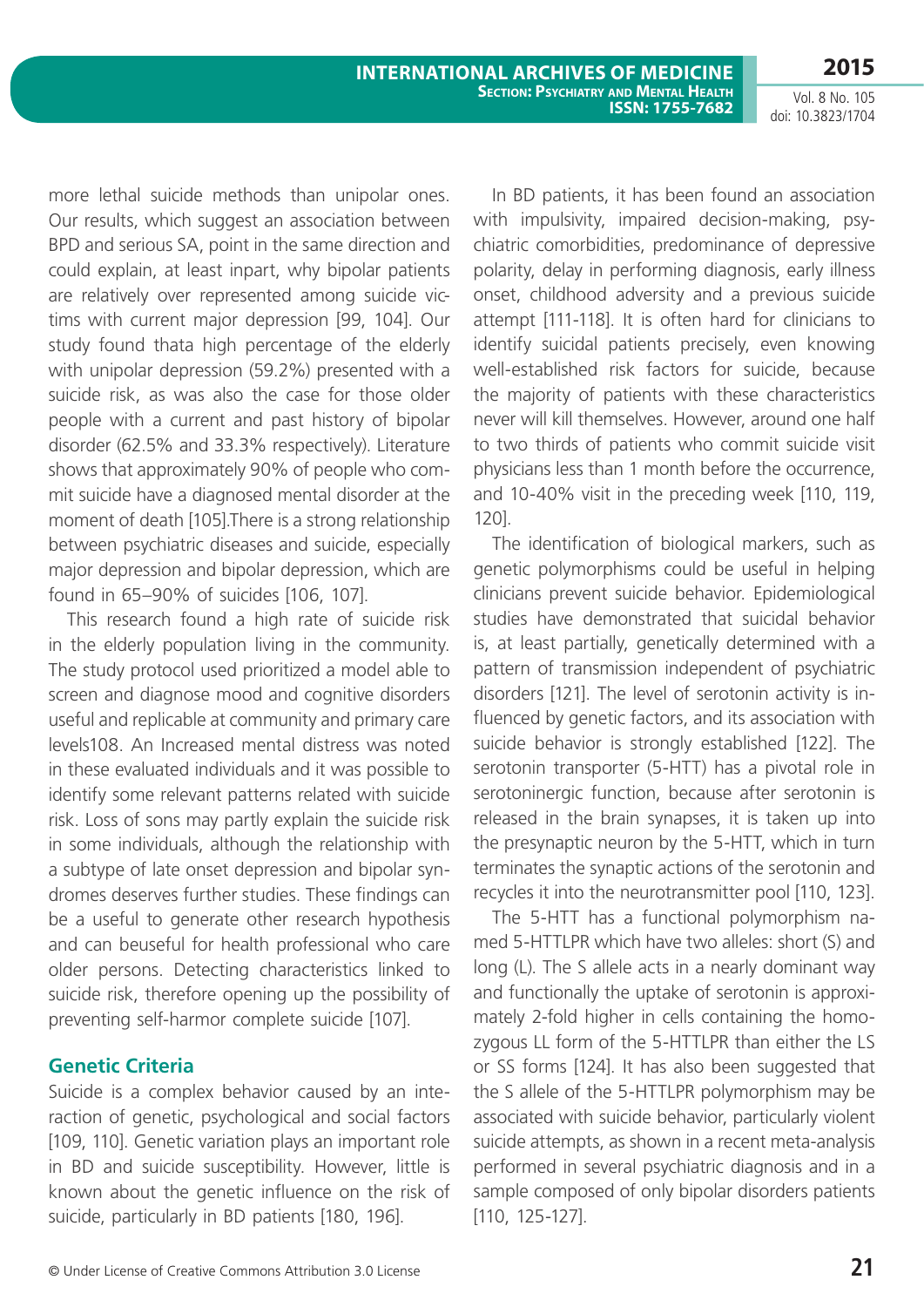Vol. 8 No. 105 doi: 10.3823/1704

The frequency of S allele carriers was higher in those patients who had made a violent suicide attempt in their lifetime in comparison to those who had made a nonviolent suicide attempt. A logistic regression analyses revealed that only the 5-HTTLPR genotype was independently associated with violent suicide attempt [110].

In fact, suicidal behavior, mainly those resulting in death, has a considerable genetic influence. Studies based on epidemiological genetics established that the herdability of suicide is around 45% and its transmission occurs independently of psychiatric disorders associated [121, 122]. Actually, genotypic distribution was not statistically different between health control group and the BD sample, showing that this polymorphism is not associated with the major phenotype of this illness (mood elevation) [110].

However, it's unclear why the S allele carriers would be disadvantageous to metabolism of serotonin since that reduced serotonin transporter function induced by selective serotonin reuptake inhibitors (SSRIs) improves depression and impulsiveness, two conditions frequently associated with suicidal behavior. Suicidal behavior is considered a complex matter composed by several dimensions or intermediate phenotypes, which the 5-HTTLPR could be different connections. In complex traits, a single gene could be interacting with another genes, environmental factors or psychopathological conditions resulting in multiple effects [110].

No significant differences between the suicide and non-suicide groups were observed for the major demographic variables such as pH, age, RIN, PMI and RNAdeg slope. In order to control for possible confounding effects, demographic variables, such as diagnosis and age, and RNA quality measures (RIN and slope) were used as covariates [128].

A total of 161 genes were found to be differentially expressed in the DLPFC. The most statistically significant gene in this region was the 5-HT2A gene previously identified as being implicated in both mood disorders and in suicide consistently. The decrease of 5-HT2A expression in the suicide group was confirmed by qPCR (data not shown). Enrichment of canonical pathways analysis using Ingenuity confirmed that the serotonin receptor signaling pathway was altered in suicide brain tissue [128]. Another gene of interest previously shown to be involved in suicide [44] and that was altered in the DLPFC was the adenylate cyclase 1 (brain) (ADCY1) gene that codes for a brain specific form of adenylate cyclase responsible of the production of the second messenger cyclic AMP, ADCY was significantly down-regulated in suicide versus non- suicide patients [129]. Finally, period homolog 1 (PER1), a major component of the circadian rhythm system, was also down- regulated in suicides compared to non-suicides [128]. Clock genes have been in the past associated with mood disorders but not specifically with suicide. In summary, the DLPFC data shows it is possible to detect significant expression alterations in human brain areas between suicides and non-suicides brains and confirms the involvement of serotonergic and second messenger system alterations in suicide [130].

A gene expression survey by microarrays in three brain regions (DLPFC, NAcc and ACC) revealed alterations in the serotonergic and second messenger systems in the DLPFC and a consistent down-regulation of several members of the metallothionein subfamilies 1 and 2 genes in the NAcc and ACC in mood disorder suicides [127]. Our strategy consisted on using high quality brains (short PMI, high pH, high RIN) with no history of drug dependence, as well as the development of a general linear model in which factors known to influence RNA quality and expression were taken into account when exploring the suicide specific expression changes. This is to our knowledge the first study investigating suicide specific changes in mood disorders in three highly relevant areas as they are involved in the control of impulses and in mood disorders (DLPFC, ACC) and in motivation-reward mechanisms (NAcc). Interestin-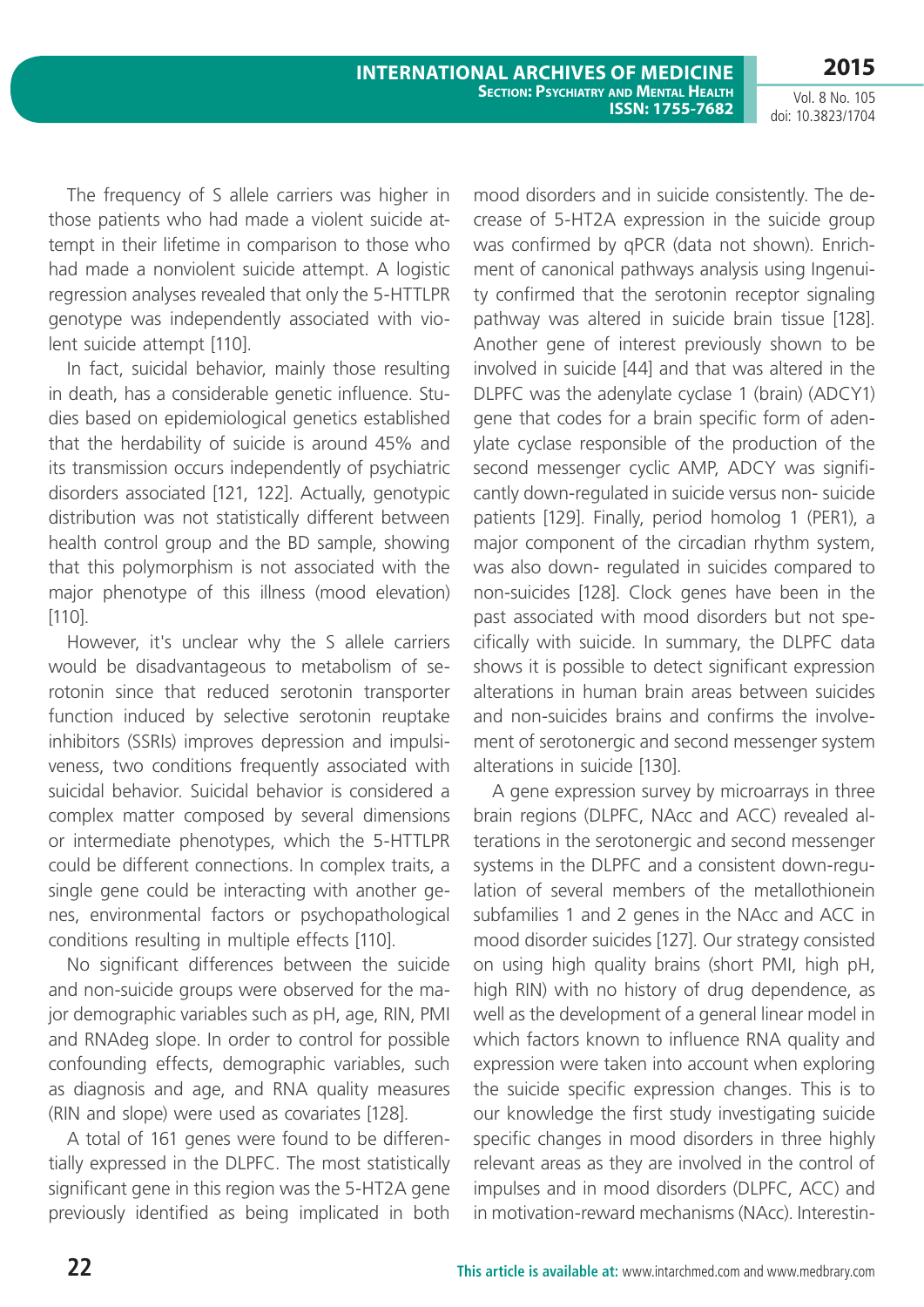Vol. 8 No. 105 doi: 10.3823/1704

gly, the most statistically significant gene differentially expressed in suicide victims was the 5-HT2A serotonergic receptor, with a1.28 fold-change reduction in mood disorder subjects that committed suicide versus non-suicide mood disorder subjects. Genetic association studies have often shown that mutations in the 5-HT2A receptor are associated with mood disorders and suicide, as well as with the response to antidepressants [131, 132]. Additionally, gene expression post-mortem studies have revealed alterations 5-HT2Areceptor levels in mood disorder subject suicides when compared to controls. However the direction of the alterations in 5-HT2A is controversial, with some reports showing elevations in the 5-HT2A binding and expression while others showed reduced levels or no differences [133-139]. Recently, a well designed study including matched suicides and controls also confirmed the absence of changes in 5-HT2 binding but reported a decrease in neuronal densities in the prefrontal cortex in a sample of predominantly major depressed suicides140. In another recent study designed to investigate 5-HT2A levels in major depression, Shelton et al. reported an increase in 5-HT2A expression in major depression subjects, but reported no differences when comparing suicides versus non- suicide subjects136. The reduction in 5-HT2A levels is also in concordance with another study comparing suicide versus non-suicide schizophrenia subjects using also Affymetrix microarrays, suggesting that this reduction in 5-HT2A levels might be involved in suicide irrespective of the diagnosis. We also observed decreased expression in suicide group of the brain specific ADCY1, a brain specific form of adenylate cyclase, suggesting altered neurotransmission and cyclic AMP signaling in suicide and confirms previous observations pointing to cAMP signaling alterations in suicide and mood disorders and in animal models of depression [136-145]. Both serotonergic alterations and second messenger systems underline global neurotransmission alterations in the DLPFC that seem to play a role in the predisposition to commit suicide [128]. Beyond thesecriteria, the Brain-derived neurotrophic factor(BDNF) is a member of the large family of neurotrophic fators involved in the development and main tenance of neural cells(Maisonpierreetal.,1991). BDNF is importante in cell survival and apoptosis in neural cells, and it is these factors combined with considerable evidence from human and animal studies that have resulted in the BDNF gene being widely studied in connection with the genética etiology of psychiatric disorders.

Polymorphisms in BDNF have been shown to be associated with bipolar disorder [150] and other conditions such as schizophrenia [151], anxiety [152] and major depression [153, 154]. Several lines of evidence indicate that BDNF is a good candidate gene for involvement in suicidal behaviour. Post-mortem studies have shown that the expression of BDNF is significantly reduced in individuals that have committed suicide, regardless of psychiatric diagnosis [155, 156], and that this reduction is also reflected in the level so fBDNF protein in the hippocampus and pré-frontal cortex [157].

Decreased plasma blood suicide attempts inindividuals with major depressive disorder [158]. BDNF mRNA expression. Is higher in the peripheral blood mononuclear cells of depressed individuals with are cent history of attempted suicide than in depressed individuals with no history of suicide attempt, while both of the segroups have significantly lower BDNF mRNA expression. Than healthy controls [159]. Other genes from the neurotrophin family, nerve growth factor, neurotrophin 3 and neurotrophin 4/5, show decreased levels of mRNA expression. In the brains of suicide completers as compared to control individuals, and this decrease is accompanied by reductions in the irrespective protein levels [160].

### **Biological Criteria**

There was no statistically significant difference in average awakening cortisol between bipolar or control participants [161].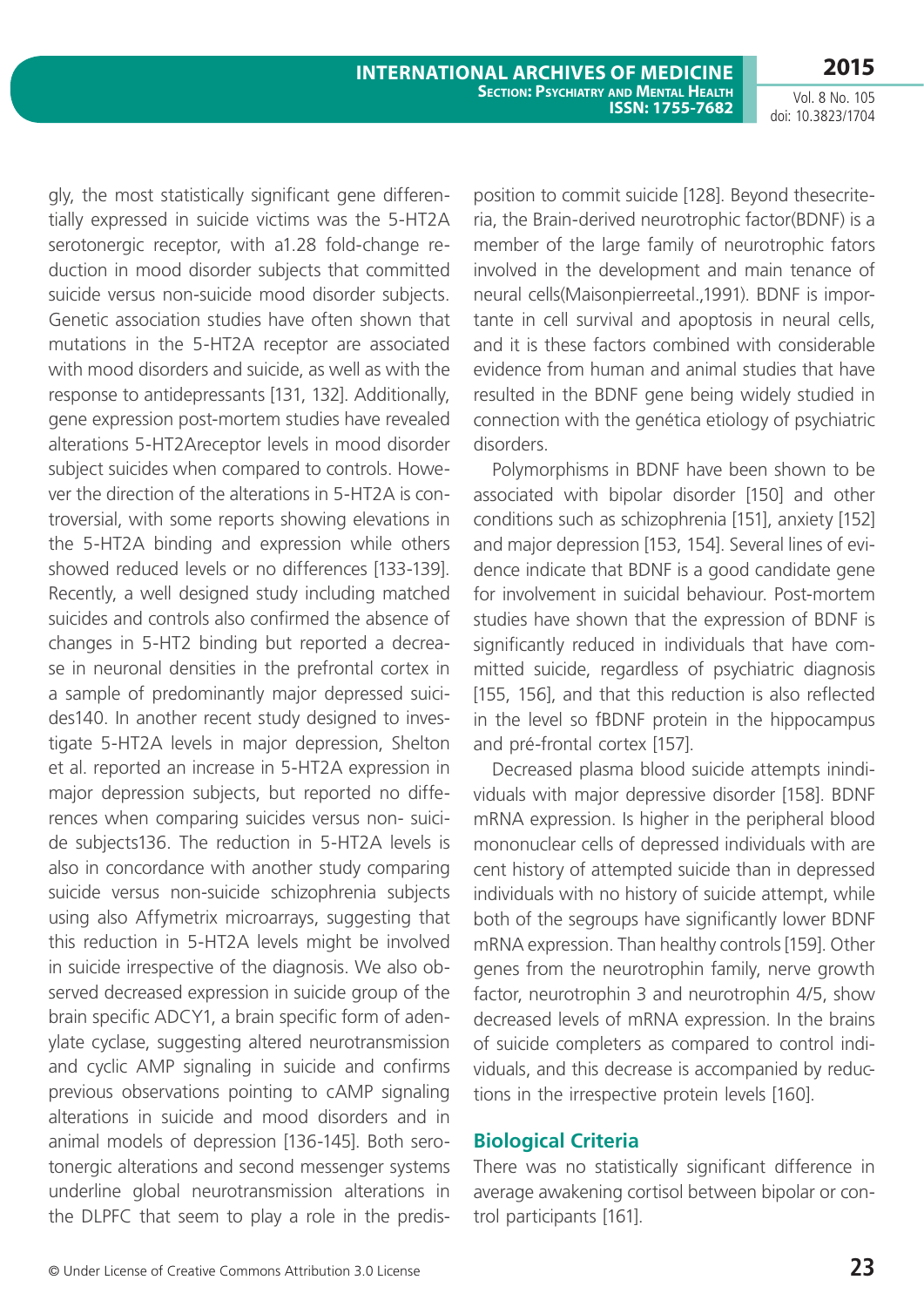Vol. 8 No. 105 doi: 10.3823/1704

We found elevated bedtime salivary cortisol in bipolar individuals with a history of suicide attempts compared to non- suicidal bipolar individuals. Further supporting our findings, secondary analysis of the intensity of suicidal behavior and level of bedtime cortisol indicated a positive correlation, with the highest cortisol levels reported in individuals that had made a past serious suicide attempt. The difference in bedtime salivary cortisol between suicidal and non-suicidal bipolar individuals remained significant even after controlling for age and sex, BMI, smoking status, childhood sexual abuse, medications, mood state at time of sampling and several clinical factors related to course and severity of illness (substance use disorders, chronicity of illness, rapid cycling) [161].

### **Conclusion**

Although it is clear that mental disorders in general are associated with suicidal behavior, research has not yet revealed which disorders uniquely predict these outcomes. This is because most studies have examined the associations between individual disorders and suicidal behavior.[197-200]

Althought, in a study with 39685 people (53% women) admitted to hospital for attempted suicide during 1973-82. A high proportion of suicides in all diagnostic categories took place within the first year of follow-up (14-64% in men, 14-54% in women); the highest short term risk was associated with bipolar and unipolar disorder (64% in men, 42% in women) and schizophrenia (56% in men, 54% in women). The strongest psychiatric predictors of completed suicide throughout the entire follow-up were schizophrenia (adjusted hazard ratio 4.1, 95% confidence interval 3.5 to 4.8 in men, 3.5, 2.8 to 4.4 in women) and bipolar and unipolar disorder (3.5, 3.0 to 4.2 in men, 2.5, 2.1 to 3.0 in women). Increased risks were also found for other depressive disorder, anxiety disorder, alcohol misuse (women), drug misuse, and personality disorder. The highest population attributable fractions for suicide among people who had previously attempted suicide were found for other depression in women (population attributable fraction 9.3), followed by schizophrenia in men (4.6), and bipolar and unipolar disorder in women and men (4.1 and 4.0, respectively). [33]

Subjects in the ECA data base with a history of bipolar disorder had odds ratios of having had a suicide attempt that were 2.0 and 6.2 times greater than that of persons with unipolar disorder or any other Axis I disorder, respectively. This finding is consistent with the possibility that the rate of suicide among bipolar persons [36, 201] is more thant wice as high than that among persons with unipolar disorder [36, 202]. The relatively high rate of suicide attempts among bipolar subjects is not an artifact of age, sex, socioeconomic status, marital status, history of drug and/or alcohol abuse, or comorbidity for panic disorder. [36]

But this higher mortality of bipolar disorde may be caused for several factors that could hypothetically contribute to this phenomenon, such as: an earlier age of onset, greater tendency to psychosis, higher frequency of episodes (including depressive mania), and higher rates of comorbidity for panic disorder [36, 203] and substance abuse [36, 201] may individually or collectively contribute to the higher rate of suicide attempts among persons with bipolar relative to unipolar disorder. [36]

From this review, it can be inferred that Bipolar Disorder has strong relevance to some risk factors for suicide, ranging from substance abuse, and genetic factors to the persistence of depressive episodes. Risk factors for nonfatal suicidal behaviors and for suicide include depression and other mental disorders, alcohol or drug abuse, stressful life events, a family history of suicide, and having a friend or relative commit suicide. These factors are extremely important to do proper monitoring of these patients. [97]

While most research has focused on risk factors forsuicidal behaviour, relatively little attention has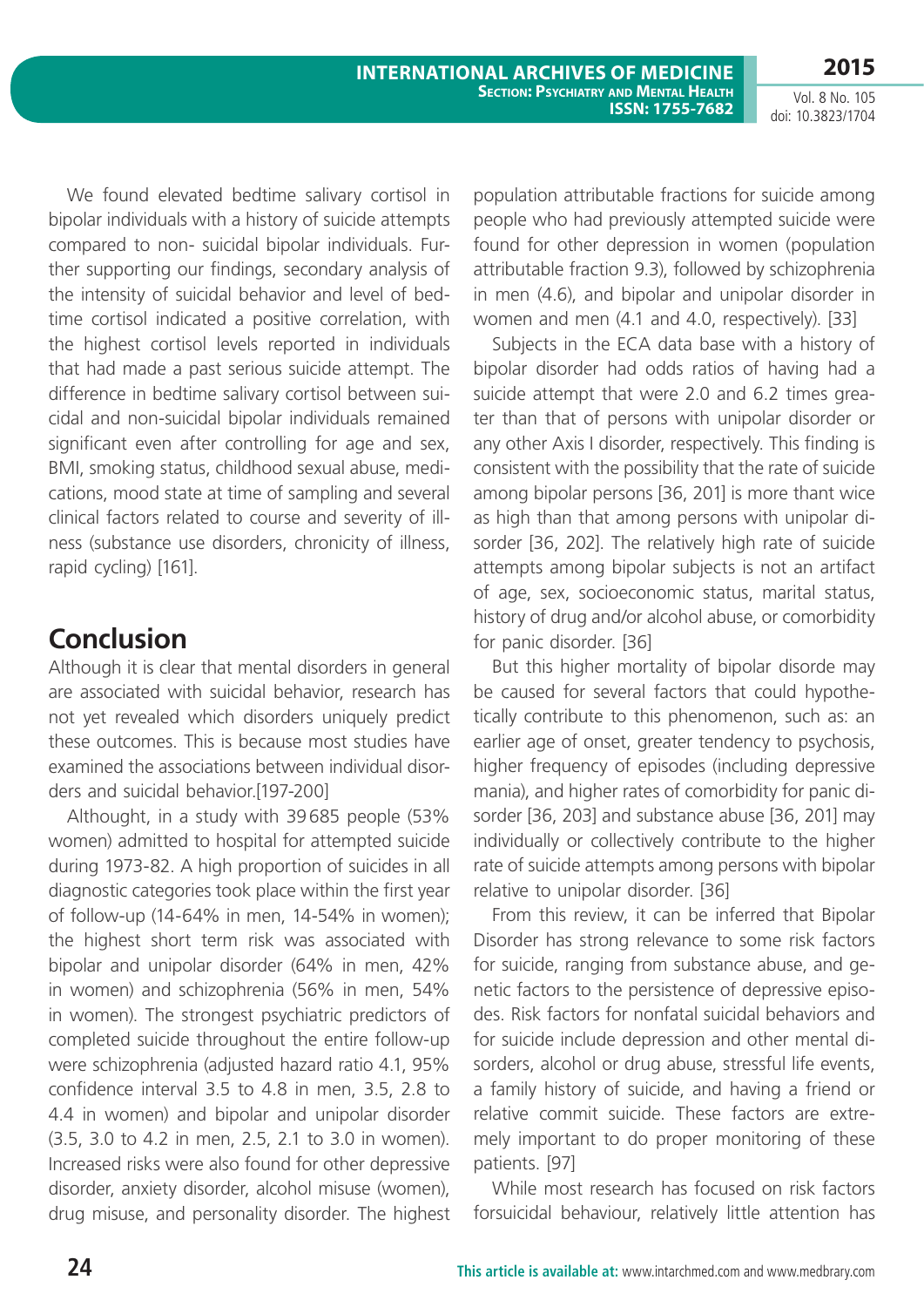beengiven to protective factors. [184, 204] Social supports such as family cohesion or a social peer groupas well as marriage and parenthood may reduce the riskof suicide. Cognitive flexibility; active coping strategies and healthy lifestyles are important protective factors. [184, 205] Other potential protective factors include positive and life-affirming beliefs andvalues, high self-esteem and holding attitudes and moralvalues against suicide. This area requires more research [184, 204]

Urges that studies should be done to actually prove the direct interference of factors such as obesity, a cause that by physiological factors and hormonal directly influences the mood of the patient, not to mention the context of prejudice and exclusion because of overweight. In special cases strongly associated with depression, it is important that more concrete relations should be established, so that one can interfere in the treatment of positive way.

In recent years, there has been growing evidence that psychosocial interventions, added to basic pharmacological treatment, can significantly contribute to the stabilization of bipolar disorder. The evidence supports the efficacy of cognitive behavioural therapy (CBT), incombination with pharmacological treatment for the prevention of relapse and of suicidal behavior. [184, 205] Some other psychological treatments are promising: adjunctive CBT [184, 206, 207] family-focused treatment (FFT) or similar forms of family psychoeducation184,207 interpersonal and social rhythm therapy (IPSRT) and group psychoeducation in preventing depressive and manic recurrences, stabilizing symptoms, or enhancing functioning in 1- to 2-year periods.184

Prevention of suicidal behavior in patients with bipolar disorder should include attention to these risk factors in assessment and treatment, including when deciding whether to initiate treatment aimed specifically at reducing suicide risk [3]

Importantly, nonfatal suicidal behaviors are powerful predictors of subsequent suicide deaths so individuals who talk about killing themselves must always be taken seriously and given as much help as possible by friends, relatives, and mental-health professionals. [97]

Type of psychiatric disorder coexistent with a suicide attempt substantially influences overall risk and temporality for completed suicide. To reduce this risk, high risk patients need aftercare, especially during the first two years after attempted suicide among patients with schizophrenia or bipolar and unipolar disorder. [33]

Therewith, we suggest further studies are needed to identify the characteristics of bipolar and unipolar disorder and other disorders and comorbidity that confer a higher risk for suicide.

# **Conflict of interest**

The authors have no conflicts of interest or financial ties to report.

# **Acknowledgments**

We are grateful to the Suicidology Research group - Federal University of Ceará(UFC) / National Council for Scientific and Technological Development (CNPq). Wewould also like to the Scientific Writing Lab (LABESCI) – Federal University of Cariri (UFCA).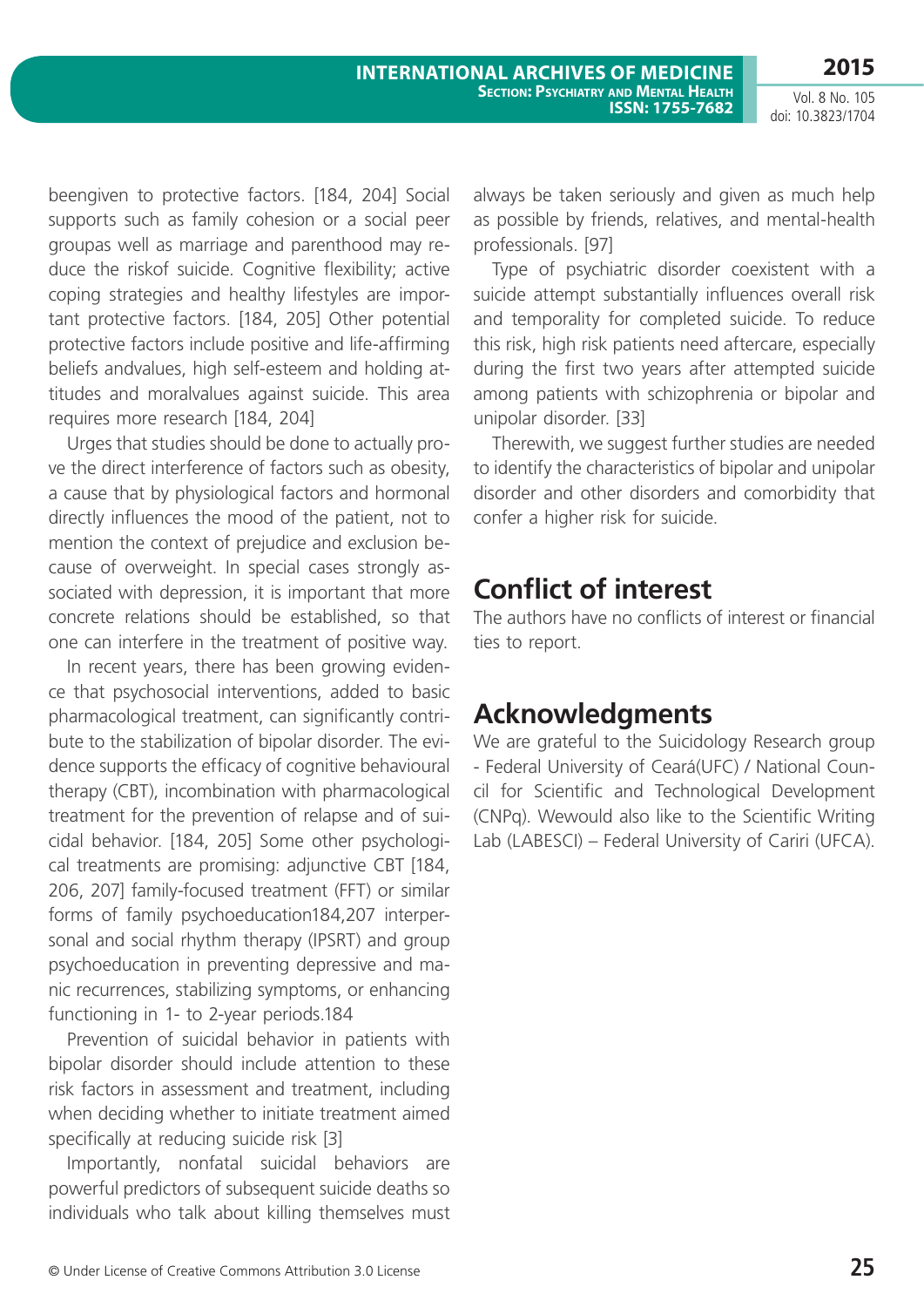# **References**

- **1.** Ruengorn, C., Sanichwankul, K., Niwatananun, W., Suwat, M., Wanida, P., Patumanond, J. A risk-scoring scheme for suicide attempts among patients with bipolar disorder in a Thai patient cohort. Psychol Res Behav Manag.2012; 5: 37-45.
- **2.** Goldstein, T.R., Ha, W., Axelson, D.A., Goldstein, B.I., Liao, F., Gill, M.K., Ryan, N.D., Yen, S., Hunt, J., Hower, H., Keller, M., Strober, M., Birmaher, B. Predictors of prospectively examined suicide attempts among youth with bipolar disorder. Arch Gen Psychiatry. 2012; 69 (11): 1113-1122.
- **3.** Hawton K, Sutton L, Haw C, Sinclair J, Harriss L. Suicide and attempted suicide in bipolar disorder: a systematic review of risk factors. J Clin Psychiatry. 2005; 66(6): 693-704.
- **4.** Jamison KR. Suicide and bipolar disorder. J Clin Psychiatry. 2000; 61(Suppl 9): 47-51.
- **5.** Angst J, Angst F, Gerber-Werder R, Gamma A. Suicide in 406 mood- disorder patients with and without long-term medication: a 40 to 44 years' follow-up. Arch Suicide Res. 2005; 9(3): 279-300.
- **6.** Angst F, Stassen HH, Clayton PJ, Angst J. Mortality of patients with mood disorders: follow-up over 34-38 years. J Affect Disord. 2002; 68(2-3): 167-81
- **7.** Acosta, F.J., Vega, D., Torralba, L., Navarro, S., Ramallo-Fariña, Y., Fiuza, D., Hernández, J.L., Siris, S.G. Hopelessness and suicidal risk in bipolar disorder: A study in clinically nonsyndromal patients. Comprehensive Psychiatry. 2012; 53 (8), pp. 1103-1109.
- **8.** Pompili, M., Rihmer, Z., Innamorati, M., Lester, D., Girardi, P., Tatarelli, R. Assessment and treatment of suicide risk in bipolar disorders. Expert Rev. Neurother. 2009; 9, 109-136.
- **9.** Rihmer, Z. Prediction and prevention of suicide in bipolar disorders. Clin. Neuropsychiatry.2005; 2: 48-54.
- **10.** Angst, J., Angst, F., Gerber-Werder, R., Gamma, A. Suicide in 406 mood-disorder patients with and without medication: a 40-44 years follow-up. Arch. Suicide Res. 2005b; 9, 279-300.
- **11.** Slama, F., Bellivier, F., Henry, C., et al. Bipolar patients with suicidal behaviour: toward the identification of a clinical subgroup. J. Clin. Psychiatry.2004; 65: 1035-1039.
- **12.** Roy, A., Janal, M. Family history of suicide, female sex, and childhood trauma: separate or interacting risk factors for attempts at suicide? ActaPsychiatr. Scand. 2005; 112: 367-371.
- **13.** Hawton, K., Sutton, L., Haw, C., et al. Suicide and attempted suicide in bipolar disorder: a systematic review of risk factors. J. Clin. Psychiatry. 2005; 66,693-704.
- **14.** Borges, G., Angst, J., Nock M.K., Ruscio A.M., Walters E.E., Kessler R.C. A risk index for 12-month suicide attempts in the National Comorbidity Survey Replication (NCS-R). Psychol. Med. 2006; 36: 1747-1757.
- **15.** Hantouche, E., Angst J., Azorin J.M., Explained factors of suicide attempts in major depression.J Affect Disord.2010; 127(1-3): 305-308.
- **16.** Goodwin,FK,Jamison, KR. Manic- DepressiveIllness: Bipolar Disordersand Re- current Depression. New York, NY: Oxford University Press; 2007.
- **17.** Tondo, L., Isacsson, G., Baldessarini, R. Suicidal behavior in bipolar disorder: risk and prevention. CNS Drugs 2003; 17: 491- 511.
- **18.** Rihmer, Z. Prediction and prevention of suicide in bipolar disorders. Clin Neuropsychiatry.2005; 2: 48-54.
- **19.** Baldessarini,RJ., Tondo, L., Davis, P., Pompili, M., Goodwin FK, Hennen J. Decreased risk of suicides and attempts during long-term lithium treatment: a meta-analytic review. Bipolar Disord.2006; 8: 625-639.
- **20.** Bellivier, F., Yon, L., Luquiens, A., Azorin, JM., Bertsch, J., Gerard, S., Reed, C., Lukasiewicz, M. Suicidal attempts in bipolar disorder: results from observational study. Bipolar Disord. 2011; 377-386.
- 21. Oquendo, MA., et al. Prospective study of clinical predictors of suicidal acts after a major depressive episode in patients with major depressive disorder or bipolar disorder. Am J Psychiatry. 2004; 161(8): 1433-41.
- **22.** Finseth, P.I., Morken, G., Andreassen, O.A., Malt, U.F., Vaaler, A.E. Risk factors related to lifetime suicide attempts in acutely admitted bipolar disorder inpatients. Bipolar Disord.2012; 14 (7), pp. 727-734.
- **23.** MacKinnon,DF., et al. Rapid mood switching and suicidality in familial bipolar disorder. Bipolar Disord. 2005; 7(5): 441-8.
- **24.** Tsai,SJ., Hong, CJ., Wang, YC. Tryptophan hydroxylase gene polymorphism (A218C) and suicidal behaviors. Neuroreport. 1999; 10(18): 3773-5.
- **25.** Hawton, K., et al. Suicide and attempted suicide in bipolar disorder: a systematic review of risk factors. J Clin Psychiatry. 2005; 66(6): 693-704.
- **26.** Slama, F., et al. Bipolar patients with suicidal behavior: toward the identification of a clinical subgroup. J Clin Psychiatry. 2004; 65(8): 1035-9.
- 27. Leverich GS, et al. Factors associated with suicide attempts in 648 patients with bipolar disorder in the Stanley Foundation Bipolar Network. J Clin Psychiatry. 2003; 64(5): 506-15.
- **28.** Dutta, R., et al. Suicide and other causes of mortality in bipolar disorder: a longitudinal study. Psychol Med. 2007; 37(6): 839- 47.
- **29.** Raja, M., Azzoni, A. Suicide attempts: differences between unipolar and bipolar
- **pati**ents and among groups with different lethality risk. J Affect Disord 2004; 82(3): 437-42.
- **30.** Pawlak, J., Dmitrzak-Węglarz, M., Skibińska, M., Szczepankiewicz, A., Leszczyńska-Rodziewicz, A., Rajewska-Rager, A., Zaremba, D., Czerski, P., Hauser, J. Suicide attempts and clinical risk factors in patients with bipolar and unipolar affective disorders. General Hospital Psychiatry.2013; 427-432.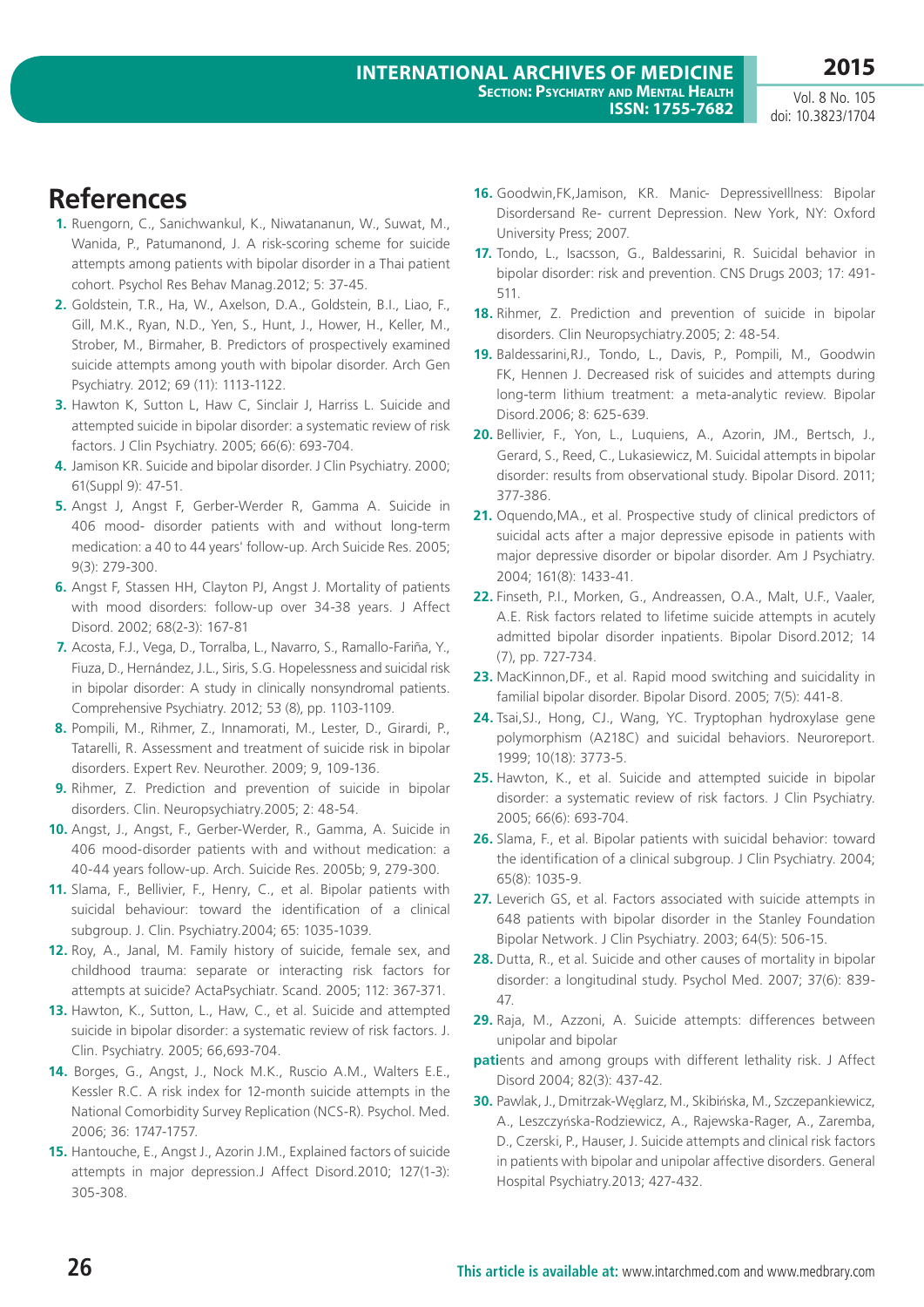- **31.** Pompili, M., Gonda, X., Serafini, G., Innamorati, M., Sher L, et al. Epidemiology of suicide in bipolar disorders: a systematic review of the literature. Bipolar Disord.2013; 15: 457-490.
- **32.** O'sby, U., Brandt, L., Correia, N., Ekbom,A., Spare´n, P. Excess mortality in bipolar and unipolar disorder in Sweden. Arch Gen Psychiatry. 2001; 58: 844-850
- **33.** Tidemalm, D., Langstrom, N., Lichtenstein, P., Runeson, B. Risk of suicide after suicide attempt according to coexisting psychiatric disorder: Swedish cohort study with long term follow-up. BMJ. 2008; 337: a2205.
- **34.** Nordentoft, M., Mortensen,PB., Pedersen., CB. Absolute risk of suicide after first hospital contact in mental disorder. Arch Gen Psychiatry.2011; 68: 1058-1064.
- **35.** Dutta, R., Boydell, J., Kennedy, N., van Os, J., Fearon, P., et al. Suicide and other causes of mortality in bipolar disorder: a longitudinal study. Psychol Med. 2007; 37: 839-847.
- **36.** Chen, YW., Dilsaver, SC. Lifetime rates of suicide attempts among subjects with bipolar and unipolar disorders relative to subjects with other Axis I disorders. Biol Psychiatry. 1996; 39: 896-899.
- **37.** Tidemalm, D., Haglund, A., Karanti, A., Landén, M., Runeson, B. Attempted Suicide in Bipolar Disorder: Risk Factors in a Cohort of 6086 Patients. PLoS ONE. 2014; 9(4): s.p.
- **38.** Hawton, K., Sutton,L., Haw, C., Sinclair, J., Harriss, L. Suicide and attempted suicide in bipolar disorder: a systematic review of risk factors. J Clin Psychiatry.2005; 66: 693-704.
- **39.** Tondo, L., Isacsson, G., Baldessarini, R. Suicidal behaviour in bipolar disorder: risk and prevention. CNS Drugs.2003; 17: 491- 511.
- **40.** Rihmer Z, Kiss K. Bipolar disorders and suicidal behaviour. Bipolar Disord. 2002; 4 (1): 21-25.
- **41.** Baldessarini, RJ.,Pompili, M., Tondo, L.Suicideinbipolardisorder: Risks and management. CNS Spectr. 2006; 11(6): 465-471.
- **42.** Valtonen, H., Suominen, K., Mantere, O., Leppamaki, S., Arvilommi, P., Isometsa, E-T. Suicidal ideation and attempts in bipolar I and II disorders. J Clin Psychiatry. 2005; 66(11): 1456- 1462.
- **43.** Goodwin,FK., Jamison, KR. Mania-Depressive Illness: Bipolar Disorders andRecurrent Depression, 2nd ed. New York: Oxford University Press; 2007.
- **44.** Harris, EC.,Barraclough B.Suicideasanout come formental disorders: a meta-analysis. Br J Psychiatry. 1997; 170: 205-228.
- **45.** Isometsa,ET., Henriksson, MM., Aro, HM., Lonngvist, JK. Suicide in bipolar disorder in Finland. Am J Psychiatry. 1994; 151(7): 1020-1024.
- **46.** Azorin, JM., Kaladjian, A., Adida, M., et al. Risk factors associated with lifetime suicide attempts in bipolar I patients: findings from a French National Cohort. Compr Psychiatry. 2009; 50(2): 115- 120.
- **47.** Oquendo,MA., Watemaux, C., Brodsky, B., et al. Suicidal behavior in bipolar mood disorder: clinical characterisics of attempters andnonattempters. J Affect Disord. 2000; 59(2): 107-117.
- **48.** Hawton, K., Sutton, L., Haw, C., Sinclair, J., Harriss, L.Suicide and attempted suicide in bipolar disorder: a systematic review of risk factors. J Clin. Psychiatry. 2005; 66(6): 693-704.
- **49.** Valtonen, HM., Suominen, K., Mantere, O., Leppamaki, S., Arvilommi, P., Isometsa, ET. Prospective study of risk factors for attempted suicide among patients with bipolar disorder. Bipolar Disord. 2006; 8(5 -2): 576-585.
- **50.** Ryu, V., Jon, D.I.,Cho, H.S.,etal. Initial depressive episodes affecttherisk of suicide attempts in Korean patients with bipolar disorder. Yonsei Med J. 2010; 51(5): 641-647.
- **51.** Tondo, L., Baldessarini, R.J. Long-term lithium treatment in the prevention of suicidal behavior in bipolar disorder patients. Epidemiol Psichiatr Soc. 2009; 18(3): 179-183.
- **52.** Pompili, M., Innamorati, M., Raja, M., et al. Suicide risk in depression and bipolar disorder: Do impulsivenessaggressiveness and pharmacotherapy predict suicidal intent? Neuropsychiatr Dis Treat. 2008; 4(1): 247-255.
- **53.** Cassidy, F. Risk Factors of Attempted Suicide in Bipolar Disorder. The Journal of the American Association of Suicidology. 2011; 41(1): 6-11.
- **54.** Angst, J., Angst, F., Gerber-Werder, R., Gamma,A. Suicide in 406 mood-disorder patients with and without long-term medication: a 40 to 44 years-follow-up. Arch Suicide Res. 2005; 9: 279-300.
- **55.** Baldassano, C.F., Marangell, L.B., Gyulai, L., Nassir Ghaemi, S., Joffe, H., Kim, D.R.,Sagduyu, K., Truman, C.J., Wisniewski, S.R., Sachs, G.S., Cohen, L.S. Gender differences in bipolar disorder: retrospective data fromthe first 500STEP-BD participants. Bipolar Disord. 2005; 7, 465-470.
- **56.** Kessler, R.C., Demler, O., Frank, R.G., Olfson, M., Pincus, H.A., Walters, E.E., Wang, P., Wells, K.B., Zaslavsky, A.M. Prevalence and treatment of mental disorders, 1990 to 2003. N. Engl. J. Med. 2005; 352: 2515-2523.
- **57.** Quarantini, L.C., Scippa, Â.M., Fernandes, F.N., Nascimento, M.A., Almeida, A.G., Guimarães,J.L., Teles,C.A.S., Netto, L.R., Lira,S.B., Oliveira, I.R., Post, R.M., Kapczinski, F., Koenen, K.C., The impact of comorbid posttraumatic stress disorder on bipolar disorder patients, J Affect Disord, 2010; 123(1-3): 71-76.
- **58.** Zdrowia, S.O., Suicydologiczne, P.T. Preventing suicide a resource for general physicians. WHO: Genebra, 2002.
- **59.** Pużyński S, Zaburzenia afektywne. Depresje obraz kliniczny, przyczyny, klasyfikacja. Terapia, numer specjalny, 2004.
- **60.** Cheung, YB., et al. Suicidal ideation and suicidal attempts in a population based study of Chinese people: risk attributable to hopelessness, depression, and socialfactors. J Affect Disord. 2006; 90(2-3): 193-9.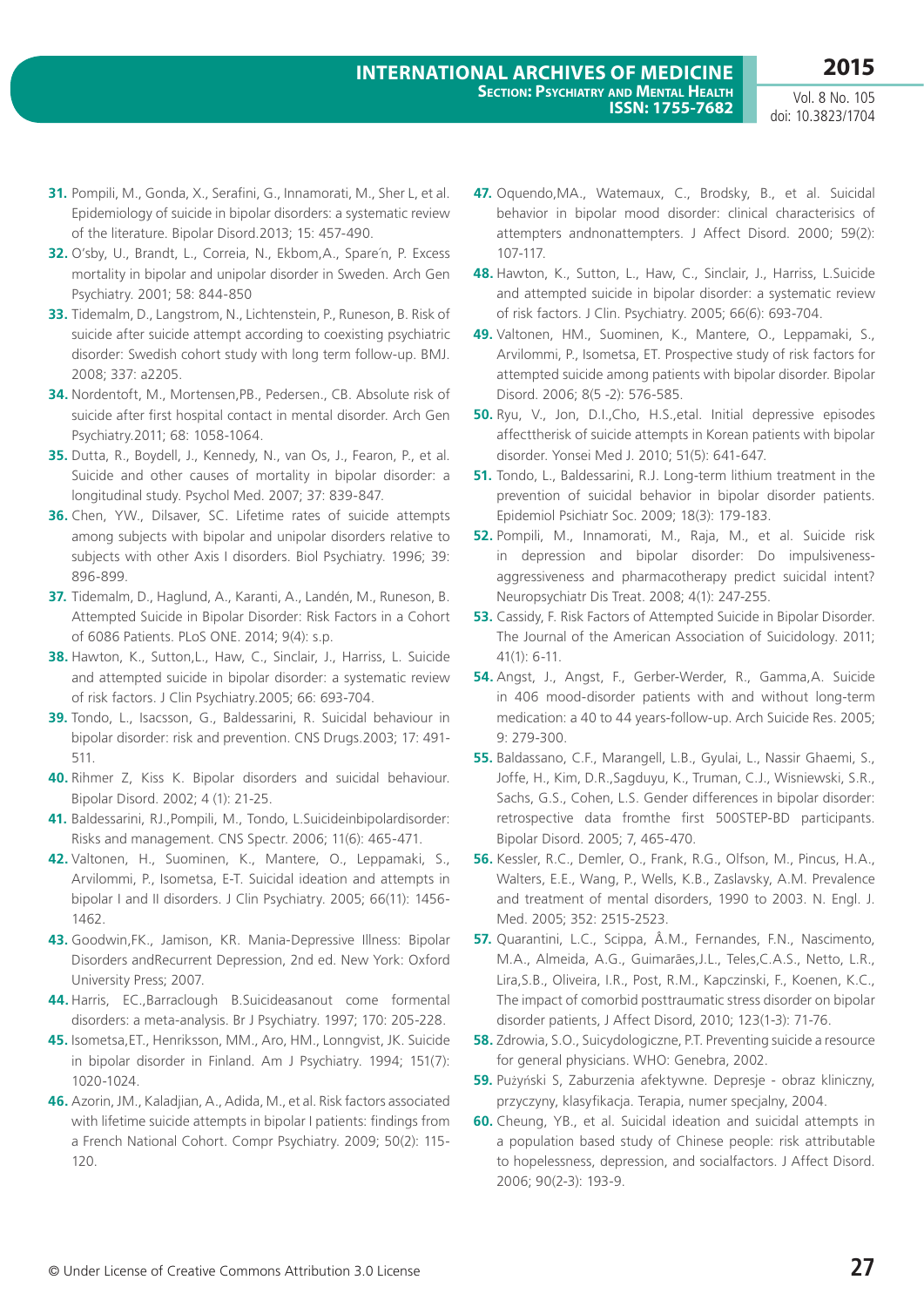- **61.** Brezo, J., Paris, J., Turecki, G. Personality traits as correlates of suicidal ideation, suicide attempts, and suicide completions: a systematic review. Acta Psychiatr Scand. 2006; 113(3): 180-206.
- **62.** Lewis, G., Sloggett, A. Suicide, deprivation, and unemployment: record linkagestudy. BMJ. 1998; 317(7168): 1283-6.
- **63.** Sher, L. Alcoholism and suicidal behavior: a clinical overview. Acta Psychiatr Scand. 2006; 113(1): 13-22.
- **64.** American Psychiatric Association. Practice guideline for the assessment and treatment of patients with suicidal behaviors. American Journal of Psychiatry .2003; 160 (Suppl. 11), 1-60.
- **65.** Roy, A. Family history of suicide. Arch Gen Psychiatry; 1983; 40: 971-974.
- **66.** Roy, A., Segal, N. L., Centerwall, B. S., & Robinette, C. D. Suicide in twins. Arch Gen Psychiatry; 1991; 48, 29-32.
- **67.** Leverich, G. S., Altshuler, L. L., Frye, M. A., Suppes, T., Keck, P.E. Jr., Mcelroy, S. L., et al. Factors associated with suicide attempts in 648 patients with bipolar disorder in the Stanley Foundation Bipolar. J Clin Psychiatry.2003; 64(5): 506-15.
- **68.** Lopez, P., Mosquera, F., De Leon, J., Gutierrez, M., Ezcurra, J., Ramirez, F., et al. Suicide attempts in bipolar patients. J Clin Psychiatry.2001; 62: 963-966.
- **69.** Tsai, S.Y., Kuo, C.J., Chen, C. C., Lee, H. C. Risk factors for completed suicide in bipolar disorder. J Clin Psychiatry. 2002; 63: 469-476.
- **70.** Galfalvy., H., Oquendo., M. A., Carballo, J.J., Sher., L., Grunebaum., M. F., Burke, A., et al. Clinical predictors of suicidal acts after major depression in bipolar disorder: A prospective study. Bipolar Disord. 2006; 8(2-5): 586-595.
- **71.** Valtonen, H., M., Suominen, K., Mantere, O., Leppamaki, S., Arvilommi, P., & Isometsa, E. T. Prospective study of risk factors for attempted suicide among patients with bipolar disorder. Bipolar Disord. 2006; 8(5 -2), 576-585.
- **72.** Grunebaum,MF., Ramsay, SR., Galfalvy, H.C. et al. Correlates of suicide attempt history in bipolar disorder: a stressdiathesis perspective. Bipolar Disord. 2006; 8: 551-557.
- **73.** S´anchez-Gistau, V., Colom, F., Man´e, A., Romero, S., Sugranyes, G., Vieta, E. Atypical depression is associated with suicide attempt in bipolar disorder. Acta Psychiatr Scand. 2009; 120: 30-36.
- **74.** Rosa, AR., Franco, C., Mart´ınez-Aran, A. et al. Functional impairment and previous suicide attempts in bipolar disorder. Acta Neuropsychiatr. 2008; 20: 300-306.
- **75.** Simon, G.E., Hunkeler, E., Fireman, B., Lee, J.Y., Savarino,J. Risk of suicide attempt and suicide death in patients treated for bipolar disorder. Bipolar Disord. 2007; 9: 526-530.
- **76.** Neves, F.S, Malloy-Diniz,L.F., Corrêa H. Suicidal behavior in bipolar disorder: what is the influence of psychiatric comorbidities? J Clin Psychiatry. 2009; 70: 13-18.
- **77.** Post, R.M. The impact of bipolar depression.J Clin Psychiatry. 2005; 66(Suppl. 5): 5-10.
- **78.** Wildes, J.E., Marcus, M.D., Fagiolini, A. Obesity in patients with bipolar disorder: a biopsychosocial-behavioral model. J Clin Psychiatry. 2006; 67: 904-915.
- **79.** Gomes, F. A., Kauer-Sant'Anna, M., Magalhães, P. V., Jacka, F. N., Dodd, S., Gama, C. S., Cunha, Â., Berk, M., Kapczinski, F. Obesity is associated with previous suicide attempts in bipolar disorder. Acta Neuropsychiatr.2010; 22: 63-67.
- **80.** Angst, F., Stassen, H.H., Clayton, P.J., Angst, J. Mortality of patients with mood disorders: follow-up over 34-38 years. J Affect Disord. 2002; 68: 167-181.
- **81.** Roshanaei-Moghaddam, B., Katon, W. Premature mortality from general medical illnesses among persons with bipolar disorder: a review. Psychiatr Serv. 2009; 60: 147-156.
- **82.** Elmslie, J.L., Silverstone, J.T., Mann, J.I., Williams, S.M., Romans, S.E. Prevalence of overweight and obesity in bipolar patients. J Clin Psychiatry 2000; 61: 179-184.
- **83.** McElroy, S.L., Frye, M.A., Suppes, T. et al. Correlates of overweight and obesity in 644 patients with bipolar disorder. J Clin Psychiatry. 2002; 63: 207-213.
- **84.** Fagiolini, A., Kupfer, D.J., Houck, P.R., Novick, D.M., Frank, E. Obesity as a correlate of outcome in patients with bipolar I disorder. Am J Psychiatry. 2003; 160: 112-117.
- **85.** Fagiolini. A., Kupfer, D.J., Rucci, P., Scott, J.A., Novick, D.M., Frank, E. Suicide attempts and ideation in patients with bipolar I disorder. J Clin Psychiatry. 2004; 65: 509-514.
- **86.** Fagiolini, A., Frank, E., Scott, J.A., Turkin, S., Kupfer, D.J. Metabolic syndrome in bipolar disorder: findings from the Bipolar Disorder Center for Pennsylvanians. Bipolar Disord. 2005; 7: 424-430.
- **87.** Pasco, J., Jacka, F., Williams, L.J. et al. Leptin in depressed women: cross-sectional and longitudinal data from an epidemiologic study. J Affect Disord. 2007; 107: 211-225.
- **88.** McIntyre, R.S., Soczynska, J.K., Konarski, J.Z. et al. Should depressive syndromes be reclassified as "metabolic syndrome type II"? Ann Clin Psychiatry. 2007; 19: 257-264.
- **89.** McEwen, B.S. Mood disorders and allostatic load. Biol Psychiatry. 2003; 54: 200-207.
- **90.** Kapczinski, F., Vieta, E., Andreazza, A.C. et al. Allostatic load in bipolar disorder: implications for pathophysiology and treatment. Neurosci Biobehav Rev. 2008; 32: 675-692.
- **91.** Pompili, M., Rihmer, Z., Akiskal, H., Amore, M., Gonda, X., Innamorati, M., Lester, D., Perugi, G., Serafini, G., Telesforo, L., Tatarelli, R., Girardi, P. Temperaments mediate suicide risk and psychopathology among patients with bipolar disorders. Comprehensive Psychiatry. 2012; 53 (3): 280-285.
- **92.** Valtonen, H. Suicidal behaviour in bipolar disorder. Helsinki, Finland: National Public Health Institute. 2007.
- **93.** Mann, J.J., Waternaux, C., Haas, G.L., Malone, K.M. Toward a clinical model of suicidal behavior in psychiatric patients. Am J Psychiatry. 1999; 156(2): 181-9.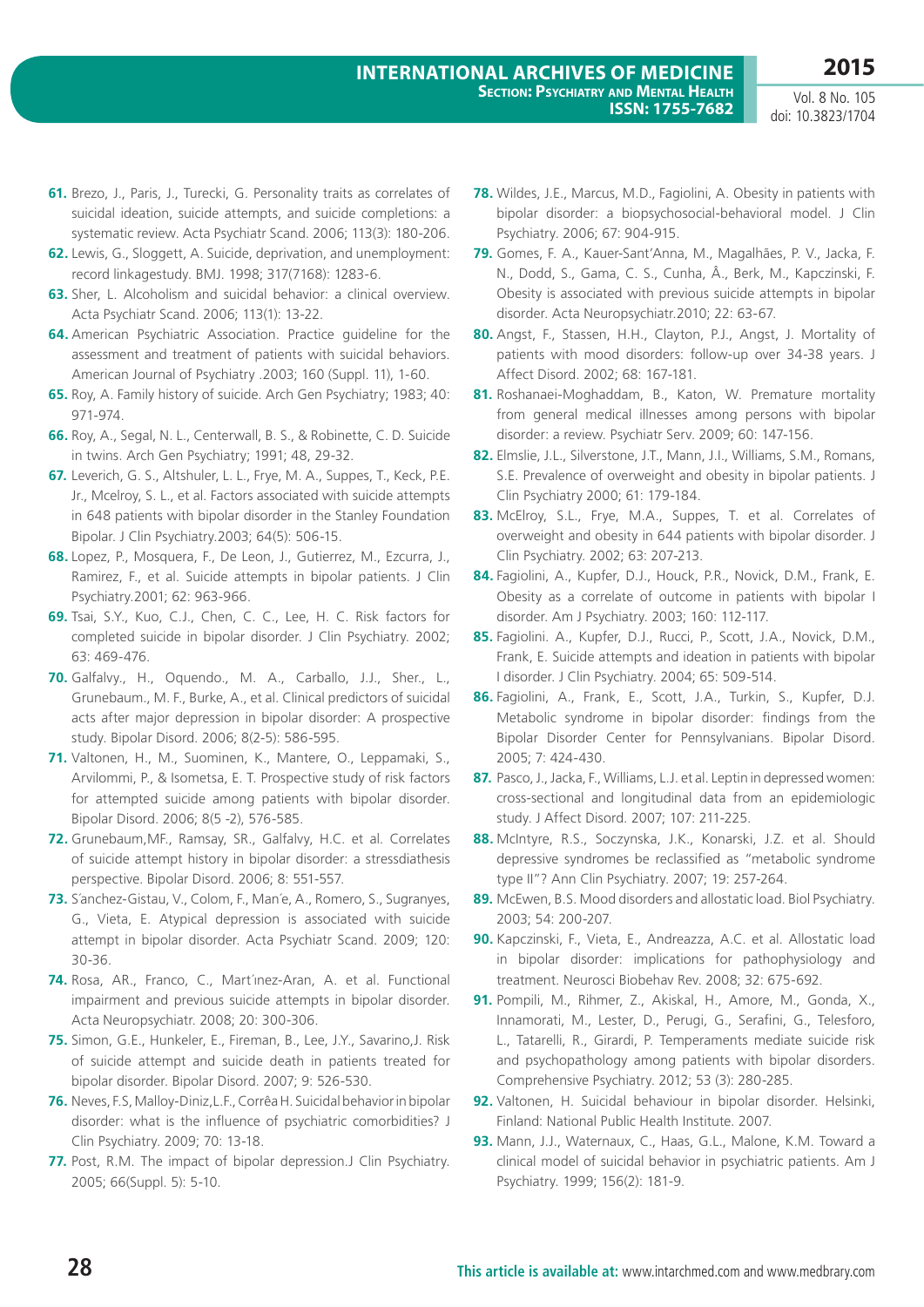- **94.** Young, M.A., Fogg, L.F, Scheftner, W., Fawcett, J., Akiskal, H., Maser, J. Stable trait components of hopelessness: baseline and sensitivity to depression. J Abnorm Psychol. 1996; 105(2): 155- 65.
- **95.** Oquendo, M.A.,Waternaux, C.,Brodsky, B.,Parsons, B.,Haas, G.L.,Malone K.M., et al. Suicidal behavior in bipolar mood disorder: clinical characteristics of attempters and nonattempters. J Affect Disord. 2000; 59(2): 107-17.
- **96.** Oquendo, M.A., Galfalvy, H., Russo, S., Ellis, S.P., Grunebaum, M.F., Burke, A., et al. Prospective study of clinical predictors of suicidal acts after a major depressive episode in patients with major depressive disorder or bipolar disorder. Am J Psychiatry. 2004; 161(8): 1433-41.
- **97.** Nock, M.K., Hwang, I., Sampson, N., Kessler, R.C., Angermeyer, M., Beautrais. A., et al. Cross-national analysis of the associations among mental disorders and suicidal behavior: findings from the WHO World Mental Health Surveys. PLoS Med. 2009; 6(8): e1000123.
- **98.** Grunebaum, M.F., Ramsay, S.R., Galfalvy, H.C., Ellis, S.P., Burke, A.K., Sher, L., et al. Correlates of suicide attempt history in bipolar disorder: a stress-diathesis perspective. Bipolar Disord. 2006; 8(5 -2): 551-7.
- **99.** Guillaume, S., Jaussent, I., Jollant,F., Rihmer, Z., Malafosse,A., Courtet,P., Suicide attempt characteristics may orientate toward a bipolar disorder in attempters with recurrent depression.J Affect Disord. 2010; 122(1-2): 53-59.
- **100.** Haw, C., Hawton, K., Houston, K., Townsend, E. Correlates of relative lethality and suicidal intent among deliberate selfharm patients. Suicide Life Threat Behav.2003; 33: 353-364.
- **101.** Oquendo, M. H. B. M. J. Risk factors of suicidal behavior: the utility andlimitations of research instruments. In: ED, F.M. (Ed.), Standardized Evaluation in Clinical Practice. American Psychiatric Publishing, Washington, DC. 2003.
- **102**. Kumar, C.T., Mohan, R., Ranjith, G., Chandrasekaran, R. Characteristicsof high intent suicide attempters admitted to a general hospital. J Affect Disord.2006; 91: 77-81.
- **103.** Tondo, L., Lepri, B., Baldessarini, R.J. Suicidal risks among 2826 Sardinian major affective disorder patients. Acta Psychiatr Scand. 2007; 116: 419-428.
- **104.** Rihmer, Z. Prediction and prevention of suicide in bipolar disorders. Clin Neuropsychiatry. 2005; 48-54.
- **105.** Barrero, S., Matusevich, D., Suicidio en la vejez. Editorial Polemos, Buenos Aires, AR. 2009.
- **106.** Sudbrack,R.W.G.,CataldoNeto, A. Suicídio em idosos.Acta Med. 2009; 31: 648-656.
- **107.** Ciulla, L., Nogueira, E.L., Filho, I.G.S., Tres, G.L., Engroff, P., Ciulla, V., Neto,A.C., Suicide risk in the elderly: Data from Brazilian public health care program, J Affect Disord. 2014; 152-154: 513-516.
- **108.** Nogueira, E.L., Moretti, P.F., Ribeiro Junior, F.J.P., Diefenthaeler, E.C., Cataldo Neto, A., Engroff, P., Borges Filho, J.C., Loureiro, F., Gomes, I. The mental health research protocol of the multidimensional study of the elderly in the family health strategy in Porto Alegre, Brazil (EMI-SUS).Pan American Journal of Aging Research 1. 2013; 1(1): 20-24.
- **109.** Corrêa, H., Campi Azevedo, A.C., De Marco, L., Boson, W., Viana, M.M., Guimarães, M.M., Costa, E., Miranda, D.M., Romano-Silva, M.A. Familial suicide behavior association with probands suicide attempt characteristics and 5-HTTLPR polymorphism. Acta Psychiatr. Scand. 2006; 110: 459-464.
- **110.** Neves, F.S., Diniz,L.F.M, Silva, M.A.R, Aguiar, G.C., Matos,L.O., Correa, H., Is the serotonin transporter polymorphism (5-HTTLPR) a potential marker for suicidal behavior in bipolar disorder patients?J Affect Disord. 2010: 125(1-3): 98-102.
- **111.** Swann, A.C.,Dougherty,D.M., Pazzaglia, P.J., Pham,M., Steinberg, J.L.,Moeller, F.G. Increased impulsivity associated with severity of suicide attempt history in patients with bipolar disorder. Am. J. Psychiatry. 2005; 162: 1680-1687.
- **112.** Malloy-Diniz, L.F., Neves, F.S., Abrantes, S.S., Fuentes, D., Corrêa, H. Suicide behavior and neuropsychological assessment of type I bipolar patients. J. Affect. Disord.2009; 112: 231-236.
- **113.** Neves, F.S., Malloy-Diniz, L.F., Corrêa, H., Suicidal behavior in bipolardisorder: what is the influence of psychiatric comorbidities? J. Clin. Psychiatry. 2008a; 70: 13-18.
- **114.** Rosa, A.R., Andreazza, A.C., Kunz, M., Gomes, F., Santin, A., Sanchez-Moreno, J., Reinares, M., Colom, F., Vieta, E., Kapczinski, F. Predominant polarity in bipolar disorder: diagnostic implications. J. Affect. Disord.2008; 107: 45-51.
- **115.** Shi, L., Thiebaud, P., McCombs, J.S. The impact of unrecognized bipolar disorders for patients treated for depression with antidepressants in the fee-for-services California Medicaid (Medi-Cal) program. J. Affect. Disord.2004; 82: 373-383.
- **116.** Tondo, L., Lepri, B., Baldessarini, R.J., Suicidal risks among 282 Sardinian major affective disorder patients. Acta Psychiatr. Scand. 2007; 116: 419-428.
- **117.** Brown, G.R., McBride, L., Bauer, M.S., Williford, W.O. Cooperative Studies Program 430 Study Team. Impact of childhood abuse on the course of bipolar disorder: a replication study in U.S. veterans. J. Affect. Disord.2005; 89: 57-67.
- **118.** Oquendo, M.A., Currier, D., Mann, J.J. Prospective studies of suicidal behavior in major depressive and bipolar disorders: what is the evidence for predictive risk factors? Acta Psychiatr. Scand. 2006; 114: 151-158.
- **119.** Blumenthal, S.J., Suicide: a guide to risk factors, assessment, and treatment of suicidal patients. Med. Clin. North Am. 1988; 72: 937-971.
- **120.** Robins, E., Murphy, G.E., Wilkinson, R.H., Gassner, S., Kayes, J. Some clinical considerations in the prevention of suicide based on a study of 134 successful suicides. Am. J. Public Health. 1959; 49: 888-899.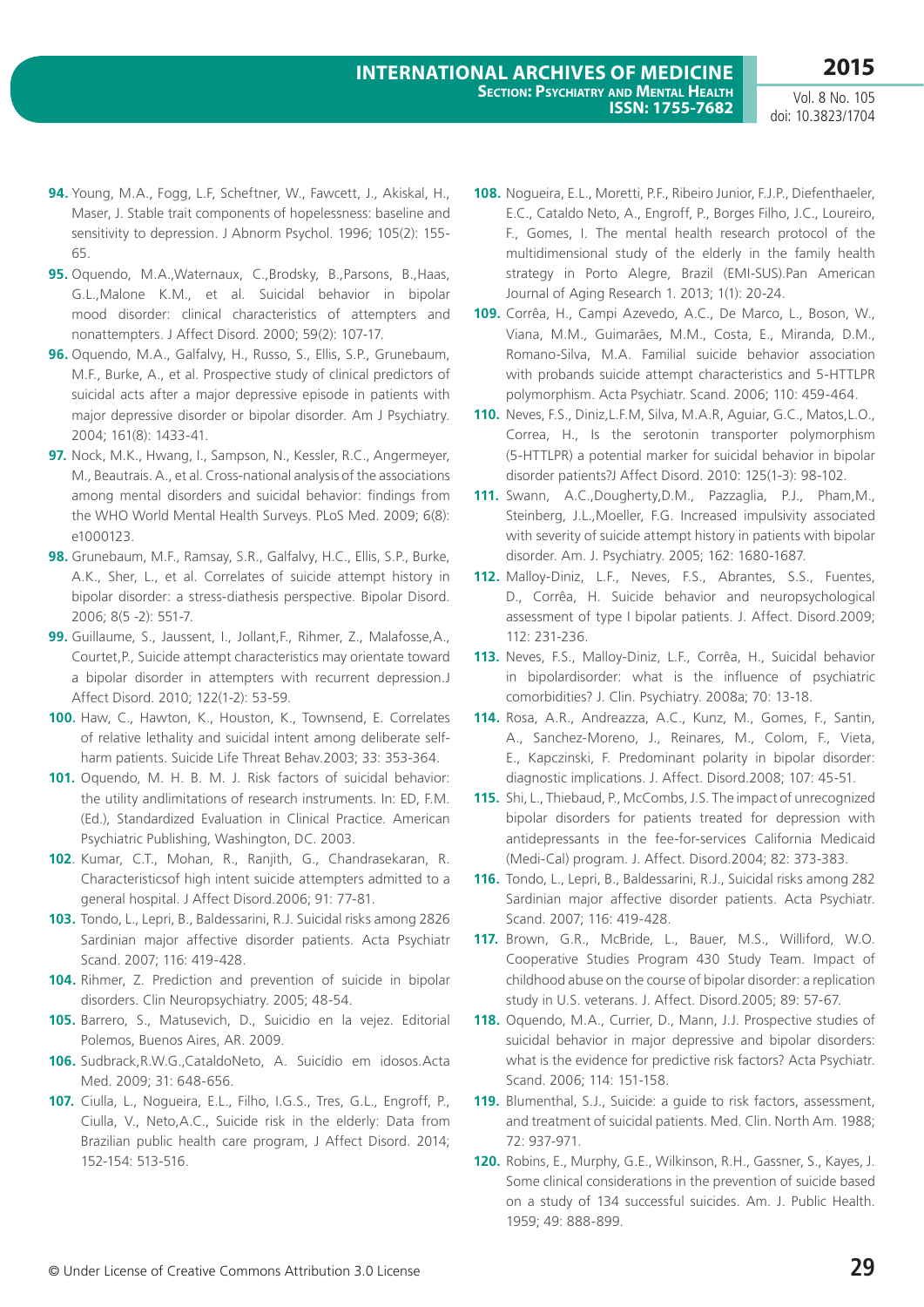**2015**

- **121.** Bondy, B., Buettner, A., Zill, P. Genetics of suicide. Mol. Psychiatry. 2006; 11: 336-351.
- **122**. Mann, J.J., Brent, D.A., Arango, V. The neurobiology and genetics of suicide and attempted suicide: a focus on the serotonergic system. Europsychopharmacology.2001; 24: 467- 477.
- **123.** Ramamoorthy, S., Bauman, A.L.,Moore, K.R., Han, H., Yang-Feng, T., Chang, A.S., Ganapathy, V., Blakely, R.D. Antidepressant- and cocaine-sensitive human serotonin transporter: molecular cloning, expression, and chromosomal localization. Proc. Nat. Acad. Sci. 1993; 90: 2542-2546.
- **124.** Lesch, K.P., Bengel, D., Heils, A., Sabol, S.Z., Greenberg, B.D., Perri, S., Benjamin, J., Muller, C.R.,Hamer, D.H.,Murphy, D.L. Association of anxiety-related traits with a polymorphism in the serotonin transporter gene regulatory region. Science.1996; 274: 1527-1530.
- **125.** Li, D., He, L. Meta-analysis supports association between serotonina transporter (5-HTT) and suicidal behavior. Mol. Psychiatry. 2007; 12: 47-54.
- **126.** Neves, F.S., Silveira, G., Romano-Silva, M.A., Malloy-Diniz, L., Ferreira, A.A., De Marco, L., Correa, H. Is the 5-HTTLPR polymorphism associated with bipolar disorder or with suicidal behavior of bipolar disorder patients? Am. J. Med. Genet. B Neuropsychiatr. Genet. 2008b ; 147B: 114-116.
- **127.** Jimenez, E., Arias, B., Mitjans, M., Goikolea, J., Roda, E., Saiz, P., Garcıa-Portilla, M., Buron, P., Bobes, J., Oquendo, M., Vieta, E., Benabarre, A. Genetic variabilityat IMPA2,INPP1 and GSK3b increases the risk of suicidal behavior in bipolar patients. European Neuropsychopharmacology.2012. 1452- 1462.
- **128.** Sequeira, A., Morgan, L., Walsh, D.M., Cartagena, P.M., Choudary, P., Li, J., Schatzberg, A.F., Watson, S.J., Akil, H., Myers, R.M., Jones, E.G., Bunney, W.E., Vawter, M.P. Gene expression changes in the prefrontal cortex, anterior cingulate cortex and nucleus accumbens of mood disorders subjects that committed suicide . PLoS ONE. 2012; 7 (4): e35367,
- **129.** Garbett, K., Gal-Chis, R., Gaszner, G., Lewis, D.A., Mirnics, K. Transcriptome alterations in the prefrontal cortex of subjects with schizophrenia who committed suicide. Neuropsychopharmacologia Hungarica. 2008; 10: 9-14.
- **130.** Cowburn, R.F., Marcusson, J.O., Eriksson, A., Wiehager, B., O'Neill, C. Adenylyl cyclase activity and G-protein subunit levels in postmortem frontal cortex of suicide victims. Brain Res. 1994; 633: 297-304.
- **131.** Bunney, W.E., Bunney, B.G, Molecular clock genes in man and lower animals: possible implications for circadian abnormalities in depression. Neuropsychopharmacol.2000; 22: 335-345.
- **132.** Serretti, A., Drago, A., Ronchi,D. HTR2A gene variants and psychiatric disorders: a review of current literature and selection of SNPs for future studies. Curr med chem. 2007; 14: 2053-2069.
- **133.** McMahon, F.J., Buervenich, S., Charney, D., Lipsky, R., Rush, A.J., et al. Variation in the gene encoding the serotonin 2A receptor is associated with outcome of antidepressant treatment. Am J Hum Genet.2006; 78: 804-814.
- **134.** Stanley, M., Mann, J.J. Increase serotonin-2 binding sites in frontal cortex of suicide victims. Lancet.1983; 1: 214-216.
- **135.** Turecki, G., Briere, R., Dewar, K., Antonetti, T., Lesage, A.D., et al. Prediction of level of serotonin 2A receptor binding by serotonin receptor 2A genetic variation in postmortem brain samples from subjects who did or did not commit suicide. Am J Psychiatry.1999; 156: 1456-1458.
- **136.** Hrdina, P.D., Du, L. Levels of serotonin receptor 2A higher in suicide victims? Am J Psychiatry.2001; 158: 147-148.
- **137.** Pandey, G.N., Dwivedi, Y., Rizavi, H.S., Ren, X., Pandey, S.C., et al. Higher expression of serotonin 5-HT(2A) receptors in the postmortem brains of teenage suicide victims. Am J Psychiatry.2002; 159: 419-429.
- **138.** Shelton, R.C., Sanders-Bush, E., Manier, D.H., Lewis, D.A. Elevated 5-HT2A receptors in postmortem prefrontal cortex in major depression is associated with reduced activity of protein kinase A. Neuroscience. 2009 158: 1406-1415.
- **139.** Stockmeier, C.A., Dilley, G.E., Shapiro, L.A., Overholser, J.C., Thompson, P.A., et al. Serotonin receptors in suicide victims with major depression. Neuropsychopharmacology.1997; 16: 162-173.
- **140.** Gross-Isseroff, R., Salama, D., Israeli, M., Biegon, A. Autoradiographic analysis of [3H]ketanserin binding in the human brain postmortem: effect of suicide. Brain Res. 1990; 507: 208-215.
- **141.** Rosel, P., Arranz, B., San, L., Vallejo, J., Crespo, J.M., et al. Altered 5-HT(2A) binding sites and second messenger inositol trisphosphate (IP(3)) levels in hippocampus but not in frontal cortex from depressed suicide victims. Psychiatry Res. 2000; 99: 173-181.
- **142.** Underwood, M.D., Kassir, S.A., Bakalian, M.J., Galfalvy, H., Mann, J.J., et al. Neuron density and serotonin receptor binding in prefrontal cortex in suicide. Int J Neuropsychopharmacol. 2011; 15(4): 435-37.
- **143.** Young, L.T., Li, P.P., Kish, S.J., Siu Po, K., Kamble, A., et al. Cerebral cortex Gsa protein levels and forskolin-stimulated cyclic AMP formation are increased in bipolar affective disorder. J Neurochem.1993; 61: 890-898.
- **144.** Rahman, S., Li. P.P., Young. L.T., Kofman, O., Kish, S.J., et al. Reduced [3H]cyclic AMP binding in postmortem brain from subjects with bipolar affective disorder. J Neurochem.1997; 68: 297-304.
- **145.** Dowlatshahi, D., MacQueen, G.M., Wang, J.F., Reiach, J.S., Young, L.T. G Protein-coupled cyclic AMP signaling in postmortem brain of subjects with mood disorders: effects of diagnosis, suicide, and treatment at the time of death. J Neurochem.1999; 73: 1121-1126.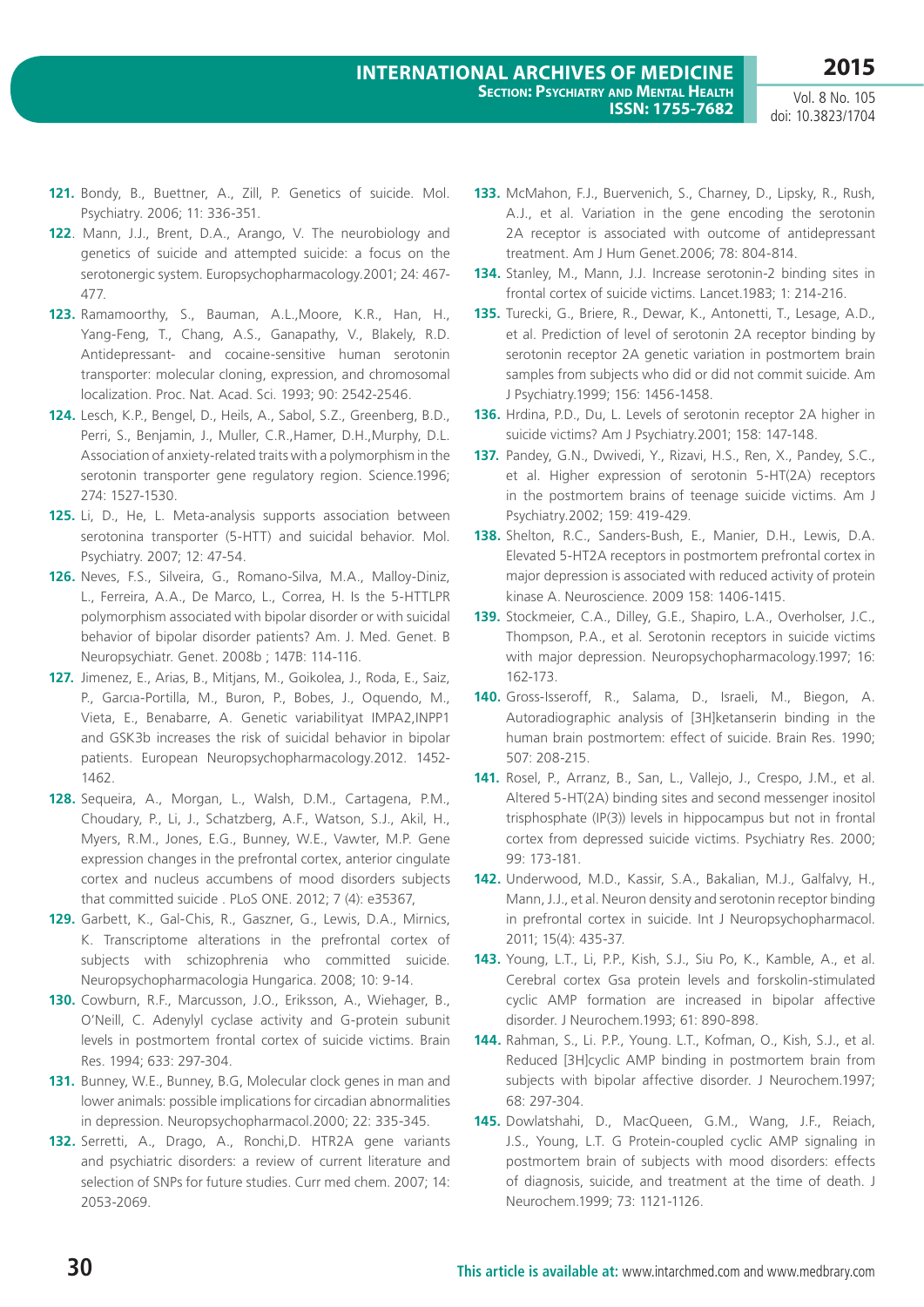- **146.** Dwivedi, Y., Rao, J.S., Rizavi, H.S., Kotowski, J., Conley, R.R., et al. Abnormal expression and functional characteristics of cyclic adenosine monophosphate response element binding protein in postmortem brain of suicide subjects. Arch Gen Psychiat.2003; 60: 273-282.
- **147.** Wann, B.P., D'Anjou, B., Bah, T.M., Webster, H.H., Godbout, R., et al. Effect of olfactory bulbectomy on adenylyl cyclase activity in the limbic system. Brain Res Bulletin.2009; 79: 32- 36.
- **148.** Maisonpierre, P.C., Le Beau, M.M., Espinosa 3rd, R., Ip, N.Y., Belluscio, L., de la Monte, S.M., Squinto, S., Furth, ME., Yancopoulos, G.D. Human and rat brain-derived neurotrophic factor and neurotrophin-3: gene structures, distributions, and chro- mosomal localizations. Genomics. 1991; 10 (3): 558- 568.
- **149.** Webster, M.J., Weickert, C.S., Herman, M.M., Kleinman, J.E. BDNF mRNA expression during postnatal development, maturation and aging of the human prefrontal cortex. Developmental Brain Research.2002; 139 (2): 139-150.
- **150.** Liu, L., Foroud, T., Xuei, X., Berrettini, W., Byerley, W., Coryell, W., El-Mallakh, R., Gershon, E.S., Kelsoe, J.R., Lawson, W.B., MacKinnon, D.F., McInnis, M., McMahon, F.J., Murphy, D.L., Rice, J., Scheftner, W., Zandi, P.P., Lohoff, F.W., Niculescu, A.B., Meyer, E.T., Edenberg, H.J., Nurnberger Jr., J.I. Evidence of association between brain- derived neurotrophic factor gene and bipolar disorder. Psychiatric Genetics. 2008; 18 (6): 267- 274.
- **151.** Sears, C., Markie, D., Olds, R., Fitches, A. Evidence of associations between bipolar disorder and the brain-derived neurotrophic factor (BDNF) gene. Bipolar Disord. 2011; 13 (7- 8): 630-637.
- **152.** Neves, F.S., Malloy-Diniz, L., Romano-Silva, M.A., Campos, S.B., Miranda, D.M., De Marco, L., Figueira, P.G., Krebs, M.O., Correa, H. The role of BDNF genetic polymorphisms in bipolar disorder with psychiatric comorbidities. Journal of Affective Disord. 2011; 131 (1-3): 307-311.
- **153.** Chen, Z.Y., Jing, D., Bath, K.G., Ieraci, A., Khan, T., Siao, C.J., Herrera, D.G., Toth, M., Yang, C., McEwen, B.S., Hempstead, B.L., Lee, F.S., Genetic variant BDNF (Val66Met) polymorphism alters anxiety-related behavior. Science. 2006; 314 (5796): 140-143.
- **154.** Schumacher, J., Jamra, R.A., Becker, T., Ohlraun, S., Klopp, N., Binder, E.B., Schulze, T. G., Deschner, M., Schmal, C., Hofels, S., Zobel, A., Illig, T., Propping, P., Holsboer, F., Rietschel, M., Nothen, M.M., Cichon, S., Evidence for a relationship between genetic variants at the brain-derived neurotrophic factor (BDNF) locus and major depression. Biological Psychiatry. 2005; 58 (4): 307-314.
- **155.** Licinio, J., Dong, C., Wong, M.L. Novel sequence variations in the brain- derived neurotrophic factor gene and association with major depression and antidepressant treatment response. Arch Gen Psychiatry. 2009; 66 (5), 488-497.
- **156.** (de) Montigny, C. Cholecystokinin tetrapeptide induces paniclike attacks in healthy volunteers. Preliminary findings. Arch Gen Psychiatry. 1989; 46 (6), 511-517.
- **157.** Dwivedi, Y., Rizavi, H.S., Conley, R.R., Roberts, R.C., Tamminga, C.A., Pandey, G.N., 2003. Altered gene expression of brainderived neurotrophic factor and receptor tyrosine kinase B in postmortem brain of suicide subjects. Arch Gen Psychiatry; 60 (8): 804-815.
- **158.** Kim, B., Kim, C.Y., Hong, J.P., Kim, S.Y., Lee, C., Joo, Y.H. Brain-derived neurotrophic factor Val/Met polymorphism and bipolar disorder. Association of the Met allele with suicidal behavior of bipolar patients. Neuropsychobiology. 2008; 58 (2): 97-103.
- **159.** Kim, Y.-K., Lee, H.-P., Won, S.-D., Park, E.-Y., Lee, H.-Y., Lee, B.-H., Lee, S.-W., Yoon, D., Han, C., Kim, D.-J., Choi, S.-H. Low plasma BDNF is associated with suicidal behavior in major depression. Prog Neuropsychopharmacol Biol Psychiatry. 2007; 31 (1): 78-85.
- **160.** Dwivedi, Y., Mondal, A.C., Rizavi, H.S., Conley, R.R. Suicide brain is associated with decreased expression of neurotrophins. Biological Psychiatry. 2005; 58 (4): 315-324.
- **161.** Kamali, M., Saunders, E.F.H., Prossin, A.R., Brucksch, C.B., Harrington, G.J., Langenecker, S.A., McInnis, M.G. Associations between suicide attempts and elevated bedtime salivary cortisol levels in bipolar disorder (2012) Journal of Affective Disorders, 136 (3), pp. 350-358.
- **162.** Meleiros A, Bahls S. O comportamento suicida. In: Maleiros A, Teng CT, Wang YP. Suicídio: Estudos Fundamentais. São Paulo: Segmento Farma; 2004. p. 21-2.
- **163.** World Health Organization. Shaping the future. The World Health Report 2003. Geneva: WHO; 2003.
- **164.** Mann JJ. A current perspective of suicide and attempted suicide. Ann Intern Med. 2002; 136: 302-11.
- **165.** Wang YP, Mello-Santos C, Bertolote JM. Epidemiologia do suicídio. In: Meleiros A, Teng CT, Wang YP. Suicídio: Estudos Fundamentais. São Paulo: Segmento Farma; 2004. p. 104.
- **166.** Grinspoon L. Suicide part I. The Harvard Medical School. Mental Health Newsletter 1986; 2: 8-16.
- **167.** Botega N, Barros M, Oliveira H, Dalgalarrondo P, Marin-León L. Suicidal behavior in the community: prevalence and factors associated with suicidal ideation. Rev Bras Psiquiatr. 2005; 27(1): 45-53.
- **168.** Nery-Fernandes, F. Miranda-Scippa, A. Suicidal behavior in bipolar affective disorder and socio-demographic, clinical and neuroanatomical characteristics associated. Archives of Clinical Psychiatry. 2013. 40 (6).
- **169.** Isometsä E, Henriksson M, Marttunen M, Heikkinen M, Aro H, Kuoppasalmi K, et al. Mental disorders in young and middle aged men who commit suicide. BMJ. 1995; 310: 1366-7.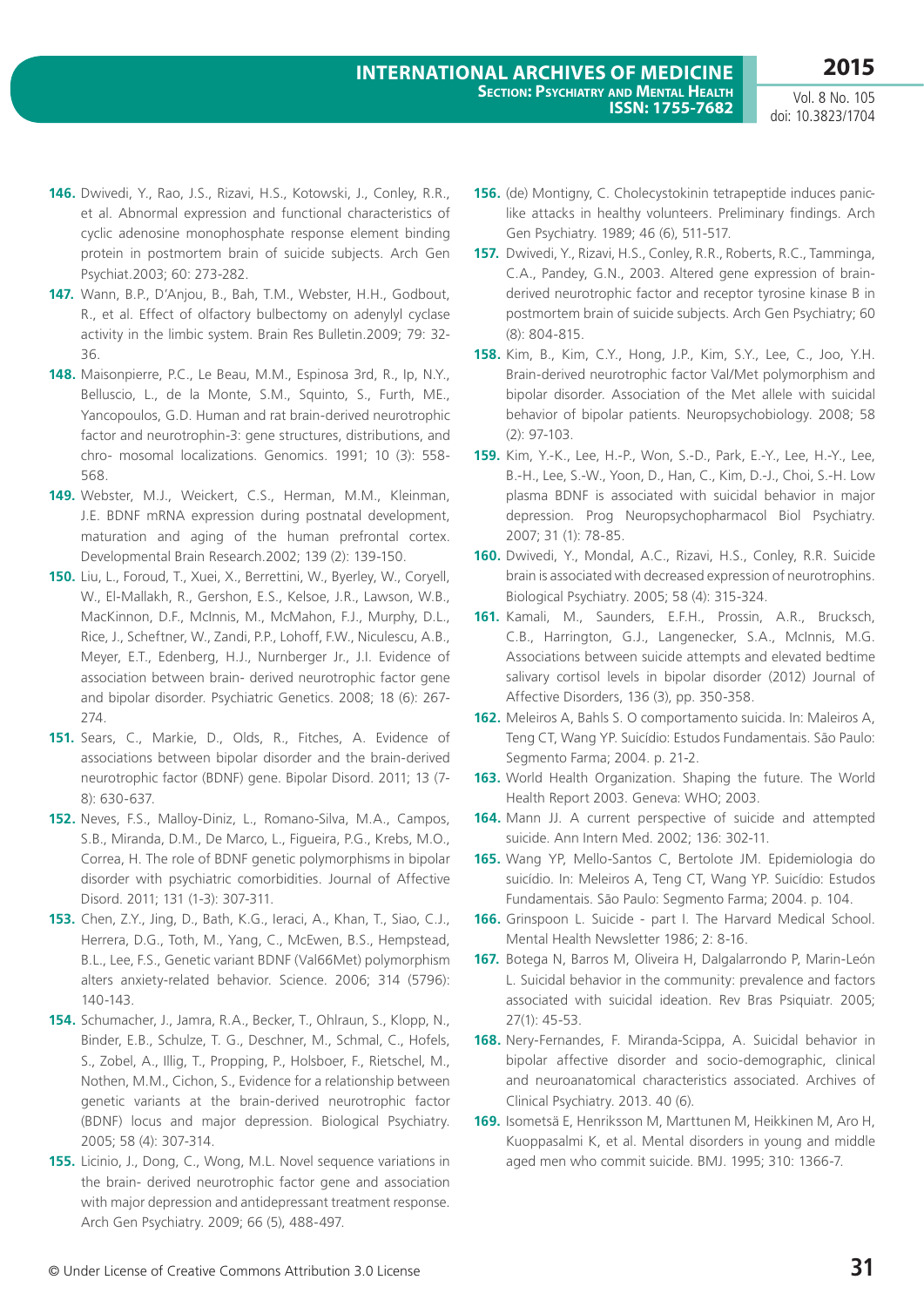- **170.** Beautrais AL, Joyce PR, Mulder RT, Fergusson DM, Deavoll BJ, Nightingale SK. Prevalence and comorbidity of mental disorders in persons making serious suicide attempts: a casecontrol study. Am J Psychiatry. 1996; 153: 1009-14.
- **171.** Goodwin F, Jamison K. Manic-Depressive Illness. 2nd ed. New York: Oxford University Press; 2007. p. 223-69.
- **172.** Angst F, Stassen HH, Clayton PJ, Angst J. Mortality of patients with mood disorders: follow-up over 34-38 years. J Affect Disord. 2002; 68: 167-81.
- **173.** Harris EC, Barraclough B. Suicide as an outcome for mental disorders: a meta analysis. Br J Psychiatry. 1997; 170: 205-28.
- **174.** Kandel DB, Raveis VH, Davies M. Suicidal ideation in adolescence: Depression, substance use, and other risk factors. J Youth Adolesc. 1991 Apr; 20(2): 289-309.
- **175.** Cassidy, F., 2011. Risk factors of attempted suicide in bipolar disorder. Suicide Life Threat. Behav. 41 (1), 6-11.
- **176.** Bellivier, F., Yon, L., Luquiens, A., et al., 2011. Suicidal attempts in bipolar disorder: results from an observational study (EMBLEM). Bipolar Disord. 13 (4), 377-386.
- **177.** Parmentier, C., Etain, B., Yon, L., et al., 2012. Clinical and dimensional characteristics of euthymic bipolar patients with or without suicidal behavior. Eur. Psychiatry 27 (8), 570-576.
- **178.** Suicidology AAo. 2000. American Association of Suicidology [AAS]. Offical 1998 statistics.
- **179.** Tondo, L., Albert, M.J., Baldessarini, R.J., 2006. Suicide rates in relation to health care access in the United States: an ecological study. J. Clin. Psychiatry 67 (4), 517-523.
- **180.** Costa, LS et al. Risk factors for suicide in bipolar disorder: A systematic review. Journal of Affective Disorders 170 (2015) 237-254.
- **181.** Rihmer, Z. Suicide risk in mood disorders. Curr Opin Psychiatry. 2007. 20: 17-22.
- **182.** Marangell LB, Bauer MS, Dennehy EB, et al: Prospective predictors of suicide and suicide attempts in 1,556 patients with bipolar disorders followed for up to 2 years. Bipolar Disord 2006; 8: 566-575.
- **183.** Turecki G, Ernst C, Jollant F, Labonte B & Mechawar N: The neurodevelopmental origins of suicidal behavior. Trends Neurosci 2012; 35: 14-23.
- **184.** Klara Latalova, Dana Kamaradova & Jan Prasko: SUICIDE IN BIPOLAR DISORDER: A REVIEW Psychiatria Danubina, 2014; Vol. 26, No. 2, pp 108-114.
- **185.** Manchia M, Hajek T, O'Donovan C, Deiana V, Chillotti C, Ruzickova M, Del ZM & Alda M: Genetic risk of suicidal behavior in bipolar spectrum disorder: analysis of 737 pedigrees. Bipolar Disord 2013; 15: 496-506.
- **186.** Chang JC, Chen HH, Yen AM, Chen SL & Lee CS: Survival of bipolar depression, other type of depression and comorbid ailments: ten-year longitudinal follow-up of 10,922 Taiwanese patients with depressive disorders (KCIS no. PSY1). Psychiatr Res 2012; 46: 1442-1448.
- **187**. Oquendo MA, Currier D, Liu SM, Hasin DS, Grant BF & Blanco C: Increased risk for suicidal behavior in comorbid bipolar disorder and alcohol use disorders: results from the National Epidemiologic Survey on Alcohol and Related Conditions (NESARC). Clin Psychiatry 2010; 71: 902-909.
- **188.** Galfavy, H., Oquendo, M.A., Carballo, J.J., et al., 2006. Clinical predictors of suicidal acts after major depression in bipolar disorder: a prospective study. Bipolar Disord. 8 (5 Pt 2), 586- 595.
- **189.** Valtonen, H.M., Suominen, K., Mantere, O., et al., 2006. Prospective study of risk factors for attempted suicide among patients with bipolar disorder. Bipolar Disord. 8 (5 Pt 2), 576- 585.
- **190.** Akiskal, H.S., Benazzi, F., Perugi, G., et al., 2005. Agitated "unipolar" depression reconceptualized as a depressive mixed state: Implications for the antidepressant-suicide controversy. J. Affect. Disord. 85 (3), 245-258.
- **191.** Miklowitz, D.J., Chang, K.D., 2008. Prevention of bipolar disorder in at-risk children: theoretical assumptions and empirical foundations. Dev. Psychopathol. 20, 881-897.
- **192.** Algorta, G.P., Youngstrom, E.A., Frazier, T.W., et al., 2011. Suicidality in pediatric bipolar disorder: predictor or outcome of family processes and mixed mood presentation? Bipolar Disord. 13 (1), 76-86.
- **193.** Azorin, J.M., Kaladjian, A., Adida, M., et al., 2009. Risk factors associated with lifetime suicide attempts in bipolar I patients: findings from a French National Cohort. Compr. Psychiatry 50 (2), 115-120
- **194.** Goldstein, T.R., Ha, W., Axelson, D.A., et al., 2012. Predictors of prospectively examined suicide attempts among youth with bipolar disorder. Arch. Gen. Psychiatry 69 (11), 1113-1122.
- **195.** Brent, D.A., Perper, J.A., Moritz, G., et al., 1994. Familial risk factors for adolescent suicide: a case-control study. Acta Psychiatr. Scand. 89 (1), 52-58.
- **196.** Magno, L.A.V., Santana, C.V.N., Rezende, V.B., et al., 2011. Genetic variations in FOXO3A are associated with Bipolar Disorder without confering vulnerability for suicidal behavior. J. Affect. Disord. 133 (3), 633-637.
- **197.** Weissman MM, Klerman GL, Markowitz JS, Ouellette R. Suicidal ideation and suicide attempts in panic disorder and attacks. New England Journal of Medicine.
- **198.** Bostwick JM, Pankratz VS. Affective disorders and suicide risk: a reexamination. American Journal of Psychiatry. 2000; 157: 1925-32.
- **199.** Phillips MR, Yang G, Li S, Li Y. Suicide and the unique prevalence pattern of schizophrenia in mainland China: a retrospective observational study. Lancet. 2004; 364: 1062-8.
- **200.** Nock MK et al. Mental disorders, comorbidity and suicidal behavior: results from the National Comorbidity Survey Replication. Mol Psychiatry. 2010 Aug; 15(8): 868-76.
- **201.** Goodwin FK ,Jamison KR (1990): Manic Depressive Illness. New York: Oxford Press, pp 44, 135, 230.